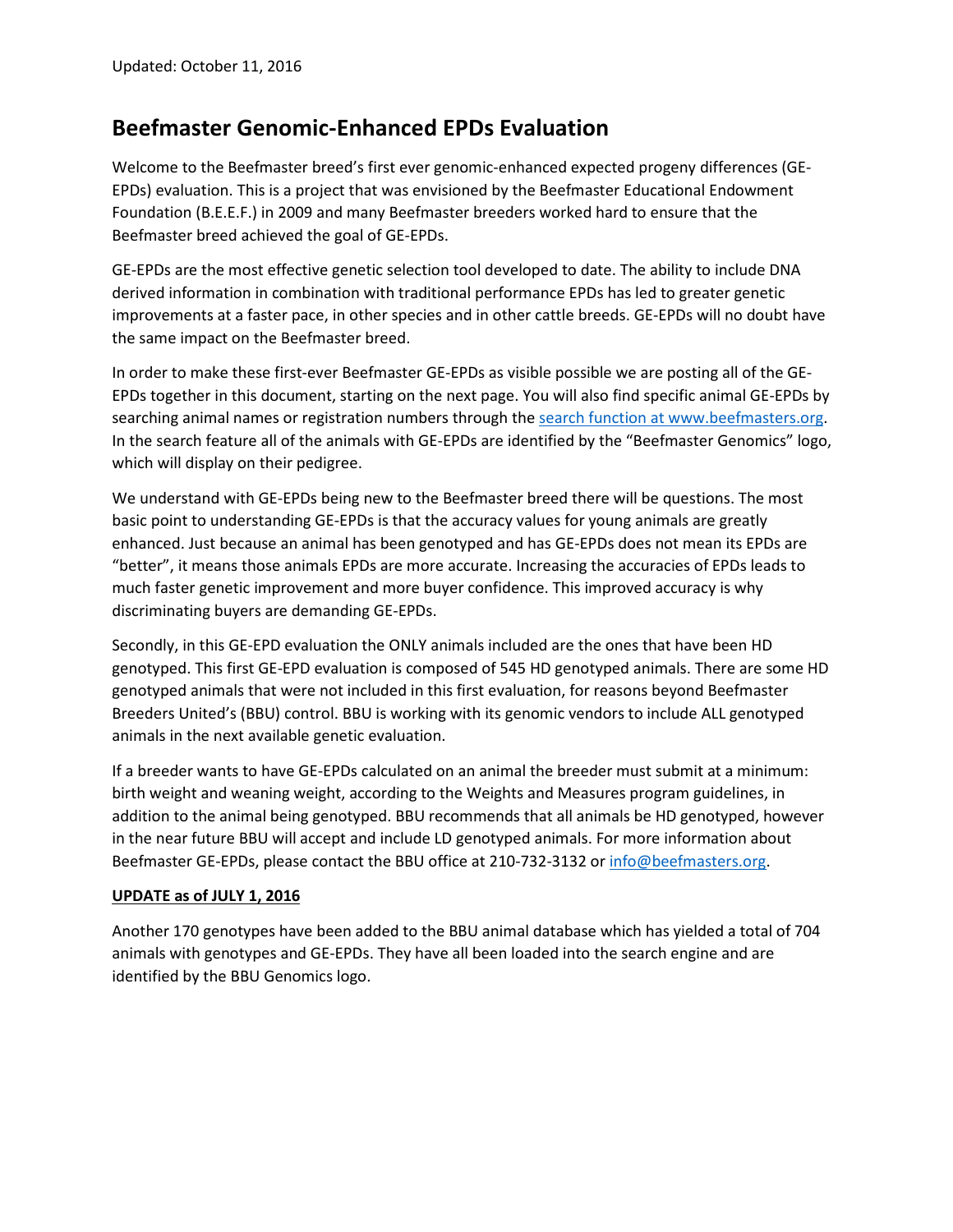| regnum  | bwepd   | bwacc | wwepd | wwacc | ywepd | ywacc | milkepd | milkacc | scepd   | scacc | reaepd  | reaacc | marbepd  | marbacc | fatepd   | fatacc |
|---------|---------|-------|-------|-------|-------|-------|---------|---------|---------|-------|---------|--------|----------|---------|----------|--------|
| C257482 | 1.40    | 0.99  | 11.4  | 0.99  | 31.0  | 0.98  | 11.6    | 0.97    | 0.27    | 0.84  | $-0.55$ | 0.71   | $-0.023$ | 0.66    | $-0.846$ | 0.69   |
| C663482 | 1.38    | 0.97  | 45.1  | 0.98  | 70.5  | 0.97  | $-7.1$  | 0.92    | 1.17    | 0.95  | $-0.06$ | 0.92   | $-0.012$ | 0.89    | 0.279    | 0.90   |
| C818452 | $-0.89$ | 0.91  | 33.9  | 0.94  | 53.9  | 0.92  | 7.5     | 0.81    | 1.63    | 0.90  | $-0.08$ | 0.90   | $-0.004$ | 0.86    | 0.345    | 0.87   |
| C266698 | 0.51    | 0.88  | 5.0   | 0.93  | 22.1  | 0.79  | 11.5    | 0.76    | 0.09    | 0.50  | $-0.06$ | 0.37   | $-0.008$ | 0.31    | $-0.223$ | 0.38   |
| C326216 | 1.05    | 0.84  | 11.4  | 0.89  | 27.2  | 0.69  | 11.0    | 0.72    | 0.16    | 0.56  | $-0.40$ | 0.48   | $-0.015$ | 0.42    | $-0.612$ | 0.46   |
| C369948 | 0.76    | 0.90  | 22.9  | 0.91  | 36.0  | 0.78  | 9.0     | 0.74    | 0.19    | 0.58  | $-0.11$ | 0.44   | $-0.010$ | 0.38    | $-0.304$ | 0.43   |
| C380077 | 1.26    | 0.96  | 22.7  | 0.98  | 52.9  | 0.94  | 9.9     | 0.94    | 0.27    | 0.83  | $-0.39$ | 0.92   | $-0.014$ | 0.90    | $-0.248$ | 0.91   |
| C391384 | 0.29    | 0.88  | 16.7  | 0.85  | 36.7  | 0.57  | 5.4     | 0.57    | 0.33    | 0.43  | $-0.31$ | 0.37   | $-0.013$ | 0.31    | $-0.484$ | 0.36   |
| C630805 | 0.27    | 0.94  | 21.4  | 0.95  | 40.5  | 0.90  | 13.0    | 0.85    | $-0.01$ | 0.81  | $-0.26$ | 0.82   | $-0.005$ | 0.76    | 0.152    | 0.78   |
| C417422 | 0.84    | 0.88  | 14.9  | 0.89  | 37.7  | 0.84  | 4.1     | 0.65    | 0.01    | 0.53  | $-0.04$ | 0.29   | $-0.009$ | 0.22    | 0.146    | 0.31   |
| C457574 | 1.56    | 0.60  | 6.2   | 0.82  | 24.7  | 0.54  | 14.5    | 0.62    | 0.00    | 0.43  | $-0.45$ | 0.53   | $-0.016$ | 0.47    | $-0.394$ | 0.50   |
| C461863 | 1.83    | 0.81  | 20.4  | 0.79  | 41.8  | 0.62  | 7.3     | 0.53    | 0.13    | 0.48  | $-0.02$ | 0.37   | $-0.004$ | 0.30    | $-0.005$ | 0.36   |
| C629045 | $-0.92$ | 0.79  | 20.9  | 0.84  | 38.7  | 0.78  | 4.3     | 0.55    | 0.53    | 0.44  | $-0.09$ | 0.32   | $-0.007$ | 0.24    | $-0.009$ | 0.32   |
| C492040 | 2.44    | 0.97  | 25.0  | 0.96  | 47.7  | 0.93  | 13.4    | 0.85    | $-0.36$ | 0.77  | $-0.13$ | 0.58   | $-0.018$ | 0.51    | $-0.019$ | 0.55   |
| C494340 | 1.85    | 0.89  | 17.3  | 0.85  | 31.8  | 0.79  | 8.8     | 0.56    | $-0.78$ | 0.50  | $-0.14$ | 0.32   | $-0.014$ | 0.25    | $-0.077$ | 0.33   |
| C512614 | 0.05    | 0.91  | 18.0  | 0.90  | 42.8  | 0.87  | 8.8     | 0.64    | 0.74    | 0.70  | $-0.02$ | 0.29   | $-0.002$ | 0.23    | $-0.033$ | 0.32   |
| C537489 | 1.16    | 0.85  | 21.2  | 0.83  | 42.1  | 0.58  | 11.5    | 0.48    | 0.20    | 0.43  | $-0.18$ | 0.35   | $-0.007$ | 0.28    | $-0.062$ | 0.34   |
| C548659 | 0.27    | 0.89  | 13.5  | 0.90  | 31.3  | 0.75  | 4.7     | 0.77    | $-0.12$ | 0.63  | $-0.26$ | 0.66   | $-0.008$ | 0.61    | $-0.644$ | 0.63   |
| C566774 | 1.12    | 0.64  | 7.8   | 0.86  | 24.5  | 0.57  | 11.7    | 0.64    | $-0.21$ | 0.46  | $-0.22$ | 0.48   | $-0.003$ | 0.42    | $-0.431$ | 0.46   |
| C705379 | $-0.13$ | 0.84  | 34.4  | 0.80  | 58.3  | 0.62  | 11.3    | 0.50    | 0.25    | 0.45  | 0.19    | 0.51   | 0.013    | 0.43    | 0.123    | 0.47   |
| C527633 | 0.48    | 0.54  | 2.5   | 0.79  | 20.5  | 0.53  | 17.0    | 0.54    | 0.04    | 0.44  | $-0.44$ | 0.43   | $-0.010$ | 0.38    | $-0.601$ | 0.42   |
| C529759 | 1.13    | 0.95  | 16.5  | 0.94  | 43.0  | 0.90  | 8.0     | 0.82    | 0.12    | 0.84  | $-0.21$ | 0.80   | $-0.007$ | 0.76    | $-0.692$ | 0.77   |
| C547097 | 1.20    | 0.80  | 41.8  | 0.88  | 69.1  | 0.84  | 9.2     | 0.64    | 0.29    | 0.66  | $-0.04$ | 0.35   | $-0.006$ | 0.28    | 0.097    | 0.35   |
| C548932 | 1.43    | 0.65  | 11.8  | 0.75  | 30.4  | 0.53  | 13.6    | 0.63    | $-0.73$ | 0.44  | $-0.13$ | 0.46   | $-0.014$ | 0.39    | 0.291    | 0.43   |
| C581666 | 3.36    | 0.86  | 34.1  | 0.88  | 64.3  | 0.73  | 13.1    | 0.66    | 0.18    | 0.57  | $-0.19$ | 0.51   | $-0.008$ | 0.45    | 0.118    | 0.49   |
| C577841 | 4.91    | 0.96  | 28.4  | 0.96  | 55.9  | 0.87  | 9.5     | 0.85    | 0.43    | 0.81  | $-0.17$ | 0.82   | $-0.013$ | 0.77    | 0.018    | 0.80   |
| C587901 | $-0.56$ | 0.95  | 23.3  | 0.95  | 48.3  | 0.93  | 13.7    | 0.79    | 0.72    | 0.87  | $-0.10$ | 0.45   | $-0.006$ | 0.39    | 0.075    | 0.45   |
| C587916 | 4.68    | 0.92  | 36.9  | 0.94  | 76.4  | 0.93  | 7.6     | 0.76    | 0.66    | 0.83  | $-0.09$ | 0.35   | $-0.006$ | 0.28    | 0.075    | 0.36   |
| C609842 | 2.38    | 0.96  | 16.3  | 0.96  | 35.6  | 0.83  | 11.5    | 0.84    | $-0.23$ | 0.70  | $-0.27$ | 0.74   | $-0.010$ | 0.67    | $-0.081$ | 0.70   |
| C615141 | 2.11    | 0.78  | 17.6  | 0.87  | 34.6  | 0.65  | 8.2     | 0.64    | 0.62    | 0.60  | $-0.04$ | 0.57   | $-0.017$ | 0.50    | $-0.020$ | 0.53   |
| C617102 | 1.87    | 0.70  | 19.9  | 0.68  | 40.8  | 0.62  | 10.9    | 0.57    | $-0.14$ | 0.51  | $-0.25$ | 0.42   | $-0.011$ | 0.36    | $-0.106$ | 0.40   |
| C615710 | 1.95    | 0.98  | 22.4  | 0.97  | 49.6  | 0.95  | 9.4     | 0.89    | 0.32    | 0.91  | $-0.30$ | 0.88   | $-0.012$ | 0.84    | $-0.997$ | 0.85   |
| C617557 | 1.72    | 0.98  | 15.3  | 0.98  | 21.5  | 0.92  | 5.8     | 0.91    | $-0.16$ | 0.86  | $-0.12$ | 0.93   | $-0.015$ | 0.91    | $-0.728$ | 0.91   |
| C631430 | 2.27    | 0.96  | 11.7  | 0.95  | 24.6  | 0.78  | 4.2     | 0.79    | 0.03    | 0.65  | $-0.02$ | 0.69   | $-0.020$ | 0.65    | $-0.682$ | 0.67   |
| C632471 | 1.73    | 0.58  | 25.5  | 0.79  | 58.9  | 0.53  | 12.6    | 0.38    | 0.22    | 0.42  | $-0.23$ | 0.39   | $-0.008$ | 0.34    | $-0.087$ | 0.38   |
| C658202 | $-0.34$ | 0.82  | 17.1  | 0.76  | 32.8  | 0.58  | 10.3    | 0.48    | 0.26    | 0.45  | $-0.27$ | 0.41   | $-0.020$ | 0.36    | $-0.530$ | 0.39   |
| C686933 | 1.76    | 0.80  | 44.8  | 0.96  | 71.8  | 0.86  | 14.2    | 0.85    | 1.26    | 0.73  | $-0.31$ | 0.89   | $-0.017$ | 0.86    | $-0.311$ | 0.86   |
| C692514 | 1.99    | 0.62  | 13.9  | 0.89  | 26.5  | 0.84  | 7.1     | 0.79    | $-0.17$ | 0.62  | $-0.14$ | 0.47   | $-0.015$ | 0.42    | $-0.586$ | 0.46   |
| C705841 | $-1.80$ | 0.96  | 12.0  | 0.95  | 33.7  | 0.88  | 7.7     | 0.85    | 0.22    | 0.80  | 0.00    | 0.79   | $-0.001$ | 0.74    | $-0.300$ | 0.76   |
| C638483 | $-0.77$ | 0.86  | 29.3  | 0.83  | 50.4  | 0.63  | 6.9     | 0.57    | 0.74    | 0.52  | $-0.35$ | 0.85   | $-0.013$ | 0.81    | 0.051    | 0.81   |
| C654949 | 0.97    | 0.85  | 9.1   | 0.87  | 27.0  | 0.69  | 4.8     | 0.61    | 0.37    | 0.56  | $-0.17$ | 0.76   | $-0.020$ | 0.70    | $-0.777$ | 0.71   |
| C704457 | 0.26    | 0.53  | 25.5  | 0.86  | 52.0  | 0.61  | 1.1     | 0.61    | 0.29    | 0.50  | $-0.13$ | 0.35   | $-0.004$ | 0.29    | $-0.344$ | 0.35   |
| C706197 | 0.76    | 0.98  | 17.3  | 0.97  | 40.0  | 0.93  | 8.8     | 0.86    | $-0.10$ | 0.88  | $-0.01$ | 0.91   | $-0.001$ | 0.89    | $-0.654$ | 0.89   |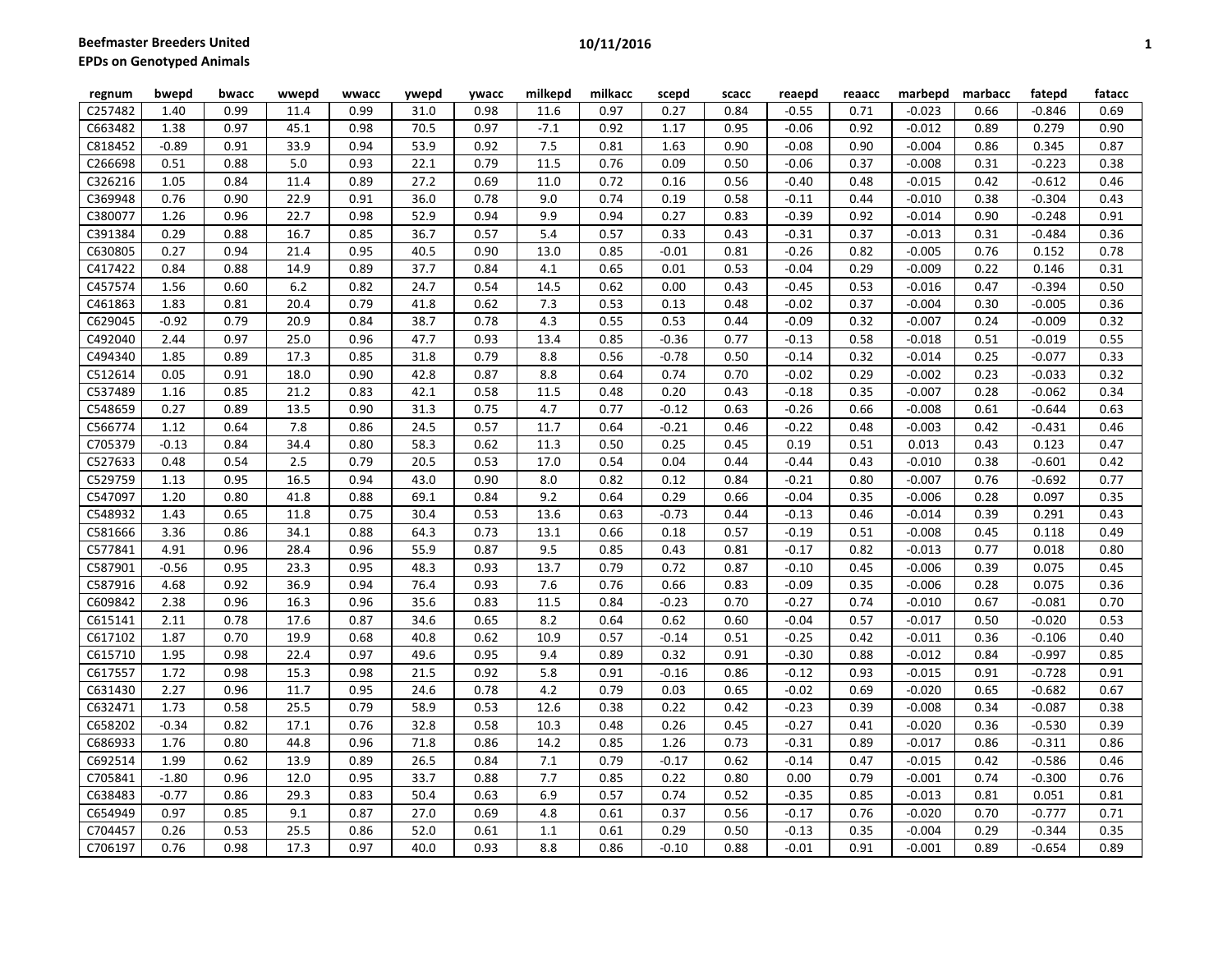| regnum  | bwepd   | bwacc | wwepd | wwacc | ywepd | ywacc | milkepd | milkacc | scepd   | scacc | reaepd  | reaacc | marbepd  | marbacc | fatepd   | fatacc |
|---------|---------|-------|-------|-------|-------|-------|---------|---------|---------|-------|---------|--------|----------|---------|----------|--------|
| C708643 | 1.34    | 0.65  | 34.2  | 0.76  | 62.7  | 0.66  | 7.3     | 0.54    | 0.74    | 0.49  | $-0.36$ | 0.43   | $-0.019$ | 0.37    | $-0.375$ | 0.41   |
| C714591 | 0.85    | 0.90  | 27.9  | 0.93  | 54.6  | 0.90  | 13.9    | 0.77    | 0.14    | 0.87  | 0.11    | 0.79   | 0.002    | 0.73    | 0.064    | 0.75   |
| C735169 | 0.93    | 0.88  | 30.9  | 0.83  | 52.2  | 0.56  | 7.8     | 0.29    | 0.44    | 0.43  | $-0.12$ | 0.32   | $-0.010$ | 0.25    | $-0.207$ | 0.31   |
| C735644 | 0.77    | 0.93  | 17.6  | 0.92  | 38.0  | 0.82  | 10.3    | 0.76    | 0.24    | 0.74  | $-0.26$ | 0.72   | $-0.018$ | 0.68    | $-0.152$ | 0.69   |
| C729339 | 1.06    | 0.91  | 4.6   | 0.88  | 19.7  | 0.73  | 13.2    | 0.63    | $-0.17$ | 0.66  | $-0.05$ | 0.57   | 0.022    | 0.49    | $-0.544$ | 0.53   |
| C734274 | 2.80    | 0.45  | 27.7  | 0.81  | 47.6  | 0.70  | 9.0     | 0.54    | $-0.62$ | 0.68  | $-0.16$ | 0.34   | $-0.006$ | 0.27    | $-0.070$ | 0.33   |
| C754134 | 0.91    | 0.84  | 33.5  | 0.90  | 54.6  | 0.89  | 15.6    | 0.72    | $-0.21$ | 0.84  | 0.02    | 0.71   | 0.005    | 0.67    | $-0.035$ | 0.69   |
| C760108 | 1.91    | 0.82  | 19.0  | 0.83  | 42.8  | 0.69  | 16.7    | 0.50    | 0.43    | 0.59  | $-0.06$ | 0.61   | $-0.005$ | 0.53    | $-0.222$ | 0.54   |
| C744485 | 3.27    | 0.58  | 30.5  | 0.91  | 58.8  | 0.69  | 4.6     | 0.77    | 0.40    | 0.69  | $-0.24$ | 0.45   | $-0.011$ | 0.39    | $-0.719$ | 0.44   |
| C769942 | 0.75    | 0.84  | 22.8  | 0.85  | 35.9  | 0.61  | 7.9     | 0.47    | 1.11    | 0.52  | $-0.25$ | 0.58   | $-0.019$ | 0.51    | $-0.069$ | 0.54   |
| C775905 | 1.57    | 0.94  | 33.3  | 0.93  | 69.7  | 0.88  | 21.4    | 0.81    | 0.51    | 0.76  | $-0.11$ | 0.90   | $-0.011$ | 0.87    | $-0.146$ | 0.87   |
| C776942 | 0.48    | 0.72  | 38.4  | 0.93  | 77.9  | 0.79  | 8.8     | 0.69    | 1.03    | 0.64  | $-0.42$ | 0.85   | $-0.017$ | 0.81    | $-0.307$ | 0.82   |
| C786332 | $-2.54$ | 0.85  | 8.2   | 0.82  | 33.4  | 0.70  | 10.1    | 0.52    | 0.11    | 0.57  | $-0.46$ | 0.76   | $-0.011$ | 0.70    | $-0.152$ | 0.71   |
| C788172 | $-0.28$ | 0.88  | 12.3  | 0.88  | 29.9  | 0.78  | 9.9     | 0.61    | 0.61    | 0.72  | $-0.12$ | 0.56   | $-0.004$ | 0.49    | $-0.037$ | 0.53   |
| C791791 | 1.41    | 0.86  | 4.3   | 0.74  | 22.1  | 0.53  | 11.8    | 0.48    | $-0.59$ | 0.43  | $-0.23$ | 0.47   | $-0.015$ | 0.40    | $-0.340$ | 0.43   |
| C793242 | 1.97    | 0.96  | 9.3   | 0.95  | 22.0  | 0.78  | $-1.3$  | 0.77    | $-0.33$ | 0.63  | 0.03    | 0.84   | $-0.007$ | 0.79    | $-0.720$ | 0.80   |
| C781749 | 1.72    | 0.91  | 25.7  | 0.91  | 55.5  | 0.85  | 6.5     | 0.56    | 0.67    | 0.75  | $-0.06$ | 0.64   | 0.003    | 0.57    | $-0.338$ | 0.60   |
| C787235 | 3.96    | 0.88  | 48.4  | 0.84  | 85.7  | 0.75  | 10.4    | 0.40    | 0.76    | 0.66  | $-0.06$ | 0.36   | $-0.010$ | 0.29    | 0.211    | 0.36   |
| C798779 | $-3.51$ | 0.96  | 22.2  | 0.95  | 52.6  | 0.90  | 11.2    | 0.81    | 0.36    | 0.79  | $-0.21$ | 0.86   | $-0.011$ | 0.82    | 0.030    | 0.83   |
| C809701 | 2.93    | 0.89  | 17.1  | 0.87  | 39.3  | 0.77  | 8.7     | 0.60    | 0.15    | 0.71  | $-0.28$ | 0.66   | $-0.027$ | 0.61    | $-0.514$ | 0.63   |
| C811336 | 1.97    | 0.93  | 37.6  | 0.91  | 67.6  | 0.80  | 12.5    | 0.78    | 0.69    | 0.78  | $-0.15$ | 0.73   | $-0.010$ | 0.68    | $-0.045$ | 0.70   |
| C811785 | 2.89    | 0.87  | 18.9  | 0.81  | 31.6  | 0.70  | 4.6     | 0.52    | $-0.31$ | 0.61  | $-0.08$ | 0.64   | $-0.008$ | 0.59    | $-0.424$ | 0.61   |
| C814074 | 2.15    | 0.76  | 29.0  | 0.82  | 54.2  | 0.71  | 9.0     | 0.63    | $-0.19$ | 0.61  | 0.00    | 0.64   | $-0.015$ | 0.57    | 0.133    | 0.59   |
| C819738 | 2.91    | 0.70  | 23.4  | 0.77  | 42.6  | 0.62  | 14.6    | 0.46    | 0.03    | 0.47  | $-0.23$ | 0.46   | $-0.010$ | 0.41    | $-0.499$ | 0.44   |
| C809697 | 1.86    | 0.90  | 19.5  | 0.87  | 32.4  | 0.66  | 4.6     | 0.54    | 0.05    | 0.51  | $-0.33$ | 0.63   | $-0.020$ | 0.57    | $-0.486$ | 0.59   |
| C817059 | 2.17    | 0.98  | 15.6  | 0.98  | 25.9  | 0.93  | 9.5     | 0.90    | $-0.09$ | 0.90  | $-0.10$ | 0.93   | $-0.003$ | 0.91    | $-0.223$ | 0.92   |
| C821734 | 2.27    | 0.93  | 32.0  | 0.94  | 55.6  | 0.79  | 19.1    | 0.76    | 1.06    | 0.75  | $-0.22$ | 0.90   | $-0.015$ | 0.88    | $-0.723$ | 0.88   |
| C821966 | 2.23    | 0.85  | 28.5  | 0.81  | 54.0  | 0.54  | 16.6    | 0.41    | 0.53    | 0.41  | $-0.32$ | 0.61   | $-0.008$ | 0.53    | $-0.490$ | 0.56   |
| C822447 | 2.27    | 0.78  | 31.2  | 0.88  | 61.6  | 0.70  | 9.7     | 0.60    | 0.78    | 0.61  | $-0.30$ | 0.75   | $-0.005$ | 0.69    | 0.063    | 0.70   |
| C823650 | 1.20    | 0.88  | 32.4  | 0.90  | 47.5  | 0.59  | 10.4    | 0.70    | 0.67    | 0.43  | 0.01    | 0.70   | $-0.016$ | 0.63    | $-0.655$ | 0.66   |
| C831472 | 2.34    | 0.87  | 38.0  | 0.91  | 62.3  | 0.90  | 11.8    | 0.71    | 0.94    | 0.86  | $-0.14$ | 0.87   | 0.000    | 0.83    | 0.182    | 0.85   |
| C834456 | $-0.87$ | 0.90  | 30.9  | 0.89  | 52.2  | 0.80  | 11.7    | 0.60    | 0.54    | 0.76  | 0.15    | 0.74   | $-0.004$ | 0.69    | $-0.106$ | 0.70   |
| C834516 | $-0.35$ | 0.76  | 25.6  | 0.90  | 45.1  | 0.66  | 14.0    | 0.55    | 0.86    | 0.58  | 0.19    | 0.74   | $-0.009$ | 0.65    | 0.221    | 0.69   |
| C839108 | 1.56    | 0.70  | 20.1  | 0.87  | 39.1  | 0.76  | 11.5    | 0.61    | 0.22    | 0.55  | $-0.10$ | 0.63   | $-0.010$ | 0.56    | $-0.307$ | 0.59   |
| C839906 | $-0.52$ | 0.90  | 12.8  | 0.86  | 20.5  | 0.69  | 13.2    | 0.64    | $-0.13$ | 0.54  | $-0.20$ | 0.57   | $-0.019$ | 0.50    | $-0.382$ | 0.53   |
| C837437 | 3.38    | 0.91  | 16.4  | 0.89  | 29.0  | 0.76  | 9.4     | 0.64    | $-0.19$ | 0.68  | $-0.36$ | 0.66   | $-0.019$ | 0.61    | $-0.414$ | 0.63   |
| C841270 | $-1.68$ | 0.96  | 23.2  | 0.94  | 54.0  | 0.85  | 7.8     | 0.75    | 0.11    | 0.73  | 0.02    | 0.88   | $-0.008$ | 0.84    | 0.100    | 0.85   |
| C844013 | $-0.17$ | 0.69  | 15.8  | 0.65  | 39.7  | 0.55  | 10.3    | 0.44    | 0.10    | 0.49  | 0.01    | 0.50   | 0.009    | 0.45    | $-0.251$ | 0.47   |
| C844030 | 2.34    | 0.95  | 20.1  | 0.95  | 44.7  | 0.91  | 7.0     | 0.71    | 0.02    | 0.82  | 0.02    | 0.77   | 0.008    | 0.72    | $-0.774$ | 0.74   |
| C844442 | 0.45    | 0.88  | 13.9  | 0.85  | 21.3  | 0.77  | 11.8    | 0.46    | $-0.48$ | 0.67  | $-0.18$ | 0.47   | $-0.005$ | 0.40    | $-0.409$ | 0.45   |
| C849237 | 1.69    | 0.80  | 22.3  | 0.67  | 42.4  | 0.61  | 9.8     | 0.37    | 0.14    | 0.48  | $-0.20$ | 0.40   | $-0.011$ | 0.35    | 0.043    | 0.39   |
| C849926 | 0.59    | 0.89  | 29.8  | 0.93  | 60.4  | 0.92  | 13.5    | 0.73    | $-0.72$ | 0.89  | 0.06    | 0.91   | 0.002    | 0.88    | 0.152    | 0.89   |
| C853281 | $-0.01$ | 0.63  | 16.3  | 0.66  | 36.5  | 0.45  | 15.2    | 0.50    | $-0.29$ | 0.35  | 0.12    | 0.50   | $-0.002$ | 0.42    | 0.226    | 0.45   |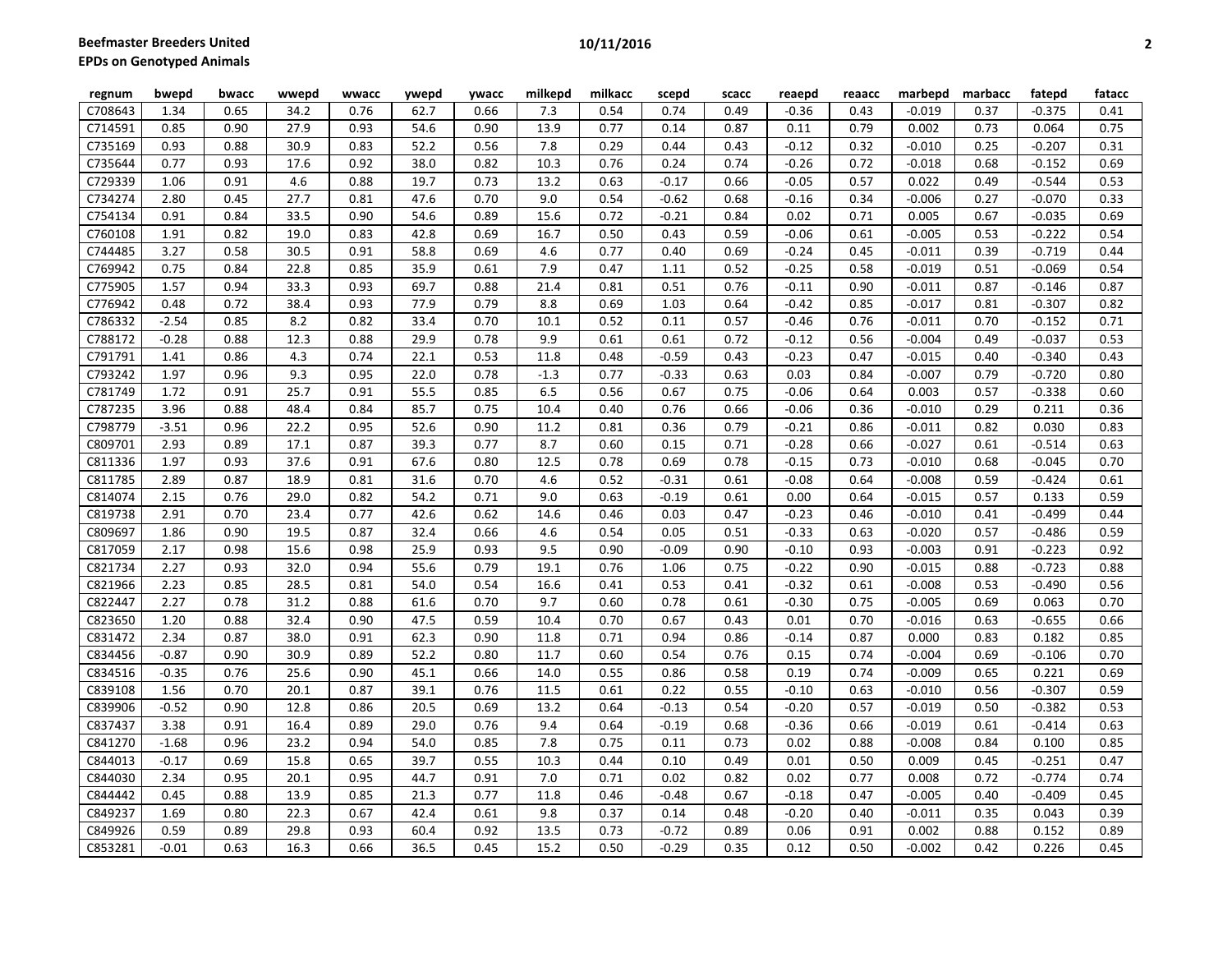| regnum  | bwepd   | bwacc | wwepd | wwacc | ywepd | ywacc | milkepd | milkacc | scepd   | scacc | reaepd  | reaacc | marbepd  | marbacc | fatepd   | fatacc |
|---------|---------|-------|-------|-------|-------|-------|---------|---------|---------|-------|---------|--------|----------|---------|----------|--------|
| C857153 | 1.73    | 0.97  | 17.6  | 0.96  | 35.4  | 0.91  | 8.0     | 0.80    | 0.01    | 0.84  | $-0.13$ | 0.93   | $-0.006$ | 0.91    | $-0.414$ | 0.91   |
| C857394 | 1.45    | 0.92  | 33.5  | 0.93  | 50.5  | 0.87  | 6.4     | 0.79    | 0.56    | 0.80  | 0.15    | 0.89   | 0.001    | 0.86    | 0.191    | 0.87   |
| C877795 | $-0.46$ | 0.89  | 21.4  | 0.85  | 45.1  | 0.77  | 8.9     | 0.33    | $-0.71$ | 0.64  | $-0.03$ | 0.45   | $-0.005$ | 0.37    | 0.247    | 0.42   |
| C856834 | 1.59    | 0.89  | 13.7  | 0.87  | 32.2  | 0.59  | 11.4    | 0.52    | $-0.27$ | 0.45  | $-0.22$ | 0.75   | $-0.012$ | 0.69    | 0.030    | 0.71   |
| C861819 | $-1.01$ | 0.90  | 21.2  | 0.91  | 41.6  | 0.89  | 9.0     | 0.67    | $-0.05$ | 0.86  | 0.11    | 0.86   | 0.002    | 0.82    | $-0.270$ | 0.83   |
| C862414 | 0.60    | 0.47  | 24.6  | 0.87  | 41.6  | 0.68  | 12.6    | 0.44    | 0.44    | 0.58  | $-0.43$ | 0.70   | $-0.013$ | 0.64    | $-0.175$ | 0.65   |
| C863323 | 2.86    | 0.87  | 15.4  | 0.84  | 39.9  | 0.77  | 10.4    | 0.43    | $-0.17$ | 0.50  | $-0.20$ | 0.43   | $-0.017$ | 0.38    | $-0.096$ | 0.43   |
| C866617 | 1.54    | 0.54  | 22.1  | 0.62  | 48.4  | 0.58  | 9.3     | 0.35    | 0.06    | 0.38  | $-0.03$ | 0.44   | $-0.005$ | 0.37    | 0.054    | 0.41   |
| C867835 | $-0.63$ | 0.98  | 7.0   | 0.97  | 28.9  | 0.92  | 8.7     | 0.89    | 0.01    | 0.83  | 0.36    | 0.94   | $-0.001$ | 0.93    | $-0.101$ | 0.93   |
| C871306 | 0.86    | 0.72  | 13.7  | 0.87  | 36.3  | 0.58  | 2.6     | 0.61    | 0.00    | 0.48  | $-0.18$ | 0.47   | $-0.014$ | 0.42    | $-0.076$ | 0.45   |
| C872425 | $-1.59$ | 0.83  | 19.3  | 0.83  | 39.2  | 0.81  | 13.8    | 0.48    | $-0.18$ | 0.74  | 0.10    | 0.78   | $-0.001$ | 0.73    | $-0.210$ | 0.74   |
| C872784 | 1.95    | 0.70  | 23.4  | 0.62  | 46.6  | 0.50  | 10.3    | 0.34    | 0.13    | 0.43  | $-0.15$ | 0.44   | $-0.007$ | 0.39    | $-0.644$ | 0.42   |
| C874664 | 1.38    | 0.62  | 13.9  | 0.59  | 35.3  | 0.48  | 13.4    | 0.36    | 0.18    | 0.41  | $-0.29$ | 0.44   | $-0.016$ | 0.39    | $-0.559$ | 0.41   |
| C875097 | 2.62    | 0.85  | 29.0  | 0.87  | 50.4  | 0.71  | 7.5     | 0.54    | 0.77    | 0.66  | 0.09    | 0.66   | 0.003    | 0.59    | 0.361    | 0.61   |
| C875706 | 1.27    | 0.90  | 12.9  | 0.85  | 32.4  | 0.79  | 2.8     | 0.46    | $-0.20$ | 0.67  | $-0.15$ | 0.30   | $-0.008$ | 0.24    | $-0.410$ | 0.32   |
| C881173 | 2.71    | 0.94  | 34.2  | 0.92  | 59.3  | 0.77  | 8.8     | 0.73    | 1.05    | 0.68  | $-0.37$ | 0.83   | $-0.017$ | 0.78    | 0.091    | 0.80   |
| C893778 | $-3.43$ | 0.95  | 72.0  | 0.93  | 113.6 | 0.90  | 3.7     | 0.75    | 2.59    | 0.86  | 0.08    | 0.93   | $-0.016$ | 0.90    | 0.379    | 0.91   |
| C874651 | 1.20    | 0.68  | 10.5  | 0.75  | 31.7  | 0.62  | 9.3     | 0.43    | $-0.15$ | 0.53  | $-0.33$ | 0.73   | $-0.022$ | 0.67    | $-0.848$ | 0.68   |
| C877323 | $-0.82$ | 0.88  | 5.3   | 0.84  | 29.3  | 0.60  | 13.8    | 0.55    | $-0.20$ | 0.50  | $-0.05$ | 0.79   | $-0.005$ | 0.73    | $-0.257$ | 0.74   |
| C880269 | 0.25    | 0.78  | 31.8  | 0.78  | 58.0  | 0.67  | 13.1    | 0.46    | 0.84    | 0.48  | $-0.19$ | 0.64   | $-0.016$ | 0.59    | $-0.449$ | 0.60   |
| C880752 | 0.94    | 0.90  | 25.6  | 0.91  | 51.9  | 0.88  | 0.3     | 0.66    | 0.22    | 0.85  | 0.09    | 0.88   | $-0.001$ | 0.84    | $-0.101$ | 0.85   |
| C881599 | $-0.21$ | 0.86  | 34.2  | 0.89  | 54.5  | 0.79  | 7.9     | 0.71    | 1.08    | 0.74  | $-0.26$ | 0.83   | $-0.014$ | 0.78    | 0.108    | 0.80   |
| C883222 | 3.13    | 0.98  | 23.8  | 0.98  | 47.5  | 0.87  | $-0.3$  | 0.80    | 0.20    | 0.86  | 0.14    | 0.97   | $-0.005$ | 0.96    | $-0.489$ | 0.96   |
| C889892 | $-3.55$ | 0.89  | 28.2  | 0.87  | 53.6  | 0.74  | 10.8    | 0.46    | 0.67    | 0.52  | 0.04    | 0.85   | 0.003    | 0.81    | 0.225    | 0.82   |
| C891352 | $-0.29$ | 0.70  | 14.4  | 0.70  | 34.8  | 0.53  | 10.1    | 0.47    | 0.22    | 0.43  | 0.08    | 0.60   | $-0.004$ | 0.53    | $-0.134$ | 0.56   |
| C892444 | 1.80    | 0.97  | 37.8  | 0.96  | 56.1  | 0.91  | 14.0    | 0.80    | 0.76    | 0.84  | $-0.10$ | 0.95   | $-0.010$ | 0.93    | 0.436    | 0.94   |
| C895277 | 1.12    | 0.88  | 25.0  | 0.87  | 43.3  | 0.84  | 6.7     | 0.49    | 0.41    | 0.80  | 0.02    | 0.87   | 0.001    | 0.82    | 0.214    | 0.83   |
| C895346 | 0.51    | 0.84  | 22.4  | 0.83  | 46.8  | 0.74  | 15.8    | 0.52    | 0.72    | 0.64  | $-0.02$ | 0.62   | $-0.001$ | 0.56    | 0.079    | 0.58   |
| C896591 | 0.65    | 0.59  | 9.5   | 0.57  | 23.6  | 0.49  | 7.7     | 0.36    | $-0.25$ | 0.43  | $-0.06$ | 0.48   | $-0.007$ | 0.43    | $-0.599$ | 0.45   |
| C898727 | 2.08    | 0.95  | 17.7  | 0.94  | 31.9  | 0.81  | 10.7    | 0.72    | $-0.28$ | 0.71  | $-0.12$ | 0.94   | 0.010    | 0.91    | 0.069    | 0.92   |
| C902554 | 1.06    | 0.82  | 8.6   | 0.81  | 35.8  | 0.66  | 11.8    | 0.63    | $-0.34$ | 0.47  | $-0.01$ | 0.75   | $-0.012$ | 0.70    | $-0.141$ | 0.71   |
| C888745 | 1.95    | 0.89  | 20.1  | 0.89  | 31.0  | 0.75  | 9.0     | 0.53    | 0.00    | 0.68  | $-0.10$ | 0.80   | $-0.020$ | 0.74    | $-0.218$ | 0.76   |
| C890344 | 0.20    | 0.91  | 20.8  | 0.90  | 36.7  | 0.80  | 11.5    | 0.63    | 0.15    | 0.65  | $-0.24$ | 0.85   | 0.001    | 0.81    | $-0.178$ | 0.82   |
| C891900 | $-2.00$ | 0.91  | 21.9  | 0.81  | 56.3  | 0.75  | 11.3    | 0.36    | $-0.09$ | 0.69  | $-0.22$ | 0.38   | $-0.021$ | 0.31    | $-0.176$ | 0.37   |
| C895886 | 2.06    | 0.60  | 18.1  | 0.53  | 42.8  | 0.49  | 13.6    | 0.36    | 0.26    | 0.42  | $-0.38$ | 0.48   | $-0.007$ | 0.42    | $-0.663$ | 0.45   |
| C896585 | 0.42    | 0.62  | 14.3  | 0.60  | 39.1  | 0.49  | 12.9    | 0.37    | 0.26    | 0.43  | $-0.41$ | 0.46   | $-0.011$ | 0.41    | $-0.526$ | 0.43   |
| C898770 | $-0.70$ | 0.36  | 11.6  | 0.37  | 26.6  | 0.33  | 4.1     | 0.17    | $-0.15$ | 0.29  | $-0.07$ | 0.27   | $-0.006$ | 0.20    | $-0.491$ | 0.23   |
| C899227 | 1.65    | 0.83  | 53.5  | 0.82  | 80.7  | 0.70  | 6.4     | 0.54    | 1.74    | 0.60  | $-0.13$ | 0.69   | $-0.008$ | 0.61    | 0.305    | 0.65   |
| C900580 | 1.96    | 0.87  | 22.3  | 0.85  | 60.3  | 0.80  | 9.4     | 0.47    | 0.12    | 0.73  | $-0.39$ | 0.44   | $-0.012$ | 0.39    | $-0.556$ | 0.43   |
| C901889 | $-3.71$ | 0.92  | 70.8  | 0.90  | 117.5 | 0.81  | 9.1     | 0.49    | 1.73    | 0.76  | $-0.02$ | 0.86   | $-0.003$ | 0.81    | $-0.515$ | 0.83   |
| C902794 | $-2.10$ | 0.75  | 15.8  | 0.73  | 36.5  | 0.61  | 10.7    | 0.26    | 0.04    | 0.58  | 0.44    | 0.68   | 0.016    | 0.61    | 0.727    | 0.63   |
| C904653 | 0.95    | 0.72  | 12.6  | 0.64  | 30.5  | 0.45  | 10.1    | 0.27    | $-0.19$ | 0.33  | $-0.14$ | 0.41   | $-0.012$ | 0.35    | $-0.204$ | 0.38   |
| C910268 | 2.80    | 0.39  | 23.7  | 0.45  | 42.1  | 0.40  | 12.3    | 0.31    | 0.21    | 0.32  | $-0.22$ | 0.45   | $-0.013$ | 0.38    | $-0.481$ | 0.40   |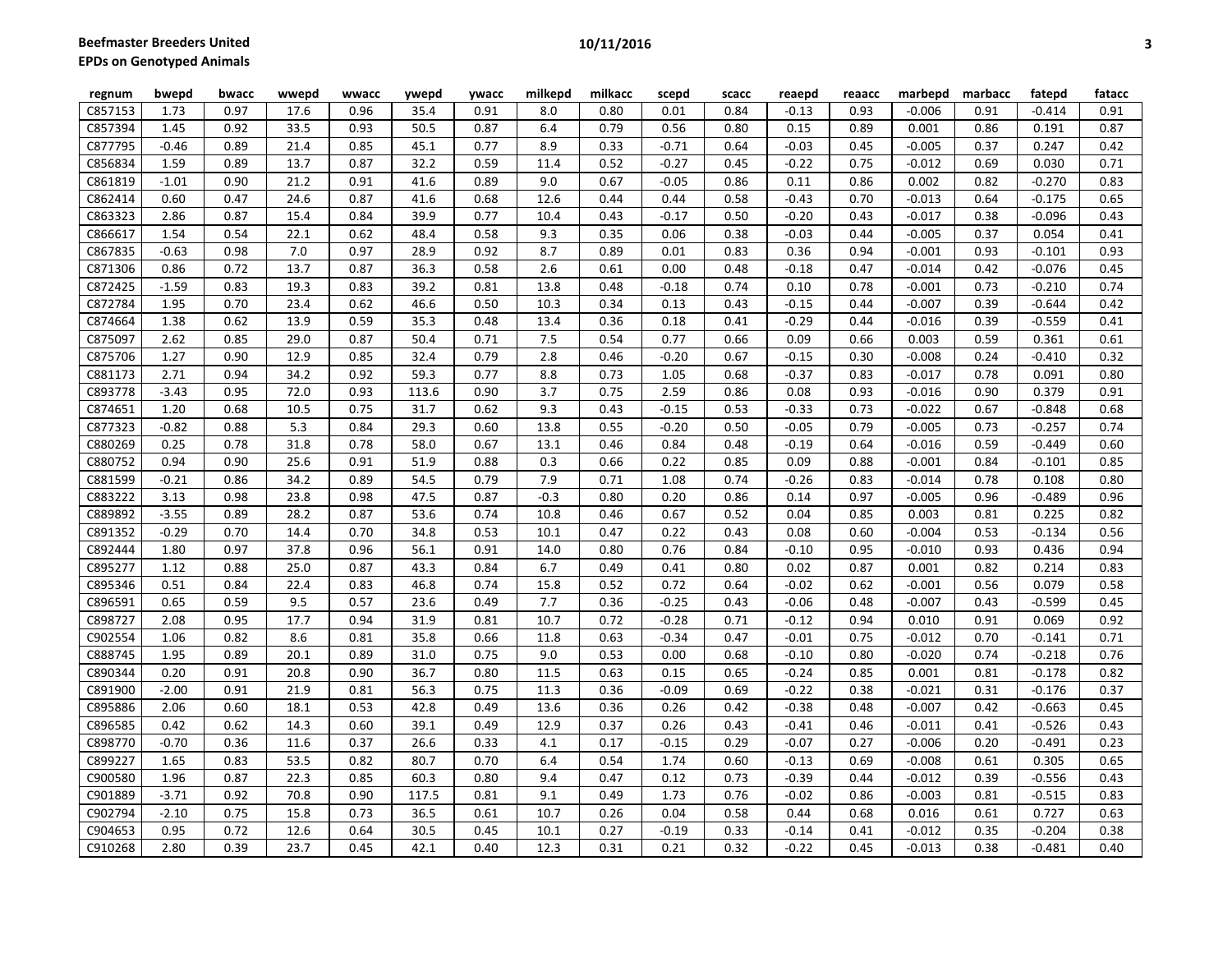| regnum  | bwepd   | bwacc | wwepd  | wwacc | ywepd | ywacc | milkepd          | milkacc | scepd   | scacc | reaepd  | reaacc | marbepd  | marbacc | fatepd   | fatacc |
|---------|---------|-------|--------|-------|-------|-------|------------------|---------|---------|-------|---------|--------|----------|---------|----------|--------|
| C911186 | $-0.47$ | 0.82  | $-1.3$ | 0.80  | 17.0  | 0.61  | 9.2              | 0.44    | $-0.38$ | 0.44  | $-0.04$ | 0.71   | $-0.006$ | 0.65    | $-0.638$ | 0.66   |
| C914302 | 0.90    | 0.59  | 16.2   | 0.59  | 31.1  | 0.54  | 11.3             | 0.50    | 0.21    | 0.48  | $-0.09$ | 0.53   | 0.000    | 0.49    | $-0.319$ | 0.50   |
| C914673 | 3.76    | 0.81  | 45.4   | 0.82  | 74.9  | 0.81  | 9.3              | 0.44    | 0.70    | 0.77  | $-0.05$ | 0.79   | $-0.004$ | 0.71    | $-0.152$ | 0.75   |
| C915230 | 1.55    | 0.74  | 32.8   | 0.74  | 56.5  | 0.54  | 9.3              | 0.46    | 0.81    | 0.55  | 0.01    | 0.74   | $-0.027$ | 0.68    | $-0.533$ | 0.69   |
| C919119 | 0.81    | 0.79  | 29.7   | 0.77  | 48.8  | 0.56  | $\overline{5.7}$ | 0.44    | 0.39    | 0.48  | 0.22    | 0.68   | 0.009    | 0.62    | 0.111    | 0.63   |
| C919125 | 2.07    | 0.94  | 37.6   | 0.94  | 64.2  | 0.83  | 13.3             | 0.75    | 0.71    | 0.82  | 0.15    | 0.92   | $-0.004$ | 0.89    | 0.447    | 0.90   |
| C924173 | 0.04    | 0.83  | 25.9   | 0.78  | 47.6  | 0.73  | 7.6              | 0.35    | 0.92    | 0.53  | 0.30    | 0.77   | 0.001    | 0.71    | 0.057    | 0.72   |
| C916440 | $-1.08$ | 0.58  | 8.1    | 0.90  | 28.1  | 0.67  | 16.2             | 0.67    | 0.32    | 0.62  | 0.31    | 0.71   | $-0.009$ | 0.63    | 0.021    | 0.67   |
| C916826 | 1.38    | 0.87  | 14.2   | 0.84  | 39.8  | 0.68  | 6.9              | 0.58    | $-0.02$ | 0.48  | $-0.07$ | 0.76   | $-0.005$ | 0.70    | $-0.393$ | 0.71   |
| C921700 | 1.49    | 0.67  | 19.3   | 0.86  | 35.1  | 0.56  | 7.3              | 0.56    | 0.03    | 0.47  | $-0.27$ | 0.58   | $-0.008$ | 0.53    | $-0.262$ | 0.55   |
| C926055 | 0.88    | 0.77  | 20.2   | 0.75  | 41.9  | 0.51  | 12.1             | 0.41    | 0.33    | 0.42  | $-0.46$ | 0.73   | $-0.011$ | 0.66    | $-0.363$ | 0.67   |
| C927553 | 0.17    | 0.80  | 29.2   | 0.72  | 51.5  | 0.56  | 2.8              | 0.39    | 0.38    | 0.52  | 0.01    | 0.59   | $-0.005$ | 0.54    | 0.281    | 0.56   |
| C927933 | 2.80    | 0.75  | 25.1   | 0.72  | 46.9  | 0.55  | 12.7             | 0.45    | 0.54    | 0.48  | $-0.25$ | 0.66   | $-0.010$ | 0.59    | $-0.384$ | 0.61   |
| C928548 | $-0.10$ | 0.86  | 18.7   | 0.86  | 39.4  | 0.85  | 1.6              | 0.42    | 0.30    | 0.80  | 0.01    | 0.87   | $-0.002$ | 0.78    | 0.080    | 0.83   |
| C928687 | 1.53    | 0.40  | 20.5   | 0.45  | 42.0  | 0.39  | 9.6              | 0.27    | 0.13    | 0.35  | $-0.12$ | 0.40   | 0.005    | 0.34    | $-0.587$ | 0.36   |
| C930973 | 1.68    | 0.56  | 15.4   | 0.60  | 30.8  | 0.58  | 10.1             | 0.45    | 0.07    | 0.48  | $-0.15$ | 0.52   | 0.000    | 0.48    | $-0.439$ | 0.50   |
| C933042 | 0.83    | 0.53  | 11.6   | 0.60  | 27.0  | 0.58  | 11.0             | 0.38    | 0.09    | 0.48  | $-0.14$ | 0.52   | 0.001    | 0.48    | $-0.319$ | 0.50   |
| C937809 | 0.98    | 0.80  | 14.7   | 0.76  | 42.8  | 0.55  | 13.7             | 0.46    | 0.19    | 0.45  | $-0.21$ | 0.73   | $-0.001$ | 0.67    | $-0.377$ | 0.68   |
| C942010 | 0.37    | 0.90  | 28.7   | 0.87  | 49.6  | 0.69  | 8.5              | 0.65    | 0.72    | 0.59  | 0.06    | 0.83   | $-0.004$ | 0.78    | $-0.084$ | 0.79   |
| F42944  | 0.37    | 0.27  | 24.8   | 0.40  | 48.6  | 0.28  | 12.0             | 0.09    | 0.47    | 0.24  | $-0.36$ | 0.27   | $-0.009$ | 0.20    | $-0.173$ | 0.23   |
| C927018 | $-0.34$ | 0.75  | 11.4   | 0.57  | 27.5  | 0.48  | 7.6              | 0.32    | 0.08    | 0.41  | 0.18    | 0.51   | $-0.006$ | 0.45    | $-0.406$ | 0.47   |
| C928728 | 1.47    | 0.66  | 11.1   | 0.59  | 25.2  | 0.51  | 8.0              | 0.39    | $-0.27$ | 0.42  | $-0.04$ | 0.51   | 0.005    | 0.45    | $-0.377$ | 0.47   |
| C930525 | 1.71    | 0.84  | 21.9   | 0.82  | 40.3  | 0.63  | 8.0              | 0.45    | 0.20    | 0.54  | $-0.07$ | 0.82   | 0.019    | 0.77    | 0.244    | 0.78   |
| C932331 | 1.43    | 0.73  | 13.5   | 0.70  | 34.9  | 0.61  | 6.9              | 0.45    | $-0.03$ | 0.49  | $-0.27$ | 0.54   | $-0.011$ | 0.48    | $-0.591$ | 0.51   |
| C932975 | 2.37    | 0.77  | 16.3   | 0.67  | 29.4  | 0.56  | 8.9              | 0.39    | $-0.19$ | 0.47  | $-0.18$ | 0.61   | $-0.015$ | 0.55    | $-0.258$ | 0.57   |
| C938602 | $-0.74$ | 0.86  | 14.7   | 0.84  | 34.9  | 0.57  | 8.4              | 0.40    | 0.19    | 0.67  | $-0.12$ | 0.88   | $-0.014$ | 0.85    | $-0.005$ | 0.86   |
| C940465 | 2.30    | 0.96  | 32.8   | 0.94  | 60.7  | 0.81  | 5.7              | 0.59    | 0.89    | 0.75  | $-0.03$ | 0.93   | 0.014    | 0.90    | 0.010    | 0.91   |
| C940586 | 0.41    | 0.66  | 32.5   | 0.64  | 62.1  | 0.55  | 3.7              | 0.39    | 0.74    | 0.48  | $-0.03$ | 0.56   | $-0.002$ | 0.50    | $-0.732$ | 0.52   |
| C944935 | 1.38    | 0.70  | 23.1   | 0.65  | 48.9  | 0.58  | 12.9             | 0.41    | 0.34    | 0.42  | $-0.14$ | 0.67   | $-0.015$ | 0.60    | $-0.137$ | 0.62   |
| C945131 | 1.67    | 0.65  | 19.3   | 0.63  | 39.4  | 0.52  | 15.0             | 0.51    | 0.27    | 0.42  | $-0.40$ | 0.59   | $-0.017$ | 0.52    | $-0.167$ | 0.54   |
| C947207 | 1.59    | 0.82  | 22.6   | 0.76  | 46.5  | 0.55  | 12.8             | 0.43    | 0.19    | 0.44  | $-0.19$ | 0.61   | $-0.006$ | 0.55    | $-0.456$ | 0.57   |
| C947413 | 2.45    | 0.94  | 32.2   | 0.92  | 59.4  | 0.88  | 9.3              | 0.52    | 0.40    | 0.78  | 0.00    | 0.81   | 0.024    | 0.76    | $-0.520$ | 0.77   |
| C948321 | 0.72    | 0.56  | 30.6   | 0.54  | 56.0  | 0.39  | 11.2             | 0.37    | 0.68    | 0.35  | 0.05    | 0.33   | $-0.002$ | 0.26    | 0.117    | 0.29   |
| C948507 | 1.10    | 0.53  | 16.4   | 0.54  | 35.1  | 0.51  | 8.2              | 0.40    | 0.15    | 0.47  | $-0.03$ | 0.52   | $-0.003$ | 0.48    | $-0.350$ | 0.49   |
| C948597 | 3.64    | 0.66  | 8.9    | 0.67  | 27.6  | 0.51  | 10.0             | 0.39    | $-0.26$ | 0.43  | $-0.19$ | 0.64   | $-0.012$ | 0.57    | $-0.390$ | 0.59   |
| C953094 | 3.20    | 0.93  | 34.1   | 0.90  | 55.3  | 0.69  | 3.1              | 0.40    | 1.25    | 0.62  | $-0.26$ | 0.90   | $-0.020$ | 0.86    | $-0.284$ | 0.87   |
| C939567 | 0.58    | 0.57  | 21.8   | 0.51  | 42.8  | 0.46  | 8.8              | 0.36    | 0.11    | 0.40  | $-0.08$ | 0.42   | $-0.001$ | 0.38    | $-0.345$ | 0.40   |
| C941847 | 0.75    | 0.83  | 47.2   | 0.93  | 74.9  | 0.84  | 5.0              | 0.60    | 1.44    | 0.67  | $-0.15$ | 0.81   | $-0.012$ | 0.76    | 0.218    | 0.77   |
| C948930 | 1.57    | 0.80  | 18.4   | 0.79  | 33.2  | 0.56  | 11.0             | 0.33    | 0.57    | 0.51  | 0.27    | 0.71   | $-0.002$ | 0.65    | $-0.305$ | 0.66   |
| C950757 | 0.01    | 0.86  | 26.2   | 0.83  | 47.6  | 0.65  | 7.8              | 0.35    | 0.87    | 0.51  | 0.09    | 0.78   | 0.004    | 0.72    | 0.199    | 0.74   |
| C951166 | $-3.94$ | 0.94  | 36.0   | 0.92  | 63.2  | 0.73  | 8.1              | 0.58    | 1.29    | 0.81  | $-0.15$ | 0.92   | $-0.034$ | 0.90    | $-0.180$ | 0.90   |
| C951711 | $-1.83$ | 0.60  | 26.0   | 0.57  | 46.1  | 0.41  | 13.0             | 0.40    | 1.03    | 0.34  | $-0.02$ | 0.42   | $-0.008$ | 0.35    | 0.006    | 0.37   |
| C951715 | 0.64    | 0.93  | 19.7   | 0.92  | 46.1  | 0.74  | 11.2             | 0.55    | 0.42    | 0.76  | $-0.28$ | 0.89   | $-0.007$ | 0.86    | 0.275    | 0.87   |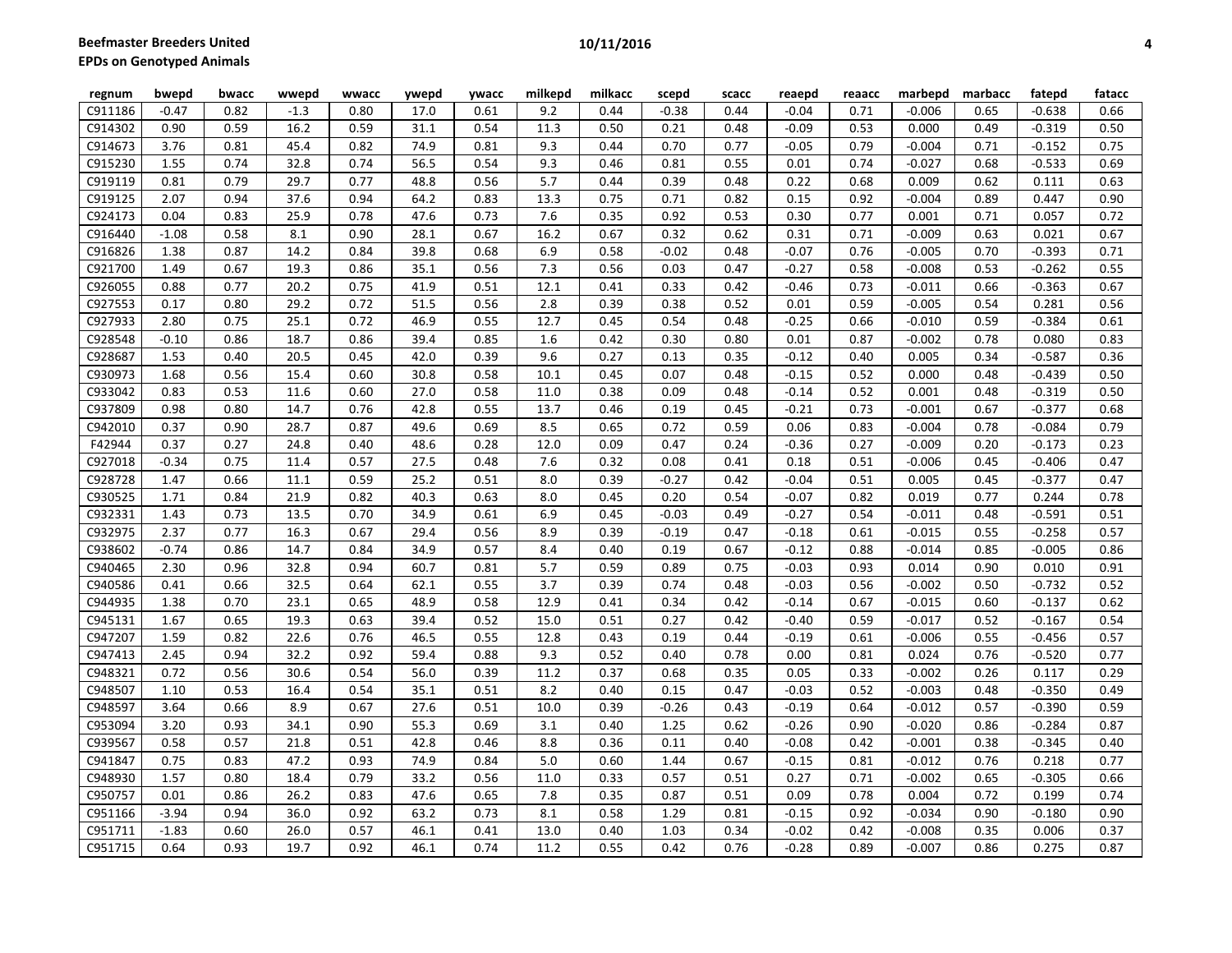| regnum   | bwepd   | bwacc | wwepd | wwacc | ywepd | ywacc | milkepd          | milkacc | scepd   | scacc | reaepd  | reaacc | marbepd  | marbacc | fatepd   | fatacc |
|----------|---------|-------|-------|-------|-------|-------|------------------|---------|---------|-------|---------|--------|----------|---------|----------|--------|
| C951724  | $-0.27$ | 0.62  | 28.2  | 0.59  | 52.2  | 0.45  | 11.4             | 0.45    | 0.71    | 0.41  | $-0.28$ | 0.42   | $-0.009$ | 0.35    | 0.193    | 0.38   |
| C951914  | 1.15    | 0.65  | 26.4  | 0.65  | 51.3  | 0.51  | 14.1             | 0.37    | 0.43    | 0.47  | $-0.13$ | 0.57   | $-0.013$ | 0.51    | $-0.501$ | 0.53   |
| C954335  | $-0.04$ | 0.76  | 33.4  | 0.79  | 65.1  | 0.76  | 12.1             | 0.27    | 0.44    | 0.63  | 0.06    | 0.73   | 0.014    | 0.64    | 0.492    | 0.68   |
| C954343  | 0.90    | 0.80  | 22.4  | 0.78  | 44.7  | 0.77  | 13.8             | 0.30    | $-0.70$ | 0.77  | 0.17    | 0.79   | $-0.002$ | 0.65    | 0.012    | 0.74   |
| C955208  | $-1.86$ | 0.94  | 64.2  | 0.92  | 93.1  | 0.83  | 11.9             | 0.52    | 1.50    | 0.76  | 0.18    | 0.90   | $-0.003$ | 0.87    | 0.216    | 0.88   |
| C955655  | 0.40    | 0.96  | 19.5  | 0.95  | 38.2  | 0.76  | 6.3              | 0.41    | 0.01    | 0.62  | 0.01    | 0.93   | $-0.011$ | 0.91    | $-0.505$ | 0.91   |
| C960174  | 1.53    | 0.89  | 27.4  | 0.88  | 47.1  | 0.70  | 4.2              | 0.53    | 0.02    | 0.61  | $-0.16$ | 0.85   | $-0.013$ | 0.81    | $-0.335$ | 0.82   |
| C960675  | $-1.88$ | 0.61  | 49.7  | 0.56  | 83.5  | 0.53  | 10.6             | 0.31    | 1.03    | 0.41  | $-0.23$ | 0.55   | $-0.005$ | 0.48    | $-0.294$ | 0.50   |
| C961701  | 1.78    | 0.62  | 32.9  | 0.60  | 55.5  | 0.48  | 15.4             | 0.47    | 0.39    | 0.38  | $-0.16$ | 0.32   | $-0.012$ | 0.25    | 0.156    | 0.29   |
| C962016  | 1.92    | 0.57  | 17.4  | 0.60  | 36.1  | 0.47  | 12.6             | 0.32    | 0.18    | 0.41  | $-0.34$ | 0.44   | $-0.014$ | 0.39    | $-0.591$ | 0.41   |
| C962394  | 2.06    | 0.64  | 26.5  | 0.61  | 46.3  | 0.48  | 8.8              | 0.32    | 0.26    | 0.42  | $-0.26$ | 0.45   | $-0.016$ | 0.39    | $-0.892$ | 0.42   |
| C962594  | 3.24    | 0.52  | 23.2  | 0.55  | 41.4  | 0.47  | 10.1             | 0.37    | $-0.12$ | 0.38  | $-0.23$ | 0.47   | $-0.004$ | 0.42    | $-0.055$ | 0.44   |
| C962595  | $-2.39$ | 0.67  | 15.5  | 0.64  | 40.1  | 0.51  | 13.3             | 0.40    | 0.11    | 0.42  | $-0.14$ | 0.57   | $-0.002$ | 0.52    | $-0.526$ | 0.53   |
| C967715  | 1.91    | 0.69  | 12.7  | 0.65  | 36.8  | 0.51  | 11.9             | 0.40    | 0.27    | 0.52  | $-0.58$ | 0.65   | $-0.022$ | 0.57    | $-0.539$ | 0.60   |
| C968864  | $-1.08$ | 0.73  | 23.5  | 0.74  | 46.1  | 0.49  | 13.0             | 0.23    | 0.94    | 0.52  | 0.09    | 0.71   | $-0.005$ | 0.64    | 0.146    | 0.66   |
| C957225  | 0.35    | 0.71  | 19.8  | 0.64  | 38.1  | 0.52  | 7.6              | 0.33    | 0.22    | 0.44  | $-0.01$ | 0.66   | $-0.008$ | 0.59    | $-0.142$ | 0.61   |
| C963878  | 0.85    | 0.86  | 21.8  | 0.82  | 45.3  | 0.64  | 12.6             | 0.34    | 0.34    | 0.63  | 0.19    | 0.76   | $-0.008$ | 0.70    | 0.306    | 0.71   |
| C965778  | 1.72    | 0.91  | 21.2  | 0.87  | 51.4  | 0.73  | 7.2              | 0.44    | 0.13    | 0.59  | 0.10    | 0.82   | 0.001    | 0.77    | $-0.745$ | 0.78   |
| C967502  | 1.57    | 0.69  | 16.3  | 0.69  | 31.4  | 0.57  | $\overline{5.6}$ | 0.41    | $-0.14$ | 0.47  | $-0.09$ | 0.55   | $-0.010$ | 0.48    | $-0.469$ | 0.51   |
| C968247  | 1.08    | 0.82  | 17.9  | 0.77  | 35.4  | 0.54  | 11.0             | 0.32    | 0.18    | 0.45  | $-0.15$ | 0.52   | 0.000    | 0.48    | 0.200    | 0.50   |
| C968248  | 1.40    | 0.93  | 26.6  | 0.87  | 44.4  | 0.69  | 10.0             | 0.39    | $-0.01$ | 0.68  | $-0.17$ | 0.87   | $-0.004$ | 0.83    | 0.273    | 0.84   |
| C968599  | 0.25    | 0.67  | 19.9  | 0.66  | 41.3  | 0.60  | 6.0              | 0.42    | 0.23    | 0.46  | $-0.14$ | 0.56   | 0.000    | 0.50    | $-0.491$ | 0.52   |
| C970050  | 1.44    | 0.61  | 31.7  | 0.54  | 53.5  | 0.46  | 10.5             | 0.29    | 0.33    | 0.40  | $-0.26$ | 0.56   | $-0.001$ | 0.50    | 0.212    | 0.51   |
| C972446  | 2.58    | 0.87  | 48.1  | 0.86  | 74.9  | 0.57  | 9.7              | 0.23    | 1.01    | 0.44  | $-0.54$ | 0.83   | $-0.014$ | 0.78    | $-0.030$ | 0.79   |
| C974019  | 2.12    | 0.86  | 30.4  | 0.84  | 50.7  | 0.55  | 12.0             | 0.29    | 0.76    | 0.60  | $-0.17$ | 0.88   | $-0.007$ | 0.85    | 0.244    | 0.85   |
| C974855  | 1.05    | 0.50  | 23.9  | 0.50  | 43.2  | 0.46  | 13.7             | 0.33    | 0.22    | 0.41  | $-0.03$ | 0.45   | $-0.009$ | 0.41    | $-0.044$ | 0.43   |
| C977067  | 2.58    | 0.50  | 16.3  | 0.57  | 36.2  | 0.48  | 5.7              | 0.38    | 0.01    | 0.41  | $-0.34$ | 0.43   | $-0.012$ | 0.38    | $-0.498$ | 0.41   |
| C977259  | 2.25    | 0.74  | 28.8  | 0.63  | 45.3  | 0.60  | 11.1             | 0.32    | 0.21    | 0.53  | $-0.10$ | 0.53   | $-0.007$ | 0.40    | 0.281    | 0.49   |
| C977955  | 1.37    | 0.67  | 20.7  | 0.64  | 38.8  | 0.52  | 15.4             | 0.39    | 0.31    | 0.43  | $-0.24$ | 0.52   | $-0.013$ | 0.46    | $-0.365$ | 0.48   |
| C978528  | $-0.94$ | 0.79  | 21.3  | 0.75  | 37.6  | 0.56  | 9.1              | 0.40    | 0.29    | 0.48  | $-0.08$ | 0.70   | 0.002    | 0.63    | $-0.124$ | 0.65   |
| C978529  | 1.10    | 0.68  | 23.9  | 0.60  | 42.4  | 0.49  | 10.3             | 0.39    | 0.26    | 0.41  | $-0.29$ | 0.63   | $-0.005$ | 0.57    | $-0.009$ | 0.59   |
| C978534  | 0.25    | 0.63  | 22.4  | 0.60  | 39.8  | 0.49  | 7.5              | 0.41    | 0.29    | 0.41  | $-0.25$ | 0.63   | 0.003    | 0.57    | 0.048    | 0.58   |
| C981924  | 0.89    | 0.82  | 34.2  | 0.80  | 52.0  | 0.69  | 7.0              | 0.28    | 1.09    | 0.63  | $-0.03$ | 0.77   | 0.002    | 0.70    | 0.180    | 0.72   |
| C982445  | 2.26    | 0.53  | 21.1  | 0.52  | 42.2  | 0.45  | 11.8             | 0.31    | 0.16    | 0.39  | $-0.25$ | 0.46   | $-0.007$ | 0.41    | $-0.432$ | 0.43   |
| C985363  | 1.81    | 0.66  | 37.7  | 0.63  | 59.1  | 0.49  | 14.8             | 0.38    | 0.98    | 0.43  | $-0.17$ | 0.59   | $-0.010$ | 0.53    | $-0.617$ | 0.55   |
| C1043594 | $-0.12$ | 0.38  | 32.3  | 0.46  | 56.3  | 0.40  | 13.0             | 0.14    | 0.79    | 0.38  | $-0.03$ | 0.35   | $-0.003$ | 0.29    | 0.072    | 0.32   |
| C977252  | 1.87    | 0.92  | 26.4  | 0.90  | 55.4  | 0.69  | 4.6              | 0.37    | 0.53    | 0.63  | 0.05    | 0.87   | 0.003    | 0.83    | $-0.570$ | 0.84   |
| C977453  | 1.79    | 0.34  | 20.0  | 0.33  | 39.5  | 0.30  | 11.3             | 0.15    | 0.17    | 0.27  | $-0.24$ | 0.31   | $-0.010$ | 0.24    | $-0.293$ | 0.26   |
| C978538  | 1.15    | 0.60  | 13.1  | 0.57  | 30.5  | 0.49  | 2.0              | 0.38    | $-0.30$ | 0.43  | $-0.32$ | 0.57   | $-0.022$ | 0.50    | $-0.496$ | 0.52   |
| C978568  | 2.22    | 0.88  | 21.3  | 0.84  | 49.1  | 0.75  | 10.5             | 0.24    | 0.15    | 0.53  | 0.00    | 0.83   | $-0.009$ | 0.78    | $-0.251$ | 0.79   |
| C979238  | 0.34    | 0.56  | 16.2  | 0.54  | 29.7  | 0.47  | 9.2              | 0.30    | $-0.12$ | 0.40  | $-0.05$ | 0.47   | 0.004    | 0.42    | $-0.188$ | 0.44   |
| C980748  | 0.18    | 0.36  | 11.7  | 0.41  | 29.6  | 0.37  | 8.0              | 0.26    | 0.00    | 0.32  | $-0.11$ | 0.34   | $-0.009$ | 0.28    | $-0.462$ | 0.31   |
| C981108  | 0.81    | 0.46  | 21.1  | 0.42  | 47.7  | 0.32  | 9.6              | 0.17    | 0.16    | 0.26  | $-0.01$ | 0.28   | $-0.007$ | 0.22    | $-0.018$ | 0.25   |
|          |         |       |       |       |       |       |                  |         |         |       |         |        |          |         |          |        |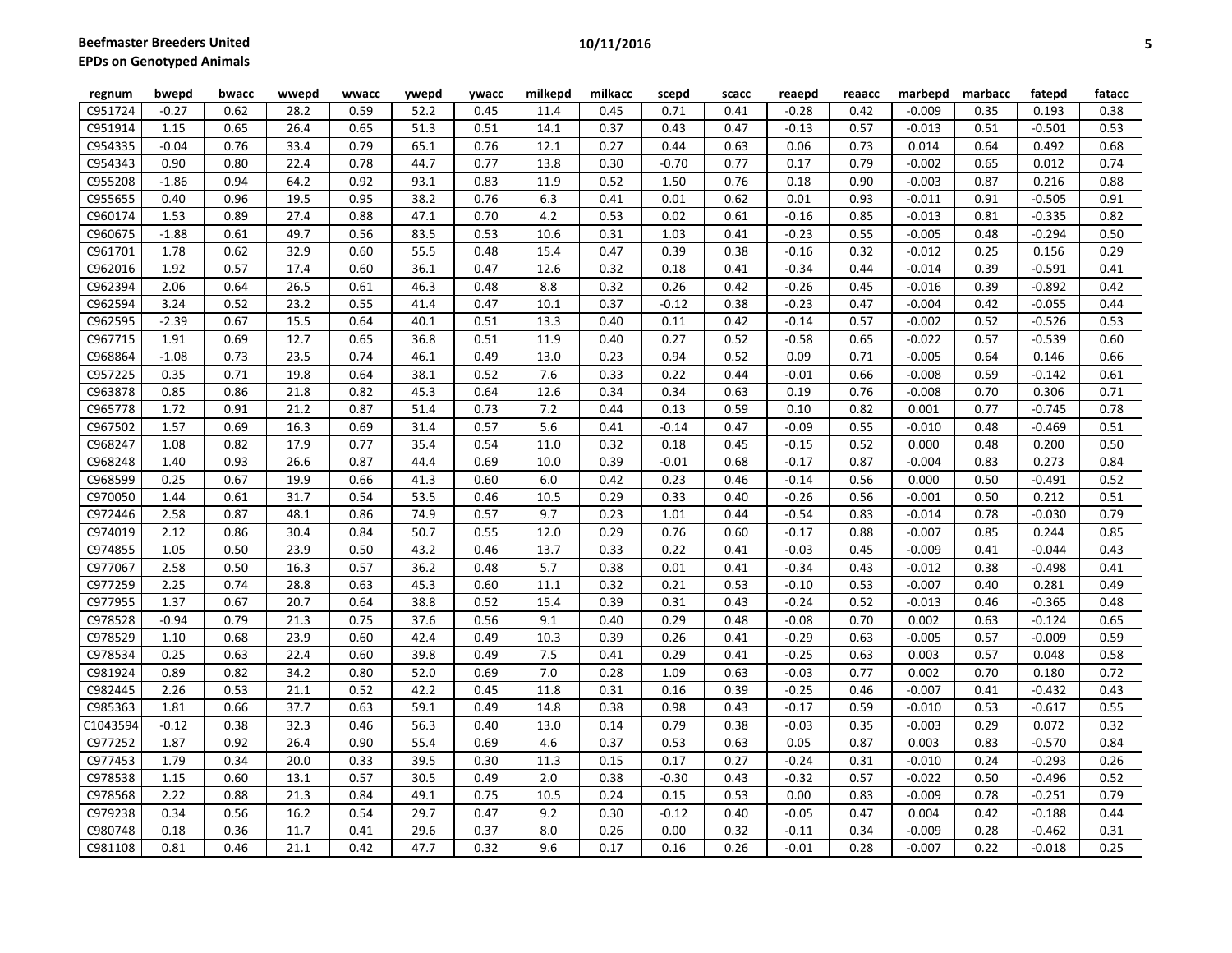| regnum   | bwepd   | bwacc | wwepd | wwacc | ywepd | ywacc | milkepd | milkacc | scepd   | scacc | reaepd  | reaacc | marbepd  | marbacc | fatepd   | fatacc |
|----------|---------|-------|-------|-------|-------|-------|---------|---------|---------|-------|---------|--------|----------|---------|----------|--------|
| C982288  | $-0.08$ | 0.63  | 24.3  | 0.59  | 41.5  | 0.49  | 9.5     | 0.39    | 0.33    | 0.41  | $-0.30$ | 0.64   | $-0.008$ | 0.58    | 0.126    | 0.59   |
| C982289  | 0.65    | 0.63  | 21.6  | 0.59  | 38.6  | 0.49  | 7.6     | 0.39    | 0.16    | 0.43  | $-0.26$ | 0.64   | $-0.010$ | 0.58    | 0.029    | 0.59   |
| C983063  | 1.47    | 0.75  | 37.9  | 0.73  | 66.0  | 0.57  | 7.2     | 0.32    | 0.94    | 0.53  | 0.00    | 0.65   | $-0.004$ | 0.58    | 0.104    | 0.60   |
| C983167  | 1.52    | 0.57  | 11.6  | 0.54  | 31.7  | 0.47  | 7.7     | 0.36    | $-0.04$ | 0.41  | $-0.23$ | 0.54   | $-0.011$ | 0.47    | $-0.566$ | 0.49   |
| C985404  | 2.34    | 0.58  | 16.0  | 0.54  | 41.3  | 0.46  | 5.5     | 0.30    | 0.06    | 0.41  | $-0.11$ | 0.44   | $-0.008$ | 0.40    | $-0.563$ | 0.42   |
| C985787  | $-0.95$ | 0.71  | 36.3  | 0.67  | 66.0  | 0.48  | 6.4     | 0.32    | 1.09    | 0.40  | 0.08    | 0.60   | 0.005    | 0.53    | 0.125    | 0.55   |
| C985950  | $-0.33$ | 0.66  | 55.4  | 0.65  | 95.2  | 0.57  | 6.7     | 0.30    | 1.65    | 0.54  | $-0.07$ | 0.63   | $-0.008$ | 0.56    | 0.158    | 0.58   |
| C987386  | 1.53    | 0.71  | 28.1  | 0.66  | 48.9  | 0.46  | 10.4    | 0.24    | 0.52    | 0.37  | $-0.14$ | 0.70   | 0.006    | 0.63    | $-0.186$ | 0.64   |
| C988569  | 0.49    | 0.77  | 43.3  | 0.81  | 60.6  | 0.77  | 9.5     | 0.22    | 2.05    | 0.69  | 0.25    | 0.80   | 0.004    | 0.69    | 0.135    | 0.75   |
| C989984  | 1.92    | 0.83  | 44.9  | 0.80  | 66.6  | 0.68  | 5.7     | 0.22    | 0.81    | 0.52  | 0.20    | 0.78   | $-0.004$ | 0.71    | 0.396    | 0.74   |
| C991208  | 0.90    | 0.61  | 21.6  | 0.52  | 35.3  | 0.42  | 7.1     | 0.28    | 0.10    | 0.35  | $-0.26$ | 0.52   | $-0.015$ | 0.47    | 0.060    | 0.48   |
| C991700  | 1.61    | 0.48  | 21.5  | 0.46  | 40.7  | 0.42  | 4.6     | 0.28    | 0.18    | 0.35  | $-0.18$ | 0.43   | $-0.011$ | 0.38    | $-0.489$ | 0.39   |
| C992673  | 1.32    | 0.46  | 22.9  | 0.47  | 46.3  | 0.41  | 10.0    | 0.30    | 0.35    | 0.36  | $-0.17$ | 0.42   | $-0.012$ | 0.38    | $-0.305$ | 0.39   |
| C995785  | 1.72    | 0.58  | 18.2  | 0.57  | 39.5  | 0.47  | 13.0    | 0.38    | 0.28    | 0.41  | $-0.35$ | 0.54   | $-0.005$ | 0.48    | $-0.668$ | 0.50   |
| C997024  | 1.13    | 0.68  | 36.2  | 0.65  | 65.7  | 0.56  | 5.4     | 0.36    | 0.96    | 0.52  | $-0.11$ | 0.64   | $-0.012$ | 0.58    | $-0.736$ | 0.60   |
| C997109  | 1.21    | 0.68  | 16.1  | 0.66  | 37.7  | 0.48  | 7.7     | 0.36    | $-0.23$ | 0.40  | 0.27    | 0.67   | 0.001    | 0.61    | 0.086    | 0.62   |
| C997349  | 3.45    | 0.60  | 25.7  | 0.59  | 47.6  | 0.45  | 7.6     | 0.35    | 0.05    | 0.39  | $-0.04$ | 0.60   | $-0.009$ | 0.52    | 0.206    | 0.54   |
| F43655   | 0.37    | 0.30  | 20.9  | 0.37  | 36.8  | 0.31  | 11.4    | 0.26    | 0.36    | 0.28  | $-0.09$ | 0.35   | $-0.001$ | 0.28    | $-0.082$ | 0.30   |
| F43657   | 0.00    | 0.30  | 17.9  | 0.35  | 34.7  | 0.30  | 5.6     | 0.22    | 0.21    | 0.28  | $-0.04$ | 0.35   | 0.000    | 0.28    | $-0.240$ | 0.30   |
| F43659   | 0.03    | 0.31  | 24.4  | 0.37  | 42.3  | 0.34  | 12.9    | 0.24    | 0.48    | 0.28  | $-0.13$ | 0.40   | 0.001    | 0.33    | $-0.095$ | 0.35   |
| C1000562 | 0.02    | 0.83  | 40.1  | 0.82  | 68.1  | 0.56  | 13.0    | 0.26    | 1.18    | 0.57  | $-0.06$ | 0.80   | $-0.013$ | 0.75    | 0.488    | 0.76   |
| C1000606 | 1.84    | 0.48  | 17.5  | 0.48  | 37.9  | 0.45  | 5.8     | 0.32    | $-0.02$ | 0.41  | $-0.25$ | 0.42   | $-0.014$ | 0.37    | $-0.844$ | 0.39   |
| C1000635 | 0.12    | 0.64  | 40.2  | 0.63  | 68.0  | 0.51  | 6.1     | 0.37    | 0.80    | 0.46  | $-0.16$ | 0.60   | $-0.013$ | 0.55    | $-0.565$ | 0.56   |
| C1000918 | 0.94    | 0.87  | 49.4  | 0.85  | 63.4  | 0.56  | 12.4    | 0.25    | 0.90    | 0.59  | 0.05    | 0.86   | $-0.003$ | 0.82    | $-0.140$ | 0.83   |
| C1001385 | $-0.38$ | 0.55  | 32.0  | 0.53  | 55.2  | 0.40  | 8.6     | 0.22    | 0.91    | 0.34  | $-0.23$ | 0.37   | $-0.014$ | 0.31    | 0.064    | 0.34   |
| C1003641 | 1.51    | 0.56  | 16.2  | 0.56  | 41.5  | 0.44  | 12.5    | 0.23    | 0.08    | 0.35  | $-0.15$ | 0.45   | $-0.005$ | 0.39    | $-0.724$ | 0.41   |
| C1006666 | 1.11    | 0.62  | 19.6  | 0.58  | 38.0  | 0.48  | 4.9     | 0.32    | 0.02    | 0.41  | $-0.24$ | 0.54   | $-0.014$ | 0.48    | $-0.469$ | 0.50   |
| C1010473 | 3.82    | 0.63  | 24.1  | 0.60  | 46.9  | 0.51  | 6.4     | 0.41    | 0.48    | 0.46  | $-0.35$ | 0.51   | $-0.020$ | 0.46    | $-0.309$ | 0.48   |
| C1010556 | 2.30    | 0.62  | 11.4  | 0.62  | 32.5  | 0.57  | 7.7     | 0.34    | $-0.29$ | 0.55  | 0.07    | 0.64   | $-0.003$ | 0.57    | $-0.590$ | 0.59   |
| C1010557 | 1.07    | 0.75  | 42.3  | 0.73  | 64.1  | 0.57  | 3.9     | 0.30    | 0.95    | 0.55  | 0.16    | 0.65   | 0.005    | 0.58    | $-0.471$ | 0.60   |
| C1010559 | 2.46    | 0.70  | 28.5  | 0.68  | 52.6  | 0.58  | 7.1     | 0.34    | 0.11    | 0.56  | $-0.22$ | 0.65   | $-0.010$ | 0.59    | $-0.259$ | 0.60   |
| C991886  | $-0.61$ | 0.50  | 12.0  | 0.58  | 32.9  | 0.53  | 13.9    | 0.36    | 0.23    | 0.38  | $-0.28$ | 0.45   | $-0.014$ | 0.39    | $-0.475$ | 0.42   |
| C992832  | 1.17    | 0.65  | 25.2  | 0.62  | 41.4  | 0.47  | 9.8     | 0.22    | 0.33    | 0.40  | $-0.28$ | 0.64   | $-0.021$ | 0.58    | 0.456    | 0.59   |
| C992850  | $-0.65$ | 0.87  | 24.4  | 0.81  | 38.5  | 0.54  | 10.5    | 0.22    | 0.31    | 0.50  | $-0.10$ | 0.81   | $-0.005$ | 0.76    | 0.393    | 0.77   |
| C993056  | 1.08    | 0.67  | 33.8  | 0.54  | 58.7  | 0.44  | 12.8    | 0.28    | 0.65    | 0.38  | 0.00    | 0.37   | $-0.001$ | 0.31    | 0.083    | 0.34   |
| C994103  | 1.81    | 0.47  | 19.3  | 0.47  | 37.0  | 0.43  | 6.6     | 0.33    | $-0.14$ | 0.38  | $-0.19$ | 0.45   | 0.003    | 0.40    | $-0.164$ | 0.41   |
| C994584  | $-2.28$ | 0.84  | 37.1  | 0.82  | 65.4  | 0.75  | 6.9     | 0.27    | 0.58    | 0.66  | 0.50    | 0.77   | 0.019    | 0.71    | 0.449    | 0.72   |
| C995153  | 0.47    | 0.69  | 18.4  | 0.59  | 31.9  | 0.49  | 7.6     | 0.31    | 0.16    | 0.41  | $-0.01$ | 0.50   | 0.000    | 0.44    | $-0.603$ | 0.46   |
| C995171  | 0.30    | 0.52  | 21.2  | 0.42  | 36.5  | 0.37  | 8.6     | 0.20    | 0.15    | 0.32  | $-0.08$ | 0.37   | $-0.011$ | 0.31    | $-0.027$ | 0.33   |
| C995891  | 1.83    | 0.61  | 22.5  | 0.60  | 47.4  | 0.57  | 4.9     | 0.33    | 0.12    | 0.45  | $-0.24$ | 0.47   | $-0.011$ | 0.43    | $-0.677$ | 0.45   |
| C996016  | 1.78    | 0.45  | 14.8  | 0.54  | 33.8  | 0.45  | 8.7     | 0.37    | $-0.04$ | 0.40  | $-0.17$ | 0.40   | $-0.011$ | 0.34    | $-0.613$ | 0.37   |
| C996427  | $-1.14$ | 0.88  | 40.0  | 0.83  | 58.7  | 0.57  | 10.4    | 0.29    | 0.94    | 0.48  | 0.23    | 0.80   | 0.005    | 0.74    | $-0.135$ | 0.75   |
| C997063  | 2.04    | 0.55  | 25.0  | 0.52  | 47.9  | 0.41  | 6.8     | 0.20    | 0.55    | 0.36  | 0.14    | 0.42   | 0.001    | 0.36    | $-0.570$ | 0.39   |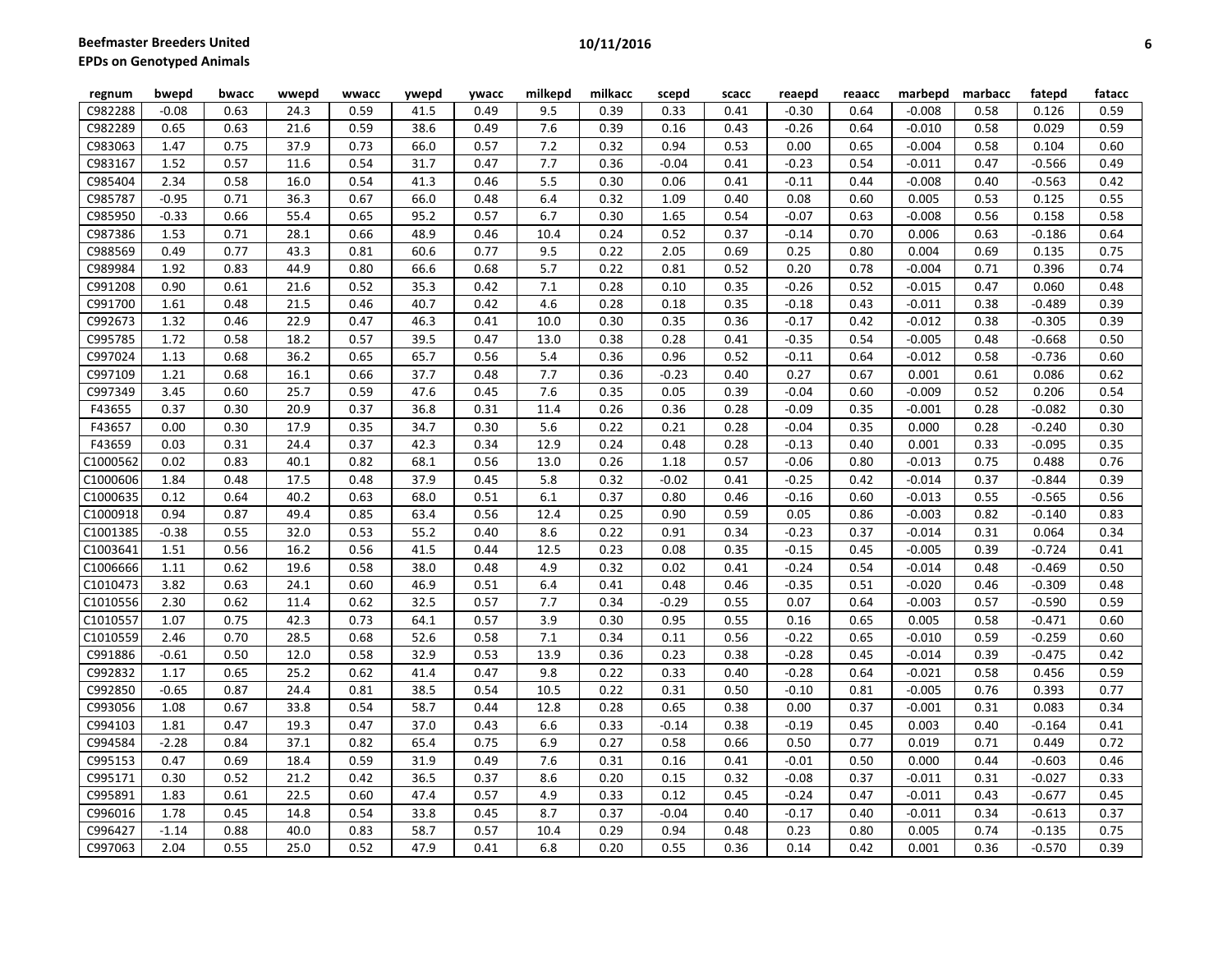| regnum   | bwepd   | bwacc | wwepd | wwacc | ywepd | <b>ywacc</b> | milkepd | milkacc | scepd   | scacc | reaepd  | reaacc | marbepd  | marbacc | fatepd   | fatacc |
|----------|---------|-------|-------|-------|-------|--------------|---------|---------|---------|-------|---------|--------|----------|---------|----------|--------|
| C997068  | 1.58    | 0.68  | 21.5  | 0.65  | 45.7  | 0.41         | 12.7    | 0.20    | 0.24    | 0.31  | $-0.14$ | 0.68   | $-0.011$ | 0.60    | 0.380    | 0.61   |
| C997335  | 1.59    | 0.59  | 8.5   | 0.57  | 26.8  | 0.47         | 4.9     | 0.35    | $-0.19$ | 0.41  | $-0.09$ | 0.46   | $-0.012$ | 0.41    | $-0.481$ | 0.43   |
| C997339  | 2.03    | 0.65  | 22.5  | 0.62  | 52.4  | 0.52         | 7.0     | 0.33    | 0.29    | 0.42  | $-0.01$ | 0.58   | 0.008    | 0.53    | $-0.244$ | 0.54   |
| C997363  | 0.17    | 0.64  | 14.0  | 0.62  | 37.1  | 0.47         | 15.2    | 0.31    | 0.08    | 0.39  | $-0.08$ | 0.58   | 0.004    | 0.51    | $-0.789$ | 0.53   |
| C997468  | 0.43    | 0.58  | 17.1  | 0.56  | 37.8  | 0.42         | 10.1    | 0.23    | 0.28    | 0.33  | $-0.43$ | 0.56   | $-0.019$ | 0.47    | $-0.023$ | 0.49   |
| C997780  | 1.79    | 0.73  | 13.2  | 0.70  | 33.6  | 0.45         | 8.4     | 0.19    | 0.07    | 0.34  | $-0.22$ | 0.71   | $-0.010$ | 0.64    | $-0.237$ | 0.65   |
| C997805  | 1.87    | 0.62  | 25.3  | 0.60  | 44.5  | 0.50         | 7.0     | 0.38    | 0.25    | 0.43  | $-0.03$ | 0.59   | 0.016    | 0.53    | $-0.077$ | 0.55   |
| C1000244 | 2.56    | 0.63  | 27.0  | 0.56  | 45.0  | 0.44         | 4.8     | 0.23    | 0.62    | 0.37  | $-0.10$ | 0.56   | $-0.007$ | 0.50    | $-0.280$ | 0.51   |
| C1002667 | $-0.07$ | 0.70  | 36.0  | 0.65  | 56.9  | 0.46         | 8.3     | 0.21    | 0.98    | 0.39  | 0.01    | 0.71   | 0.023    | 0.65    | 0.488    | 0.66   |
| C1003654 | 1.98    | 0.47  | 20.2  | 0.47  | 44.5  | 0.41         | 6.8     | 0.21    | 0.09    | 0.34  | 0.03    | 0.43   | $-0.001$ | 0.38    | $-0.624$ | 0.39   |
| C1003990 | 2.44    | 0.34  | 19.8  | 0.35  | 39.1  | 0.31         | 11.2    | 0.15    | 0.08    | 0.28  | $-0.32$ | 0.31   | $-0.015$ | 0.25    | $-0.464$ | 0.27   |
| C1004002 | $-0.08$ | 0.62  | 18.2  | 0.60  | 34.4  | 0.48         | 7.4     | 0.41    | 0.11    | 0.41  | $-0.23$ | 0.63   | 0.018    | 0.57    | 0.042    | 0.59   |
| C1004004 | 1.59    | 0.61  | 30.2  | 0.57  | 47.9  | 0.48         | 10.5    | 0.39    | 0.43    | 0.41  | $-0.41$ | 0.59   | $-0.014$ | 0.54    | 0.105    | 0.55   |
| C1004151 | 1.30    | 0.57  | 16.8  | 0.55  | 33.8  | 0.49         | 2.3     | 0.32    | 0.06    | 0.43  | 0.02    | 0.47   | $-0.005$ | 0.43    | $-0.559$ | 0.45   |
| C1005060 | 2.70    | 0.56  | 29.4  | 0.47  | 50.3  | 0.41         | 5.7     | 0.22    | 0.72    | 0.36  | $-0.29$ | 0.46   | $-0.015$ | 0.42    | $-0.148$ | 0.43   |
| C1005186 | 0.12    | 0.47  | 39.7  | 0.46  | 69.8  | 0.42         | 7.0     | 0.20    | 0.84    | 0.38  | $-0.09$ | 0.44   | $-0.009$ | 0.39    | $-0.473$ | 0.41   |
| C1005248 | 0.42    | 0.43  | 26.2  | 0.43  | 44.5  | 0.39         | 7.7     | 0.20    | 0.57    | 0.34  | $-0.12$ | 0.37   | $-0.010$ | 0.31    | $-0.497$ | 0.33   |
| C1006436 | $-2.22$ | 0.55  | 22.3  | 0.58  | 41.2  | 0.45         | 11.2    | 0.40    | 0.65    | 0.36  | 0.01    | 0.47   | $-0.002$ | 0.40    | 0.192    | 0.43   |
| C1006483 | 0.58    | 0.53  | 24.3  | 0.56  | 49.1  | 0.39         | 5.4     | 0.34    | 0.59    | 0.31  | 0.02    | 0.43   | $-0.016$ | 0.35    | 0.132    | 0.37   |
| C1006656 | 1.29    | 0.51  | 16.0  | 0.52  | 34.1  | 0.46         | 10.4    | 0.39    | $-0.11$ | 0.41  | $-0.14$ | 0.49   | 0.003    | 0.43    | $-0.631$ | 0.45   |
| C1007306 | 1.32    | 0.59  | 28.3  | 0.53  | 55.8  | 0.45         | 9.9     | 0.28    | 0.50    | 0.37  | $-0.20$ | 0.48   | $-0.016$ | 0.44    | $-0.094$ | 0.46   |
| C1009946 | 1.46    | 0.70  | 27.5  | 0.67  | 51.3  | 0.62         | 9.6     | 0.40    | 0.31    | 0.45  | $-0.08$ | 0.72   | $-0.012$ | 0.65    | $-0.255$ | 0.67   |
| C1009953 | 1.81    | 0.64  | 22.2  | 0.62  | 48.4  | 0.57         | 10.6    | 0.40    | 0.43    | 0.47  | $-0.36$ | 0.65   | 0.003    | 0.59    | $-0.433$ | 0.60   |
| C1009956 | 1.11    | 0.69  | 19.2  | 0.64  | 39.1  | 0.59         | 7.4     | 0.24    | 0.32    | 0.42  | 0.07    | 0.67   | $-0.001$ | 0.61    | $-0.242$ | 0.62   |
| C1009965 | $-0.50$ | 0.69  | 12.2  | 0.62  | 27.1  | 0.47         | 5.8     | 0.26    | 0.39    | 0.39  | $-0.24$ | 0.66   | $-0.013$ | 0.60    | $-0.283$ | 0.61   |
| C1010450 | 1.13    | 0.70  | 34.2  | 0.63  | 57.3  | 0.59         | 10.4    | 0.19    | 0.83    | 0.51  | $-0.13$ | 0.26   | $-0.008$ | 0.19    | 0.064    | 0.26   |
| C1010552 | 0.94    | 0.76  | 31.0  | 0.74  | 55.2  | 0.58         | 9.9     | 0.24    | 0.63    | 0.52  | $-0.15$ | 0.76   | $-0.019$ | 0.70    | $-0.153$ | 0.71   |
| C1011003 | 0.42    | 0.57  | 30.8  | 0.54  | 55.1  | 0.41         | 8.6     | 0.29    | 0.64    | 0.34  | 0.05    | 0.40   | $-0.005$ | 0.33    | 0.264    | 0.36   |
| C1012021 | 1.19    | 0.81  | 30.4  | 0.72  | 56.9  | 0.56         | 5.4     | 0.25    | 0.74    | 0.43  | 0.14    | 0.72   | 0.002    | 0.66    | 0.201    | 0.67   |
| C1013450 | $-1.11$ | 0.43  | 17.9  | 0.42  | 32.7  | 0.37         | 10.9    | 0.18    | 0.42    | 0.33  | $-0.09$ | 0.39   | 0.003    | 0.34    | 0.090    | 0.35   |
| C1013684 | 1.75    | 0.61  | 29.6  | 0.60  | 51.8  | 0.46         | 6.6     | 0.34    | 0.41    | 0.45  | $-0.06$ | 0.65   | $-0.020$ | 0.58    | $-0.398$ | 0.59   |
| C1013686 | 1.63    | 0.77  | 29.7  | 0.69  | 50.5  | 0.50         | 5.9     | 0.27    | $-0.08$ | 0.55  | $-0.10$ | 0.68   | $-0.029$ | 0.61    | $-0.421$ | 0.62   |
| C1013701 | $-1.16$ | 0.57  | 32.5  | 0.55  | 57.3  | 0.43         | 7.6     | 0.31    | 0.97    | 0.43  | $-0.15$ | 0.57   | $-0.019$ | 0.50    | $-0.137$ | 0.51   |
| C1013710 | $-1.07$ | 0.54  | 27.2  | 0.55  | 51.1  | 0.44         | 9.3     | 0.32    | 0.62    | 0.38  | $-0.20$ | 0.58   | $-0.013$ | 0.51    | $-0.374$ | 0.53   |
| C1013756 | 2.62    | 0.57  | 27.5  | 0.56  | 55.1  | 0.45         | 11.4    | 0.23    | 0.46    | 0.38  | $-0.31$ | 0.54   | $-0.021$ | 0.48    | $-0.405$ | 0.49   |
| C1013757 | 1.01    | 0.54  | 23.3  | 0.52  | 46.2  | 0.39         | 11.2    | 0.20    | 0.28    | 0.33  | $-0.11$ | 0.35   | $-0.008$ | 0.29    | $-0.323$ | 0.32   |
| C1014292 | 1.76    | 0.48  | 30.4  | 0.49  | 50.7  | 0.42         | 6.6     | 0.27    | 0.43    | 0.39  | $-0.02$ | 0.48   | $-0.016$ | 0.43    | $-0.357$ | 0.44   |
| C1014293 | 0.02    | 0.45  | 19.1  | 0.44  | 36.5  | 0.36         | 5.3     | 0.21    | 0.07    | 0.31  | $-0.08$ | 0.43   | 0.000    | 0.37    | $-0.529$ | 0.39   |
| C1014300 | $-1.22$ | 0.48  | 31.0  | 0.48  | 54.8  | 0.41         | 9.5     | 0.22    | 0.89    | 0.38  | $-0.15$ | 0.48   | $-0.011$ | 0.43    | $-0.139$ | 0.45   |
| C1014301 | $-2.46$ | 0.46  | 21.8  | 0.46  | 41.9  | 0.40         | 5.7     | 0.25    | 0.55    | 0.39  | $-0.05$ | 0.45   | $-0.019$ | 0.40    | $-0.344$ | 0.41   |
| C1014302 | $-2.70$ | 0.46  | 21.0  | 0.46  | 41.9  | 0.40         | 6.3     | 0.25    | 0.55    | 0.39  | $-0.06$ | 0.45   | $-0.018$ | 0.40    | $-0.306$ | 0.41   |
| C1014303 | $-2.08$ | 0.46  | 22.5  | 0.46  | 43.2  | 0.40         | 6.3     | 0.25    | 0.59    | 0.39  | $-0.12$ | 0.45   | $-0.019$ | 0.40    | $-0.254$ | 0.41   |
| C1016238 | 2.32    | 0.51  | 20.8  | 0.46  | 40.6  | 0.38         | 8.6     | 0.18    | $-0.05$ | 0.30  | $-0.19$ | 0.33   | $-0.007$ | 0.26    | $-0.247$ | 0.29   |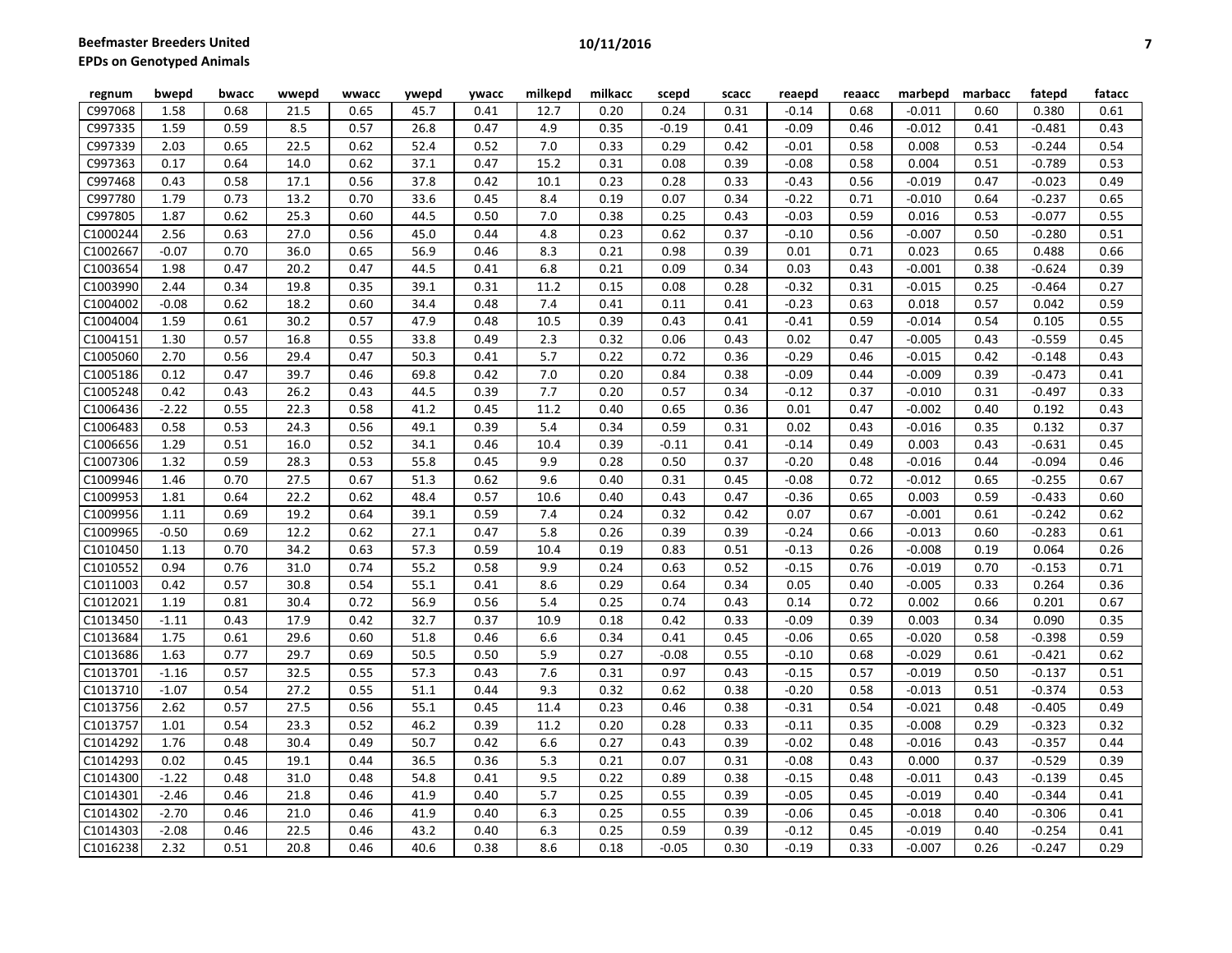| regnum   | bwepd   | bwacc | wwepd | wwacc | ywepd | ywacc | milkepd | milkacc | scepd   | scacc | reaepd  | reaacc | marbepd  | marbacc | fatepd   | fatacc |
|----------|---------|-------|-------|-------|-------|-------|---------|---------|---------|-------|---------|--------|----------|---------|----------|--------|
| C1016709 | 0.88    | 0.49  | 24.2  | 0.46  | 40.1  | 0.42  | 10.3    | 0.27    | 0.42    | 0.38  | $-0.21$ | 0.40   | $-0.017$ | 0.36    | $-0.080$ | 0.37   |
| C1017610 | $-1.00$ | 0.54  | 31.3  | 0.53  | 58.1  | 0.42  | 9.3     | 0.27    | 0.84    | 0.50  | $-0.13$ | 0.56   | $-0.025$ | 0.49    | $-0.267$ | 0.51   |
| C1017611 | $-1.80$ | 0.51  | 29.7  | 0.52  | 53.1  | 0.41  | 9.4     | 0.21    | 1.22    | 0.48  | 0.21    | 0.55   | $-0.019$ | 0.47    | $-0.014$ | 0.49   |
| C1017616 | $-1.00$ | 0.53  | 27.3  | 0.53  | 51.7  | 0.43  | 10.7    | 0.27    | 1.05    | 0.48  | $-0.29$ | 0.54   | $-0.013$ | 0.47    | $-0.241$ | 0.49   |
| C1018047 | 0.76    | 0.58  | 6.8   | 0.56  | 26.0  | 0.47  | 9.8     | 0.32    | $-0.19$ | 0.40  | $-0.26$ | 0.53   | $-0.011$ | 0.47    | $-0.647$ | 0.48   |
| C1018128 | 1.37    | 0.51  | 19.0  | 0.51  | 38.3  | 0.43  | 7.2     | 0.30    | 0.18    | 0.36  | $-0.15$ | 0.45   | $-0.006$ | 0.40    | $-0.660$ | 0.41   |
| C1019742 | 1.90    | 0.50  | 24.0  | 0.54  | 46.3  | 0.45  | 5.0     | 0.26    | 0.32    | 0.39  | $-0.08$ | 0.58   | 0.010    | 0.51    | $-0.320$ | 0.53   |
| C1019749 | 0.89    | 0.61  | 26.2  | 0.56  | 52.6  | 0.49  | 8.7     | 0.34    | 0.16    | 0.43  | $-0.26$ | 0.59   | $-0.008$ | 0.53    | $-0.387$ | 0.54   |
| C1021906 | 1.54    | 0.42  | 21.9  | 0.45  | 42.2  | 0.42  | 5.8     | 0.29    | $-0.02$ | 0.38  | $-0.22$ | 0.45   | $-0.012$ | 0.40    | $-0.439$ | 0.41   |
| C1022062 | $-0.93$ | 0.75  | 37.2  | 0.69  | 64.3  | 0.49  | 8.2     | 0.23    | 0.97    | 0.41  | $-0.12$ | 0.60   | $-0.018$ | 0.53    | 0.137    | 0.55   |
| C1022814 | $-1.07$ | 0.57  | 25.9  | 0.56  | 46.9  | 0.45  | 15.9    | 0.28    | 0.36    | 0.39  | 0.01    | 0.56   | $-0.007$ | 0.49    | $-0.500$ | 0.51   |
| C1024275 | 1.56    | 0.59  | 25.4  | 0.58  | 51.7  | 0.58  | 9.0     | 0.30    | 0.15    | 0.44  | $-0.01$ | 0.43   | 0.016    | 0.38    | $-0.519$ | 0.41   |
| C1012523 | 1.37    | 0.58  | 47.4  | 0.56  | 79.5  | 0.43  | 9.6     | 0.20    | 1.25    | 0.37  | $-0.08$ | 0.61   | $-0.041$ | 0.54    | 0.342    | 0.55   |
| C1013640 | $-1.63$ | 0.56  | 14.1  | 0.54  | 36.1  | 0.40  | 13.5    | 0.26    | 0.20    | 0.34  | $-0.02$ | 0.56   | $-0.006$ | 0.48    | 0.040    | 0.50   |
| C1014014 | 0.86    | 0.56  | 19.1  | 0.51  | 35.0  | 0.43  | 8.5     | 0.20    | $-0.07$ | 0.38  | $-0.17$ | 0.55   | $-0.005$ | 0.48    | 0.164    | 0.49   |
| C1015280 | 2.45    | 0.42  | 27.9  | 0.43  | 46.7  | 0.39  | 5.1     | 0.20    | 0.57    | 0.35  | $-0.22$ | 0.42   | $-0.011$ | 0.37    | $-0.260$ | 0.39   |
| C1017235 | 1.33    | 0.45  | 6.2   | 0.45  | 18.8  | 0.42  | 3.8     | 0.30    | $-0.35$ | 0.36  | $-0.16$ | 0.41   | $-0.012$ | 0.36    | $-0.717$ | 0.38   |
| C1017564 | 0.95    | 0.60  | 21.3  | 0.57  | 39.2  | 0.48  | 9.1     | 0.33    | 0.14    | 0.41  | $-0.12$ | 0.61   | $-0.001$ | 0.55    | $-0.016$ | 0.56   |
| C1018012 | 2.48    | 0.58  | 31.3  | 0.47  | 52.8  | 0.42  | 6.9     | 0.22    | 0.90    | 0.36  | $-0.26$ | 0.46   | $-0.012$ | 0.42    | $-0.104$ | 0.43   |
| C1018343 | 1.10    | 0.69  | 17.9  | 0.60  | 40.4  | 0.50  | 4.3     | 0.23    | $-0.08$ | 0.38  | $-0.14$ | 0.29   | $-0.009$ | 0.22    | $-0.433$ | 0.27   |
| C1018773 | $-1.04$ | 0.62  | 32.1  | 0.59  | 50.0  | 0.46  | 10.5    | 0.21    | 0.76    | 0.41  | 0.03    | 0.54   | 0.009    | 0.49    | 0.256    | 0.50   |
| C1018800 | 0.95    | 0.61  | 26.0  | 0.56  | 45.1  | 0.48  | 9.0     | 0.34    | 0.29    | 0.41  | $-0.22$ | 0.57   | 0.002    | 0.52    | 0.072    | 0.53   |
| C1020027 | 1.16    | 0.60  | 35.0  | 0.61  | 64.6  | 0.59  | 5.7     | 0.36    | 0.82    | 0.48  | $-0.05$ | 0.62   | $-0.003$ | 0.56    | $-0.395$ | 0.57   |
| C1020529 | 1.59    | 0.59  | 32.3  | 0.56  | 56.7  | 0.53  | 6.9     | 0.25    | 0.65    | 0.41  | $-0.11$ | 0.46   | 0.003    | 0.41    | $-0.301$ | 0.43   |
| C1020704 | 2.78    | 0.80  | 49.1  | 0.77  | 71.2  | 0.52  | 9.0     | 0.21    | 1.39    | 0.62  | $-0.19$ | 0.80   | 0.017    | 0.74    | 0.408    | 0.75   |
| C1020837 | 1.71    | 0.57  | 29.1  | 0.54  | 47.3  | 0.44  | 9.3     | 0.21    | 0.50    | 0.42  | $-0.18$ | 0.49   | 0.001    | 0.43    | 0.208    | 0.45   |
| C1020938 | 0.50    | 0.33  | 15.3  | 0.34  | 38.3  | 0.31  | 9.7     | 0.15    | 0.02    | 0.28  | $-0.08$ | 0.31   | 0.000    | 0.24    | $-0.458$ | 0.27   |
| C1020979 | 0.89    | 0.46  | 20.5  | 0.44  | 33.5  | 0.37  | 6.0     | 0.18    | 0.32    | 0.31  | $-0.17$ | 0.44   | $-0.004$ | 0.39    | $-0.086$ | 0.40   |
| C1021495 | $-1.88$ | 0.55  | 16.6  | 0.54  | 40.4  | 0.45  | 10.6    | 0.26    | 0.42    | 0.41  | $-0.01$ | 0.57   | $-0.035$ | 0.50    | $-0.230$ | 0.52   |
| C1021532 | $-1.07$ | 0.79  | 32.6  | 0.77  | 61.0  | 0.58  | 6.9     | 0.19    | 0.98    | 0.53  | $-0.03$ | 0.72   | 0.000    | 0.66    | 0.109    | 0.67   |
| C1022061 | $-0.65$ | 0.57  | 54.7  | 0.56  | 79.6  | 0.46  | 14.1    | 0.26    | 1.28    | 0.39  | 0.02    | 0.52   | $-0.001$ | 0.45    | 0.269    | 0.47   |
| C1022363 | 1.78    | 0.79  | 41.4  | 0.81  | 67.7  | 0.55  | 12.4    | 0.23    | 0.89    | 0.51  | 0.19    | 0.64   | 0.000    | 0.57    | 0.277    | 0.59   |
| C1022471 | $-0.11$ | 0.76  | 37.1  | 0.76  | 64.1  | 0.47  | 6.3     | 0.26    | 0.86    | 0.35  | $-0.17$ | 0.67   | 0.000    | 0.60    | 0.189    | 0.62   |
| C1023293 | 0.89    | 0.53  | 15.1  | 0.50  | 35.8  | 0.39  | 10.4    | 0.19    | 0.17    | 0.33  | $-0.14$ | 0.40   | $-0.003$ | 0.33    | $-0.168$ | 0.36   |
| C1024354 | 1.79    | 0.46  | 31.9  | 0.47  | 57.1  | 0.44  | 7.9     | 0.25    | 0.80    | 0.39  | $-0.08$ | 0.46   | 0.010    | 0.42    | 0.189    | 0.43   |
| C1024697 | 1.76    | 0.52  | 24.3  | 0.45  | 47.8  | 0.42  | 7.6     | 0.20    | 0.39    | 0.38  | $-0.28$ | 0.41   | $-0.016$ | 0.37    | $-0.188$ | 0.38   |
| C1025642 | 1.05    | 0.63  | 56.2  | 0.59  | 84.6  | 0.46  | 12.0    | 0.24    | 1.74    | 0.41  | $-0.01$ | 0.57   | $-0.010$ | 0.51    | 0.116    | 0.52   |
| C1025644 | 2.08    | 0.58  | 52.3  | 0.58  | 80.1  | 0.46  | 12.2    | 0.24    | 1.56    | 0.40  | $-0.01$ | 0.60   | $-0.003$ | 0.54    | 0.190    | 0.55   |
| C1026964 | 0.69    | 0.34  | 21.6  | 0.37  | 46.1  | 0.33  | 10.4    | 0.18    | 0.25    | 0.30  | $-0.30$ | 0.36   | $-0.004$ | 0.30    | $-0.512$ | 0.32   |
| C1026986 | 1.26    | 0.54  | 30.5  | 0.52  | 54.5  | 0.42  | 6.7     | 0.21    | 0.48    | 0.36  | 0.05    | 0.57   | 0.000    | 0.49    | $-0.325$ | 0.51   |
| C1027839 | $-0.72$ | 0.56  | 23.3  | 0.55  | 49.3  | 0.45  | 10.4    | 0.26    | 1.02    | 0.52  | $-0.30$ | 0.59   | $-0.030$ | 0.51    | $-0.436$ | 0.53   |
| C1027841 | $-2.91$ | 0.72  | 46.3  | 0.70  | 73.6  | 0.51  | 7.1     | 0.25    | 1.57    | 0.59  | $-0.20$ | 0.74   | $-0.018$ | 0.67    | $-0.565$ | 0.69   |
| C1027868 | $-0.41$ | 0.54  | 31.5  | 0.49  | 45.3  | 0.37  | 8.4     | 0.17    | 0.45    | 0.35  | 0.03    | 0.44   | $-0.004$ | 0.39    | $-0.219$ | 0.41   |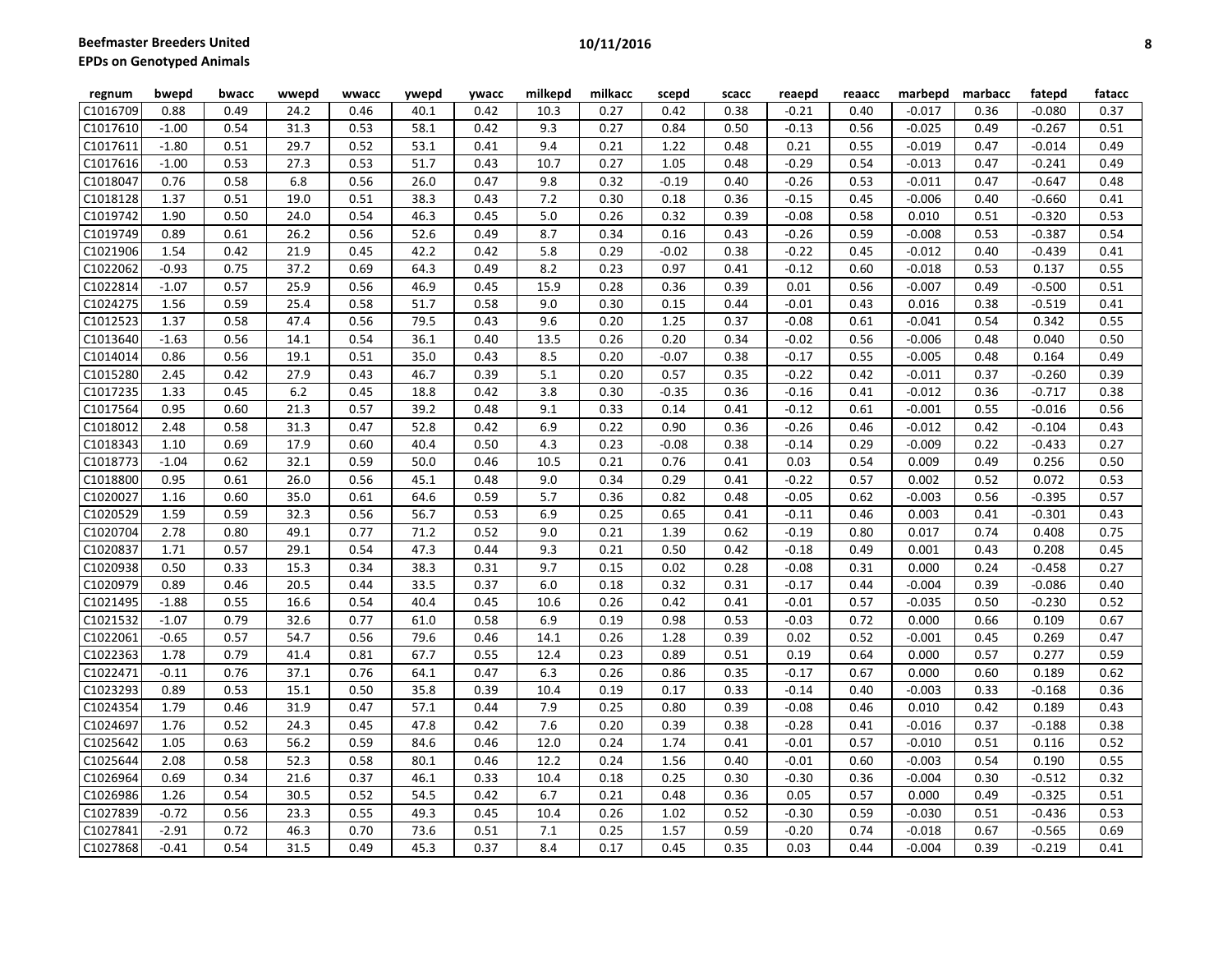**Beefmaster Breeders United EPDs** 

| PDs on Genotyped Animals |         |       |       |       |       |              |         |         |       |       |         |        |          |         |          |        |
|--------------------------|---------|-------|-------|-------|-------|--------------|---------|---------|-------|-------|---------|--------|----------|---------|----------|--------|
| regnum                   | bwepd   | bwacc | wwepd | wwacc | ywepd | <b>ywacc</b> | milkepd | milkacc | scepd | scacc | reaepd  | reaacc | marbepd  | marbacc | fatepd   | fatacc |
| C1027870                 | 0.92    | 0.53  | 31.7  | 0.52  | 49.0  | 0.38         | 11.1    | 0.18    | 0.89  | 0.47  | $-0.52$ | 0.57   | $-0.032$ | 0.49    | $-0.497$ | 0.51   |
| C1027871                 | 1.24    | 0.52  | 35.5  | 0.53  | 53.9  | 0.38         | 11.0    | 0.20    | 0.25  | 0.47  | $-0.10$ | 0.56   | 0.001    | 0.47    | $-0.097$ | 0.49   |
| C1027872                 | $-1.42$ | 0.53  | 24.3  | 0.54  | 50.1  | 0.42         | 9.3     | 0.27    | 0.46  | 0.51  | $-0.09$ | 0.58   | $-0.023$ | 0.50    | $-0.197$ | 0.52   |
| C1027873                 | $-0.34$ | 0.54  | 36.1  | 0.54  | 62.9  | 0.43         | 11.3    | 0.29    | 1.04  | 0.50  | $-0.26$ | 0.57   | $-0.028$ | 0.50    | $-0.061$ | 0.52   |
| C1027910                 | 1.57    | 0.53  | 33.8  | 0.53  | 52.1  | 0.39         | 12.6    | 0.20    | 0.35  | 0.49  | $-0.09$ | 0.51   | $-0.003$ | 0.43    | $-0.125$ | 0.45   |
| C1027911                 | $-2.13$ | 0.53  | 26.5  | 0.54  | 51.4  | 0.45         | 10.8    | 0.25    | 0.83  | 0.50  | $-0.15$ | 0.52   | $-0.022$ | 0.45    | $-0.267$ | 0.47   |
| C1027914                 | $-1.89$ | 0.54  | 27.2  | 0.50  | 52.0  | 0.40         | 9.7     | 0.25    | 0.82  | 0.36  | $-0.29$ | 0.45   | $-0.032$ | 0.40    | $-0.237$ | 0.42   |
| C1027915                 | 1.30    | 0.53  | 33.4  | 0.48  | 46.7  | 0.36         | 14.0    | 0.19    | 0.42  | 0.32  | $-0.02$ | 0.40   | $-0.002$ | 0.35    | 0.014    | 0.37   |
| C1027918                 | $-2.21$ | 0.57  | 34.6  | 0.56  | 60.6  | 0.45         | 6.4     | 0.25    | 1.19  | 0.42  | $-0.05$ | 0.49   | $-0.018$ | 0.44    | $-0.418$ | 0.46   |
| C1027922                 | $-0.42$ | 0.55  | 27.3  | 0.53  | 40.3  | 0.38         | 7.6     | 0.17    | 0.34  | 0.35  | 0.04    | 0.57   | $-0.002$ | 0.49    | $-0.261$ | 0.51   |
| C1027925                 | $-1.74$ | 0.55  | 25.1  | 0.53  | 48.1  | 0.42         | 5.2     | 0.25    | 0.67  | 0.39  | $-0.15$ | 0.57   | $-0.020$ | 0.50    | $-0.320$ | 0.51   |
|                          |         |       |       |       |       |              |         |         |       |       |         |        |          |         |          |        |

| C1027910 | 1.57    | 0.53 | 33.8 | 0.53 | 52.1 | 0.39 | 12.6 | 0.20 | 0.35    | 0.49 | $-0.09$ | 0.51 | $-0.003$ | 0.43 | $-0.125$ | 0.45 |
|----------|---------|------|------|------|------|------|------|------|---------|------|---------|------|----------|------|----------|------|
| C1027911 | $-2.13$ | 0.53 | 26.5 | 0.54 | 51.4 | 0.45 | 10.8 | 0.25 | 0.83    | 0.50 | $-0.15$ | 0.52 | $-0.022$ | 0.45 | $-0.267$ | 0.47 |
| C1027914 | $-1.89$ | 0.54 | 27.2 | 0.50 | 52.0 | 0.40 | 9.7  | 0.25 | 0.82    | 0.36 | $-0.29$ | 0.45 | $-0.032$ | 0.40 | $-0.237$ | 0.42 |
| C1027915 | 1.30    | 0.53 | 33.4 | 0.48 | 46.7 | 0.36 | 14.0 | 0.19 | 0.42    | 0.32 | $-0.02$ | 0.40 | $-0.002$ | 0.35 | 0.014    | 0.37 |
| C1027918 | $-2.21$ | 0.57 | 34.6 | 0.56 | 60.6 | 0.45 | 6.4  | 0.25 | 1.19    | 0.42 | $-0.05$ | 0.49 | $-0.018$ | 0.44 | $-0.418$ | 0.46 |
| C1027922 | $-0.42$ | 0.55 | 27.3 | 0.53 | 40.3 | 0.38 | 7.6  | 0.17 | 0.34    | 0.35 | 0.04    | 0.57 | $-0.002$ | 0.49 | $-0.261$ | 0.51 |
| C1027925 | $-1.74$ | 0.55 | 25.1 | 0.53 | 48.1 | 0.42 | 5.2  | 0.25 | 0.67    | 0.39 | $-0.15$ | 0.57 | $-0.020$ | 0.50 | $-0.320$ | 0.51 |
| C1028026 | 0.67    | 0.54 | 9.6  | 0.53 | 24.6 | 0.49 | 10.6 | 0.20 | $-0.31$ | 0.32 | 0.08    | 0.59 | $-0.002$ | 0.50 | 0.141    | 0.52 |
| C1028230 | $-0.07$ | 0.56 | 40.0 | 0.54 | 69.5 | 0.53 | 14.2 | 0.19 | 0.92    | 0.39 | 0.12    | 0.44 | 0.011    | 0.37 | 0.340    | 0.41 |
| C1028252 | $-1.77$ | 0.56 | 30.5 | 0.57 | 46.8 | 0.55 | 9.8  | 0.22 | 1.36    | 0.41 | 0.21    | 0.47 | 0.003    | 0.40 | 0.034    | 0.43 |
| C1029121 | 0.61    | 0.57 | 21.3 | 0.52 | 44.9 | 0.40 | 10.7 | 0.20 | 0.32    | 0.33 | $-0.38$ | 0.56 | $-0.019$ | 0.47 | $-0.759$ | 0.50 |
| C1030676 | 1.56    | 0.53 | 16.6 | 0.44 | 32.9 | 0.37 | 8.1  | 0.18 | 0.15    | 0.32 | 0.07    | 0.35 | $-0.005$ | 0.29 | $-0.256$ | 0.32 |
| C1031033 | 1.66    | 0.53 | 18.7 | 0.50 | 41.0 | 0.39 | 11.3 | 0.18 | 0.16    | 0.34 | $-0.12$ | 0.38 | $-0.009$ | 0.32 | $-0.021$ | 0.34 |
| C1032914 | 1.80    | 0.50 | 20.1 | 0.48 | 43.2 | 0.45 | 9.4  | 0.32 | 0.11    | 0.41 | $-0.30$ | 0.42 | $-0.013$ | 0.38 | $-0.660$ | 0.39 |
| C1036184 | 1.90    | 0.58 | 27.0 | 0.59 | 51.0 | 0.53 | 9.0  | 0.32 | 0.39    | 0.43 | $-0.13$ | 0.56 | $-0.012$ | 0.50 | $-0.810$ | 0.52 |
| S23646   | $-0.60$ | 0.34 | 30.7 | 0.47 | 52.3 | 0.38 | 11.9 | 0.24 | 0.58    | 0.32 | $-0.09$ | 0.55 | $-0.003$ | 0.46 | 0.172    | 0.48 |
| S23647   | $-1.10$ | 0.33 | 20.1 | 0.46 | 40.5 | 0.37 | 8.3  | 0.23 | 0.23    | 0.32 | 0.07    | 0.55 | 0.002    | 0.46 | 0.003    | 0.48 |
| S23648   | $-0.52$ | 0.33 | 22.5 | 0.46 | 43.8 | 0.35 | 6.2  | 0.23 | 0.33    | 0.32 | 0.11    | 0.55 | $-0.001$ | 0.46 | 0.023    | 0.48 |
| C1025784 | 0.63    | 0.55 | 32.3 | 0.48 | 55.3 | 0.43 | 9.4  | 0.20 | 0.84    | 0.39 | $-0.09$ | 0.46 | $-0.004$ | 0.41 | $-0.144$ | 0.43 |
| C1026965 | 0.59    | 0.34 | 22.4 | 0.37 | 49.3 | 0.34 | 8.6  | 0.16 | 0.32    | 0.30 | $-0.25$ | 0.39 | $-0.005$ | 0.32 | $-0.477$ | 0.34 |
| C1027423 | 2.51    | 0.47 | 18.2 | 0.48 | 38.2 | 0.45 | 11.8 | 0.32 | $-0.14$ | 0.41 | $-0.16$ | 0.44 | $-0.003$ | 0.40 | $-0.588$ | 0.41 |
| C1027832 | $-1.23$ | 0.52 | 24.3 | 0.50 | 37.3 | 0.37 | 7.7  | 0.17 | 0.30    | 0.35 | 0.02    | 0.44 | $-0.003$ | 0.39 | $-0.445$ | 0.41 |
| C1028542 | $-1.28$ | 0.40 | 26.0 | 0.49 | 49.5 | 0.42 | 7.4  | 0.18 | 0.81    | 0.29 | 0.19    | 0.52 | $-0.007$ | 0.42 | 0.354    | 0.44 |
| C1028545 | $-2.50$ | 0.37 | 23.7 | 0.47 | 44.0 | 0.41 | 10.4 | 0.15 | 0.64    | 0.29 | 0.09    | 0.51 | 0.004    | 0.42 | 0.306    | 0.44 |
| C1028850 | 1.43    | 0.55 | 40.8 | 0.55 | 65.0 | 0.43 | 11.7 | 0.28 | 0.89    | 0.34 | $-0.02$ | 0.59 | $-0.012$ | 0.50 | 0.024    | 0.52 |
| C1028865 | 1.10    | 0.55 | 38.9 | 0.54 | 65.4 | 0.43 | 16.7 | 0.27 | 1.08    | 0.33 | 0.08    | 0.59 | 0.011    | 0.51 | $-0.020$ | 0.53 |
| C1028879 | 2.01    | 0.53 | 34.5 | 0.52 | 54.3 | 0.38 | 15.4 | 0.19 | 0.71    | 0.31 | $-0.07$ | 0.55 | $-0.014$ | 0.47 | 0.340    | 0.48 |
| C1028883 | 1.53    | 0.54 | 32.4 | 0.53 | 55.7 | 0.38 | 14.7 | 0.20 | 0.51    | 0.33 | 0.01    | 0.58 | 0.006    | 0.50 | 0.246    | 0.51 |
| C1029120 | 0.48    | 0.53 | 18.3 | 0.51 | 38.6 | 0.45 | 6.5  | 0.22 | 0.06    | 0.37 | 0.05    | 0.52 | $-0.001$ | 0.46 | $-0.518$ | 0.47 |
| C1030388 | 2.56    | 0.55 | 26.6 | 0.52 | 51.2 | 0.40 | 7.1  | 0.22 | 0.23    | 0.33 | $-0.13$ | 0.54 | $-0.010$ | 0.47 | $-0.352$ | 0.49 |
| C1030403 | 0.61    | 0.50 | 14.4 | 0.49 | 33.6 | 0.42 | 8.7  | 0.22 | $-0.09$ | 0.35 | $-0.11$ | 0.42 | $-0.013$ | 0.37 | $-0.392$ | 0.39 |
| C1030667 | 1.27    | 0.59 | 24.8 | 0.59 | 48.9 | 0.58 | 8.7  | 0.35 | 0.32    | 0.45 | $-0.17$ | 0.46 | 0.003    | 0.41 | $-0.480$ | 0.44 |
| C1030668 | 1.11    | 0.58 | 21.3 | 0.57 | 48.9 | 0.56 | 7.8  | 0.26 | 0.27    | 0.42 | $-0.02$ | 0.41 | 0.005    | 0.36 | $-0.710$ | 0.39 |
| C1030669 | 1.11    | 0.58 | 21.2 | 0.56 | 48.8 | 0.50 | 7.8  | 0.26 | 0.27    | 0.41 | $-0.02$ | 0.41 | 0.005    | 0.36 | $-0.711$ | 0.38 |
| C1030671 | 1.30    | 0.60 | 27.5 | 0.58 | 53.6 | 0.57 | 4.9  | 0.28 | 0.48    | 0.42 | $-0.12$ | 0.44 | 0.006    | 0.40 | $-0.271$ | 0.42 |
| C1031063 | 2.56    | 0.54 | 22.4 | 0.52 | 44.7 | 0.39 | 11.0 | 0.20 | 0.18    | 0.34 | 0.06    | 0.55 | $-0.011$ | 0.47 | 0.115    | 0.49 |
| C1031691 | 1.21    | 0.56 | 23.0 | 0.55 | 50.5 | 0.45 | 9.1  | 0.25 | 0.41    | 0.39 | $-0.18$ | 0.56 | $-0.024$ | 0.50 | $-0.099$ | 0.51 |
| C1031909 | $-2.32$ | 0.54 | 33.6 | 0.53 | 55.7 | 0.41 | 12.5 | 0.24 | 1.12    | 0.37 | 0.06    | 0.58 | $-0.012$ | 0.50 | $-0.363$ | 0.51 |
| C1031910 | 1.14    | 0.55 | 31.2 | 0.53 | 54.3 | 0.45 | 6.6  | 0.22 | 0.55    | 0.39 | 0.11    | 0.55 | $-0.012$ | 0.43 | $-0.573$ | 0.50 |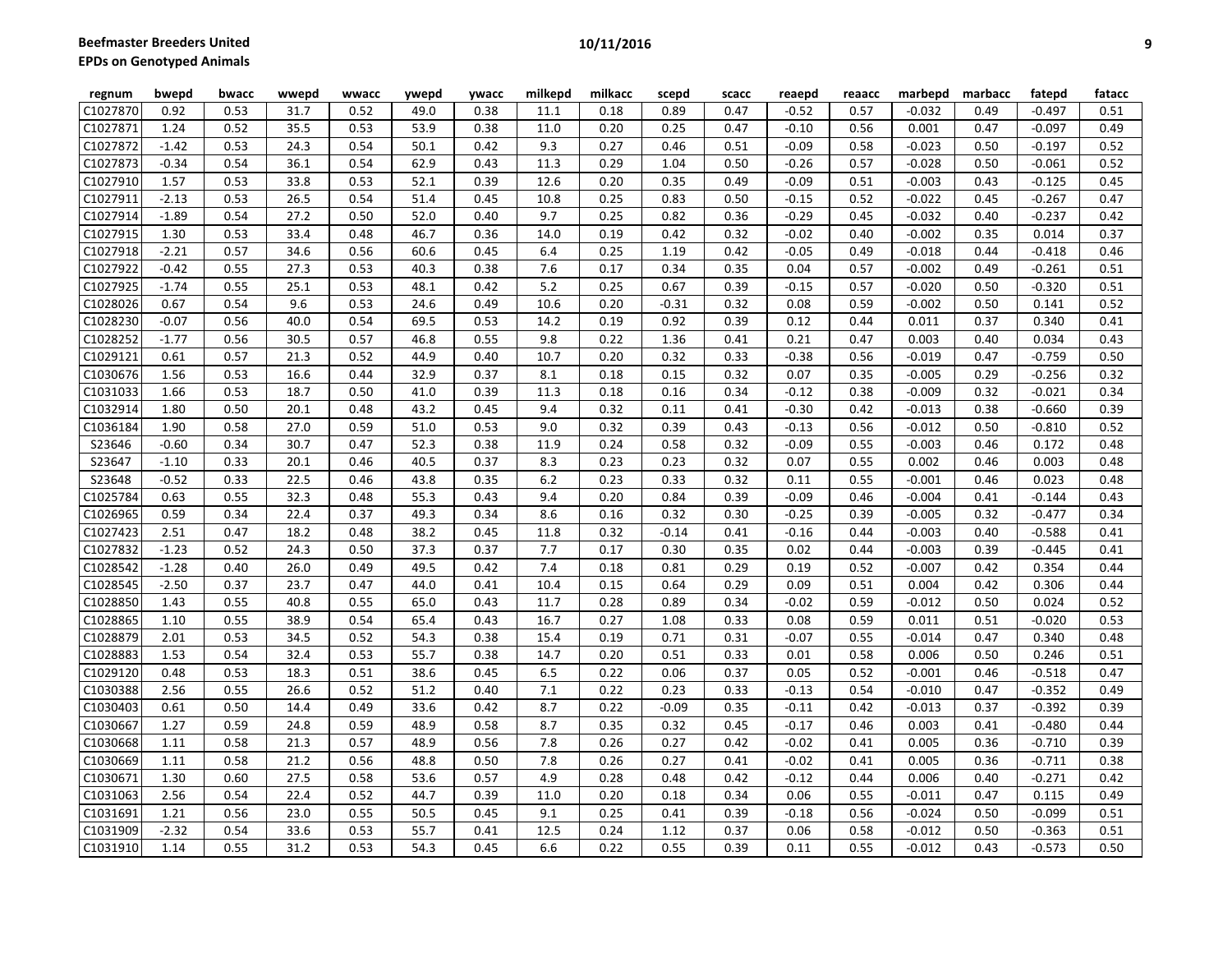| regnum   | bwepd   | bwacc | wwepd | wwacc | ywepd | ywacc | milkepd | milkacc | scepd   | scacc | reaepd  | reaacc | marbepd  | marbacc | fatepd   | fatacc |
|----------|---------|-------|-------|-------|-------|-------|---------|---------|---------|-------|---------|--------|----------|---------|----------|--------|
| C1031923 | 1.63    | 0.52  | 39.3  | 0.51  | 55.7  | 0.38  | 12.3    | 0.18    | 0.52    | 0.32  | 0.00    | 0.58   | 0.003    | 0.50    | 0.062    | 0.52   |
| C1031961 | $-0.96$ | 0.54  | 27.5  | 0.50  | 48.8  | 0.40  | 10.2    | 0.25    | 0.91    | 0.39  | $-0.24$ | 0.54   | $-0.025$ | 0.41    | $-0.161$ | 0.49   |
| C1031962 | 1.25    | 0.55  | 30.2  | 0.51  | 49.5  | 0.39  | 11.6    | 0.18    | 0.53    | 0.38  | $-0.20$ | 0.54   | $-0.012$ | 0.41    | $-0.402$ | 0.49   |
| C1031963 | 1.45    | 0.54  | 28.0  | 0.48  | 48.0  | 0.40  | 8.4     | 0.21    | 0.29    | 0.35  | $-0.14$ | 0.47   | $-0.003$ | 0.42    | $-0.183$ | 0.43   |
| C1031968 | $-1.29$ | 0.55  | 30.7  | 0.54  | 55.7  | 0.43  | 9.6     | 0.29    | 0.99    | 0.40  | 0.17    | 0.59   | $-0.009$ | 0.52    | $-0.386$ | 0.53   |
| C1031969 | $-0.66$ | 0.54  | 37.9  | 0.52  | 55.2  | 0.38  | 9.2     | 0.18    | 0.95    | 0.36  | 0.06    | 0.59   | $-0.014$ | 0.52    | $-0.303$ | 0.53   |
| C1031970 | 1.72    | 0.53  | 29.8  | 0.52  | 47.1  | 0.38  | 12.7    | 0.25    | 0.47    | 0.33  | $-0.11$ | 0.58   | $-0.003$ | 0.51    | $-0.395$ | 0.52   |
| C1031971 | $-0.27$ | 0.55  | 29.3  | 0.54  | 52.7  | 0.44  | 9.6     | 0.28    | 0.88    | 0.40  | $-0.08$ | 0.59   | $-0.015$ | 0.52    | $-0.358$ | 0.53   |
| C1031973 | $-2.25$ | 0.55  | 32.8  | 0.54  | 60.1  | 0.43  | 8.3     | 0.26    | 0.90    | 0.40  | $-0.15$ | 0.60   | $-0.020$ | 0.53    | $-0.004$ | 0.54   |
| C1031983 | 1.78    | 0.57  | 25.2  | 0.49  | 49.3  | 0.45  | 4.9     | 0.27    | 0.52    | 0.40  | $-0.17$ | 0.47   | $-0.007$ | 0.43    | $-0.339$ | 0.44   |
| C1032081 | $-0.50$ | 0.57  | 41.8  | 0.56  | 68.6  | 0.45  | 12.0    | 0.24    | 1.39    | 0.40  | $-0.03$ | 0.60   | 0.001    | 0.54    | $-0.012$ | 0.55   |
| C1032083 | 0.17    | 0.57  | 44.2  | 0.56  | 71.2  | 0.45  | 11.5    | 0.24    | 1.40    | 0.40  | 0.02    | 0.60   | $-0.007$ | 0.54    | 0.106    | 0.55   |
| C1032180 | $-1.21$ | 0.54  | 17.2  | 0.46  | 31.2  | 0.38  | 8.7     | 0.16    | 0.14    | 0.34  | $-0.09$ | 0.46   | $-0.007$ | 0.40    | 0.046    | 0.42   |
| C1032181 | 1.22    | 0.54  | 23.1  | 0.45  | 37.9  | 0.40  | 8.2     | 0.19    | 0.04    | 0.35  | $-0.21$ | 0.44   | $-0.009$ | 0.39    | 0.126    | 0.40   |
| C1032627 | $-0.15$ | 0.33  | 35.3  | 0.35  | 59.2  | 0.29  | 8.7     | 0.13    | 0.82    | 0.27  | $-0.19$ | 0.37   | $-0.014$ | 0.30    | $-0.173$ | 0.32   |
| C1033245 | $-0.73$ | 0.62  | 61.5  | 0.62  | 102.5 | 0.57  | 10.2    | 0.30    | 2.17    | 0.56  | $-0.26$ | 0.61   | $-0.005$ | 0.54    | 0.129    | 0.56   |
| C1033293 | $-0.10$ | 0.54  | 22.4  | 0.55  | 43.3  | 0.50  | 5.5     | 0.25    | 0.46    | 0.48  | $-0.10$ | 0.40   | $-0.004$ | 0.33    | 0.142    | 0.37   |
| C1033707 | 1.91    | 0.60  | 17.6  | 0.55  | 38.3  | 0.43  | 15.0    | 0.32    | 0.33    | 0.37  | $-0.25$ | 0.61   | $-0.022$ | 0.53    | $-0.529$ | 0.55   |
| C1033708 | 1.03    | 0.56  | 13.9  | 0.55  | 34.2  | 0.43  | 15.2    | 0.32    | 0.26    | 0.37  | $-0.29$ | 0.60   | $-0.013$ | 0.53    | $-0.729$ | 0.55   |
| C1033966 | 2.90    | 0.55  | 28.2  | 0.55  | 51.0  | 0.49  | 9.4     | 0.15    | 0.48    | 0.35  | $-0.22$ | 0.56   | $-0.026$ | 0.48    | $-0.229$ | 0.50   |
| C1034925 | 1.64    | 0.58  | 24.7  | 0.57  | 45.2  | 0.49  | 3.4     | 0.32    | 0.34    | 0.43  | $-0.02$ | 0.60   | $-0.009$ | 0.54    | $-0.369$ | 0.55   |
| C1035391 | 0.82    | 0.51  | 16.0  | 0.41  | 37.7  | 0.34  | 11.9    | 0.14    | 0.16    | 0.28  | $-0.12$ | 0.40   | $-0.008$ | 0.34    | $-0.468$ | 0.36   |
| C1035501 | 1.57    | 0.47  | 16.3  | 0.44  | 34.9  | 0.37  | 9.6     | 0.20    | $-0.07$ | 0.32  | $-0.17$ | 0.35   | $-0.012$ | 0.29    | $-0.693$ | 0.32   |
| C1035911 | $-0.67$ | 0.64  | 43.1  | 0.58  | 66.2  | 0.49  | 11.7    | 0.26    | 0.93    | 0.45  | 0.05    | 0.56   | $-0.017$ | 0.50    | 0.299    | 0.51   |
| C1036135 | 1.70    | 0.41  | 28.4  | 0.42  | 49.1  | 0.34  | 9.3     | 0.17    | 0.16    | 0.30  | $-0.29$ | 0.39   | $-0.013$ | 0.32    | $-0.361$ | 0.34   |
| C1036703 | 2.98    | 0.52  | 26.4  | 0.51  | 51.5  | 0.48  | 8.5     | 0.16    | 0.20    | 0.35  | 0.01    | 0.53   | $-0.010$ | 0.47    | $-0.129$ | 0.48   |
| C1036953 | $-0.70$ | 0.55  | 29.3  | 0.54  | 54.1  | 0.44  | 6.3     | 0.20    | 0.71    | 0.36  | $-0.19$ | 0.59   | $-0.012$ | 0.52    | $-0.421$ | 0.53   |
| C1037620 | 2.46    | 0.58  | 25.5  | 0.56  | 54.5  | 0.47  | 8.4     | 0.27    | 0.47    | 0.41  | 0.11    | 0.61   | 0.006    | 0.54    | $-0.108$ | 0.56   |
| C1037922 | 1.17    | 0.56  | 27.7  | 0.54  | 50.9  | 0.40  | 7.7     | 0.16    | 0.34    | 0.32  | $-0.08$ | 0.59   | $-0.010$ | 0.52    | $-0.239$ | 0.54   |
| C1037934 | 1.17    | 0.57  | 27.4  | 0.55  | 51.1  | 0.44  | 7.3     | 0.20    | 0.33    | 0.36  | $-0.07$ | 0.60   | $-0.013$ | 0.53    | $-0.324$ | 0.54   |
| C1038805 | 0.53    | 0.45  | 23.5  | 0.45  | 47.8  | 0.40  | 5.3     | 0.18    | 0.42    | 0.35  | $-0.15$ | 0.43   | $-0.008$ | 0.38    | $-0.559$ | 0.39   |
| C1039182 | $-0.86$ | 0.42  | 21.5  | 0.43  | 44.4  | 0.39  | 13.6    | 0.23    | 0.18    | 0.35  | 0.02    | 0.40   | $-0.006$ | 0.35    | $-0.597$ | 0.37   |
| C1039348 | 2.19    | 0.54  | 33.3  | 0.54  | 55.3  | 0.50  | 9.8     | 0.21    | 0.73    | 0.49  | $-0.07$ | 0.58   | $-0.001$ | 0.50    | 0.349    | 0.52   |
| C1039360 | 0.54    | 0.52  | 46.0  | 0.50  | 69.4  | 0.35  | 11.5    | 0.19    | 1.25    | 0.29  | $-0.13$ | 0.39   | $-0.010$ | 0.33    | 0.127    | 0.35   |
| C1039640 | $-0.48$ | 0.54  | 32.6  | 0.53  | 54.7  | 0.41  | 11.5    | 0.20    | 0.91    | 0.37  | $-0.26$ | 0.59   | $-0.018$ | 0.51    | 0.141    | 0.53   |
| C1039642 | 1.28    | 0.55  | 38.0  | 0.47  | 60.0  | 0.41  | 13.0    | 0.21    | 1.08    | 0.37  | $-0.19$ | 0.45   | $-0.001$ | 0.40    | $-0.027$ | 0.42   |
| C1039653 | 0.04    | 0.53  | 39.2  | 0.52  | 59.5  | 0.38  | 11.0    | 0.17    | 0.79    | 0.35  | $-0.03$ | 0.59   | $-0.012$ | 0.52    | $-0.294$ | 0.53   |
| C1039654 | $-1.02$ | 0.55  | 34.2  | 0.53  | 59.2  | 0.42  | 8.8     | 0.23    | 0.92    | 0.38  | $-0.38$ | 0.60   | $-0.037$ | 0.52    | 0.098    | 0.54   |
| C1039655 | $-1.42$ | 0.52  | 24.1  | 0.53  | 48.5  | 0.41  | 10.1    | 0.27    | 0.49    | 0.36  | $-0.10$ | 0.58   | $-0.022$ | 0.50    | $-0.116$ | 0.52   |
| C1039656 | 2.10    | 0.53  | 26.8  | 0.52  | 44.6  | 0.40  | 8.8     | 0.24    | 0.23    | 0.34  | $-0.20$ | 0.59   | $-0.010$ | 0.51    | $-0.118$ | 0.53   |
| C1039657 | $-1.30$ | 0.53  | 32.2  | 0.52  | 58.5  | 0.40  | 10.5    | 0.25    | 0.75    | 0.37  | $-0.18$ | 0.59   | $-0.029$ | 0.51    | $-0.359$ | 0.53   |
| C1039660 | $-1.46$ | 0.52  | 37.8  | 0.52  | 62.7  | 0.40  | 8.9     | 0.26    | 1.07    | 0.36  | $-0.15$ | 0.57   | $-0.014$ | 0.49    | $-0.292$ | 0.51   |
| C1039662 | 1.15    | 0.52  | 36.0  | 0.50  | 52.7  | 0.36  | 11.6    | 0.16    | 0.48    | 0.34  | 0.18    | 0.57   | $-0.006$ | 0.49    | $-0.201$ | 0.50   |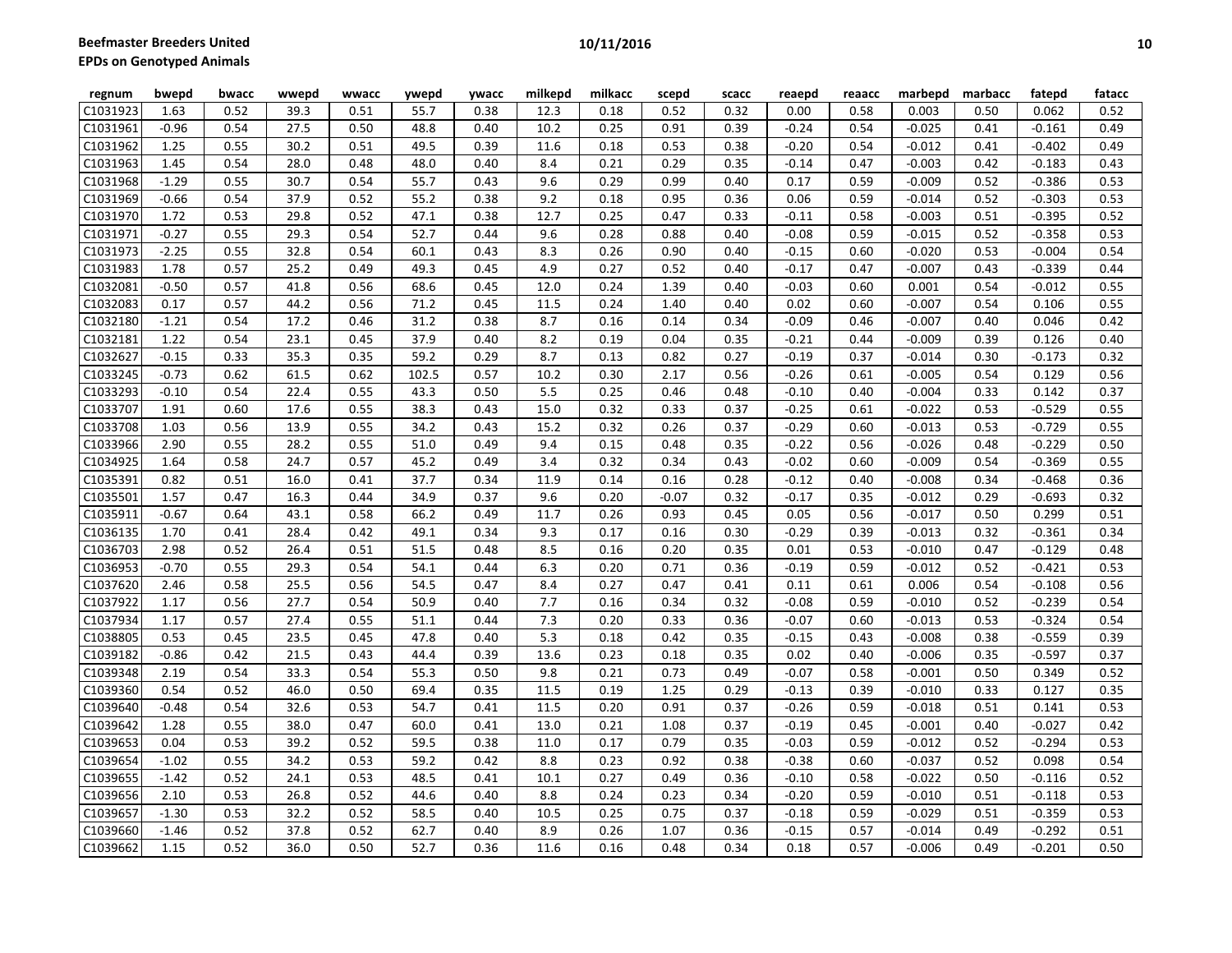| regnum   | bwepd   | bwacc | wwepd | wwacc | ywepd | ywacc | milkepd | milkacc | scepd   | scacc | reaepd  | reaacc | marbepd  | marbacc | fatepd   | fatacc |
|----------|---------|-------|-------|-------|-------|-------|---------|---------|---------|-------|---------|--------|----------|---------|----------|--------|
| C1039663 | $-1.67$ | 0.55  | 33.6  | 0.52  | 59.6  | 0.41  | 10.4    | 0.26    | 0.87    | 0.37  | $-0.21$ | 0.58   | $-0.021$ | 0.50    | $-0.155$ | 0.52   |
| C1039664 | 1.16    | 0.51  | 41.4  | 0.50  | 59.2  | 0.36  | 12.9    | 0.16    | 0.77    | 0.32  | $-0.14$ | 0.57   | $-0.009$ | 0.49    | $-0.104$ | 0.50   |
| C1039674 | 1.90    | 0.55  | 33.2  | 0.53  | 53.6  | 0.41  | 11.2    | 0.19    | 0.72    | 0.36  | $-0.15$ | 0.59   | $-0.005$ | 0.51    | 0.054    | 0.53   |
| C1039675 | 1.07    | 0.55  | 36.1  | 0.53  | 53.0  | 0.38  | 10.7    | 0.15    | 0.60    | 0.35  | 0.00    | 0.60   | 0.005    | 0.52    | $-0.163$ | 0.54   |
| C1039676 | 0.98    | 0.55  | 37.5  | 0.53  | 55.6  | 0.38  | 10.7    | 0.15    | 0.66    | 0.35  | $-0.07$ | 0.60   | 0.003    | 0.52    | $-0.210$ | 0.54   |
| C1039677 | 0.95    | 0.55  | 38.5  | 0.53  | 55.7  | 0.38  | 10.9    | 0.15    | 0.66    | 0.35  | $-0.03$ | 0.60   | $-0.011$ | 0.52    | 0.023    | 0.54   |
| C1039678 | 1.34    | 0.55  | 40.4  | 0.53  | 57.9  | 0.38  | 10.3    | 0.15    | 0.73    | 0.35  | $-0.01$ | 0.60   | 0.006    | 0.52    | 0.054    | 0.54   |
| C1039679 | 0.92    | 0.55  | 39.7  | 0.53  | 57.9  | 0.38  | 11.6    | 0.15    | 0.86    | 0.35  | $-0.06$ | 0.60   | 0.009    | 0.52    | $-0.322$ | 0.54   |
| C1039684 | 0.38    | 0.54  | 34.3  | 0.52  | 52.3  | 0.38  | 11.0    | 0.17    | 0.54    | 0.35  | $-0.20$ | 0.59   | $-0.020$ | 0.51    | $-0.412$ | 0.53   |
| C1039685 | $-0.73$ | 0.55  | 27.9  | 0.53  | 53.2  | 0.42  | 9.2     | 0.25    | 0.56    | 0.39  | 0.00    | 0.60   | $-0.028$ | 0.52    | $-0.055$ | 0.54   |
| C1039687 | 1.33    | 0.53  | 40.7  | 0.52  | 60.7  | 0.38  | 9.7     | 0.17    | 0.69    | 0.35  | $-0.28$ | 0.59   | $-0.021$ | 0.51    | $-0.130$ | 0.53   |
| C1039688 | 0.03    | 0.56  | 32.4  | 0.54  | 54.7  | 0.43  | 8.7     | 0.20    | 0.76    | 0.38  | $-0.10$ | 0.59   | 0.005    | 0.52    | 0.138    | 0.53   |
| C1039697 | 0.55    | 0.56  | 23.0  | 0.53  | 40.3  | 0.41  | 10.8    | 0.17    | 0.49    | 0.36  | $-0.04$ | 0.58   | 0.018    | 0.51    | $-0.038$ | 0.53   |
| C1039698 | 1.28    | 0.57  | 28.2  | 0.56  | 49.4  | 0.45  | 7.3     | 0.24    | 0.41    | 0.40  | $-0.06$ | 0.61   | $-0.023$ | 0.54    | $-0.501$ | 0.55   |
| C1040092 | $-1.24$ | 0.54  | 30.4  | 0.53  | 55.0  | 0.41  | 10.4    | 0.25    | 0.91    | 0.37  | $-0.40$ | 0.60   | $-0.039$ | 0.52    | $-0.318$ | 0.53   |
| C1040096 | $-2.09$ | 0.56  | 39.4  | 0.53  | 67.3  | 0.44  | 7.3     | 0.26    | 1.12    | 0.41  | $-0.16$ | 0.57   | $-0.024$ | 0.51    | $-0.450$ | 0.52   |
| C1040098 | 0.73    | 0.55  | 47.5  | 0.53  | 69.0  | 0.40  | 9.4     | 0.18    | 0.93    | 0.37  | $-0.16$ | 0.59   | $-0.007$ | 0.51    | $-0.347$ | 0.53   |
| C1040099 | 0.48    | 0.55  | 43.1  | 0.53  | 59.8  | 0.39  | 9.6     | 0.14    | 0.92    | 0.35  | 0.08    | 0.60   | 0.013    | 0.53    | $-0.061$ | 0.54   |
| C1040100 | 0.39    | 0.55  | 43.2  | 0.53  | 61.3  | 0.39  | 10.9    | 0.14    | 1.00    | 0.35  | 0.06    | 0.60   | 0.020    | 0.53    | 0.534    | 0.54   |
| C1040104 | $-0.92$ | 0.53  | 42.1  | 0.54  | 67.5  | 0.42  | 8.3     | 0.22    | 1.23    | 0.39  | $-0.05$ | 0.59   | $-0.010$ | 0.52    | 0.497    | 0.53   |
| C1040105 | $-0.38$ | 0.52  | 39.7  | 0.53  | 55.9  | 0.38  | 11.2    | 0.14    | 0.89    | 0.35  | $-0.02$ | 0.60   | 0.014    | 0.53    | 0.162    | 0.54   |
| C1040106 | $-2.49$ | 0.56  | 33.3  | 0.54  | 55.1  | 0.43  | 8.3     | 0.22    | 1.10    | 0.39  | $-0.21$ | 0.59   | $-0.016$ | 0.52    | 0.074    | 0.53   |
| C1040108 | $-2.22$ | 0.56  | 38.1  | 0.55  | 62.1  | 0.43  | 8.4     | 0.22    | 1.20    | 0.39  | 0.02    | 0.60   | 0.007    | 0.53    | 0.254    | 0.55   |
| C1040109 | $-2.01$ | 0.56  | 37.2  | 0.55  | 59.7  | 0.43  | 7.7     | 0.22    | 1.19    | 0.39  | $-0.09$ | 0.60   | $-0.010$ | 0.53    | 0.080    | 0.55   |
| C1040110 | $-2.43$ | 0.56  | 37.0  | 0.55  | 60.8  | 0.43  | 7.8     | 0.22    | 1.16    | 0.39  | $-0.08$ | 0.60   | $-0.003$ | 0.53    | 0.221    | 0.55   |
| C1041683 | 2.98    | 0.57  | 31.5  | 0.56  | 59.1  | 0.45  | 7.2     | 0.24    | 0.63    | 0.42  | $-0.16$ | 0.61   | $-0.032$ | 0.54    | $-0.553$ | 0.55   |
| C1041684 | 2.90    | 0.57  | 32.1  | 0.56  | 60.8  | 0.45  | 6.3     | 0.24    | 0.73    | 0.42  | $-0.24$ | 0.61   | $-0.039$ | 0.54    | $-0.569$ | 0.55   |
| C1041685 | 3.42    | 0.57  | 26.7  | 0.56  | 53.9  | 0.45  | 7.6     | 0.24    | 0.44    | 0.42  | $-0.20$ | 0.61   | $-0.041$ | 0.54    | $-0.562$ | 0.55   |
| C1041686 | 5.22    | 0.57  | 37.5  | 0.56  | 67.8  | 0.45  | 7.3     | 0.24    | 0.69    | 0.42  | $-0.12$ | 0.61   | $-0.029$ | 0.54    | $-0.354$ | 0.55   |
| C1041891 | 1.23    | 0.53  | 34.9  | 0.49  | 59.2  | 0.37  | 11.2    | 0.16    | 0.73    | 0.32  | $-0.20$ | 0.40   | $-0.014$ | 0.32    | 0.014    | 0.35   |
| C1041892 | 0.83    | 0.54  | 25.1  | 0.50  | 46.4  | 0.40  | 6.2     | 0.18    | 0.49    | 0.34  | 0.06    | 0.38   | $-0.004$ | 0.32    | 0.093    | 0.35   |
| C1042959 | 1.09    | 0.56  | 21.7  | 0.55  | 46.0  | 0.55  | 7.3     | 0.21    | 0.09    | 0.38  | $-0.09$ | 0.36   | 0.004    | 0.30    | $-0.293$ | 0.34   |
| C1043790 | 0.70    | 0.57  | 36.7  | 0.57  | 68.6  | 0.50  | 4.1     | 0.25    | 0.92    | 0.43  | $-0.17$ | 0.50   | $-0.012$ | 0.47    | $-0.764$ | 0.48   |
| C1045525 | 1.49    | 0.55  | 24.8  | 0.53  | 47.3  | 0.41  | 9.9     | 0.17    | 0.41    | 0.35  | $-0.50$ | 0.58   | $-0.014$ | 0.50    | $-0.600$ | 0.52   |
| C1045540 | 1.90    | 0.56  | 21.7  | 0.55  | 43.7  | 0.44  | 13.2    | 0.29    | 0.29    | 0.39  | 0.01    | 0.60   | $-0.009$ | 0.53    | $-0.405$ | 0.54   |
| C1045543 | 1.11    | 0.55  | 22.0  | 0.53  | 43.2  | 0.41  | 9.9     | 0.17    | 0.36    | 0.35  | $-0.29$ | 0.58   | $-0.017$ | 0.50    | $-0.551$ | 0.52   |
| C1045544 | 2.00    | 0.56  | 29.0  | 0.55  | 52.4  | 0.44  | 13.5    | 0.29    | 0.58    | 0.39  | $-0.02$ | 0.60   | $-0.006$ | 0.53    | $-0.159$ | 0.54   |
| C1045548 | 2.62    | 0.54  | 38.0  | 0.53  | 64.2  | 0.39  | 8.8     | 0.17    | 0.52    | 0.32  | $-0.09$ | 0.57   | $-0.004$ | 0.49    | 0.225    | 0.51   |
| C1045677 | $-1.48$ | 0.53  | 9.5   | 0.52  | 30.5  | 0.44  | 12.7    | 0.26    | $-0.07$ | 0.38  | 0.02    | 0.44   | $-0.004$ | 0.40    | $-0.753$ | 0.42   |
| C1037114 | 2.22    | 0.55  | 30.9  | 0.46  | 49.7  | 0.40  | 7.1     | 0.18    | 0.51    | 0.36  | $-0.13$ | 0.44   | $-0.004$ | 0.39    | 0.085    | 0.41   |
| C1038165 | 0.87    | 0.42  | 29.9  | 0.40  | 48.8  | 0.37  | 9.7     | 0.20    | 0.57    | 0.34  | $-0.18$ | 0.38   | $-0.007$ | 0.32    | $-0.138$ | 0.34   |
| C1038860 | 0.71    | 0.49  | 30.6  | 0.48  | 53.9  | 0.43  | 9.2     | 0.18    | 0.59    | 0.30  | $-0.17$ | 0.45   | $-0.005$ | 0.35    | $-0.209$ | 0.39   |
| C1038861 | 0.23    | 0.50  | 20.9  | 0.49  | 37.2  | 0.43  | 9.9     | 0.20    | 0.26    | 0.30  | $-0.10$ | 0.45   | $-0.007$ | 0.35    | $-0.248$ | 0.39   |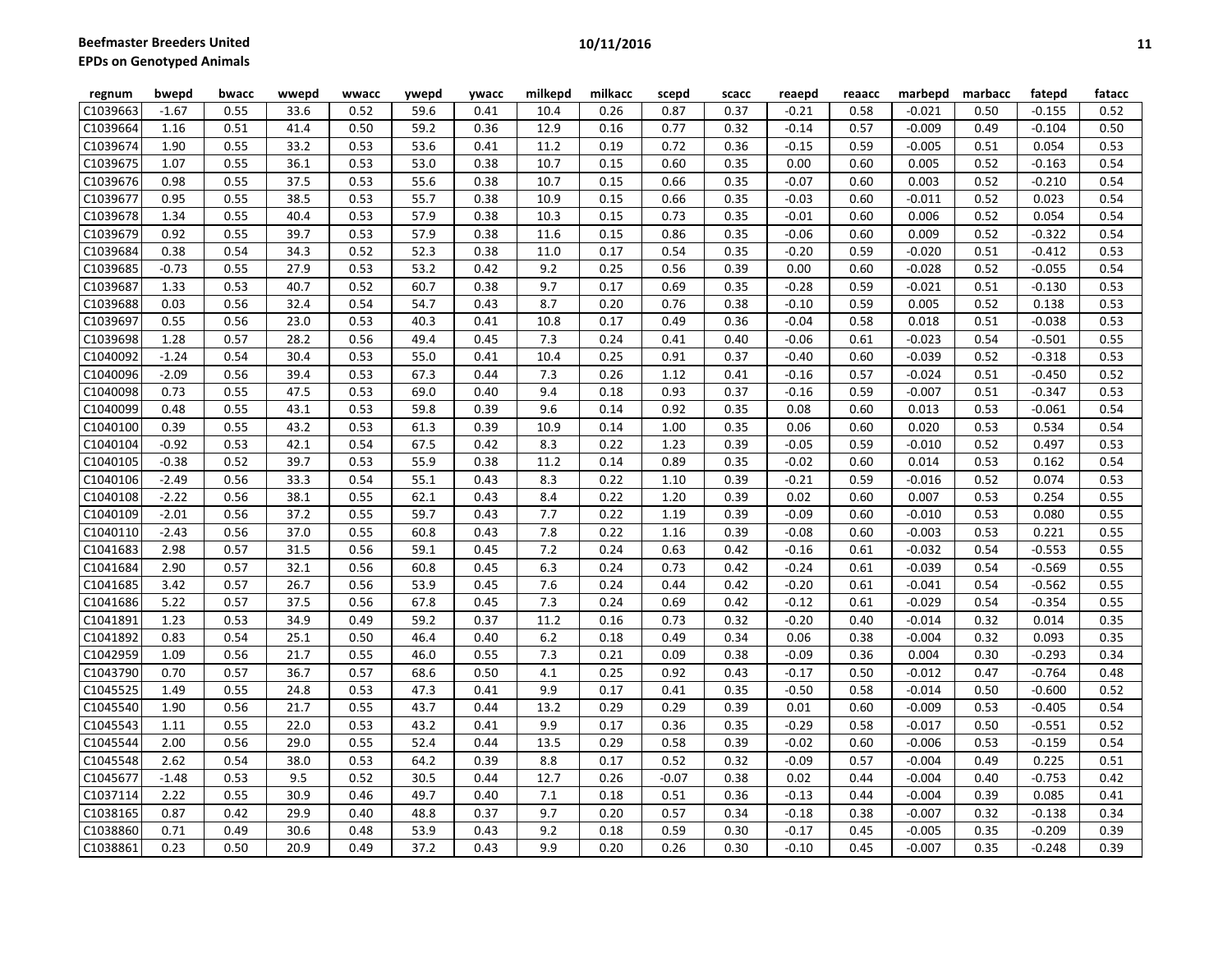| 1.85<br>0.49<br>11.0<br>0.32<br>0.47<br>0.43<br>0.48<br>0.58<br>29.9<br>0.58<br>48.1<br>$-0.06$<br>0.50<br>0.005<br>0.46<br>0.325<br>0.55<br>0.23<br>1.06<br>0.56<br>27.7<br>48.6<br>10.1<br>0.67<br>0.40<br>$-0.11$<br>0.48<br>$-0.015$<br>0.43<br>$-0.045$<br>0.45<br>0.43<br>0.24<br>$-0.001$<br>1.10<br>0.58<br>23.4<br>0.57<br>41.3<br>0.48<br>8.5<br>0.00<br>0.52<br>0.03<br>0.49<br>0.45<br>$-0.219$<br>0.46<br>0.15<br>0.51<br>23.2<br>0.46<br>43.2<br>0.40<br>9.3<br>0.19<br>0.52<br>0.30<br>$-0.13$<br>0.26<br>$-0.007$<br>0.19<br>$-0.044$<br>0.23<br>9.6<br>2.82<br>0.42<br>20.5<br>0.42<br>46.0<br>0.35<br>0.15<br>0.26<br>0.31<br>$-0.15$<br>0.36<br>$-0.012$<br>0.30<br>$-0.513$<br>0.32<br>0.35<br>0.38<br>0.32<br>9.2<br>0.52<br>0.30<br>$-0.010$<br>$-0.068$<br>1.70<br>22.6<br>44.2<br>0.14<br>$-0.06$<br>0.36<br>0.30<br>0.32<br>0.57<br>34.2<br>0.56<br>57.9<br>0.48<br>11.2<br>0.33<br>0.60<br>0.48<br>0.07<br>0.56<br>0.003<br>0.49<br>0.499<br>0.51<br>1.45<br>0.26<br>1.43<br>0.57<br>23.4<br>0.56<br>48.8<br>0.55<br>9.1<br>0.35<br>0.43<br>0.42<br>0.008<br>0.37<br>$-0.554$<br>0.39<br>$-0.16$<br>0.54<br>21.2<br>0.53<br>44.9<br>9.6<br>0.22<br>0.26<br>0.38<br>0.000<br>0.31<br>$-0.417$<br>0.34<br>1.10<br>0.46<br>0.39<br>$-0.23$<br>0.56<br>20.9<br>0.55<br>46.4<br>9.0<br>0.26<br>0.22<br>0.42<br>0.009<br>0.37<br>$-0.651$<br>0.39<br>1.45<br>0.50<br>$-0.11$<br>0.42<br>15.3<br>0.37<br>0.33<br>9.2<br>0.29<br>1.58<br>0.37<br>36.0<br>0.14<br>$-0.01$<br>$-0.19$<br>0.35<br>$-0.004$<br>0.28<br>$-0.415$<br>0.31<br>2.02<br>0.55<br>18.7<br>0.55<br>32.8<br>2.8<br>0.33<br>$-0.21$<br>$-0.015$<br>0.42<br>0.48<br>0.42<br>$-0.26$<br>0.45<br>0.40<br>$-0.614$<br>0.55<br>22.0<br>0.52<br>5.2<br>0.22<br>0.56<br>$-0.27$<br>$-0.003$<br>$-0.107$<br>0.82<br>40.1<br>0.42<br>0.36<br>0.54<br>0.48<br>0.49<br>2.62<br>0.53<br>20.5<br>0.52<br>8.8<br>0.21<br>0.01<br>0.07<br>0.57<br>0.008<br>0.50<br>$-0.222$<br>0.51<br>41.4<br>0.43<br>0.36<br>8.7<br>0.66<br>0.54<br>15.6<br>0.48<br>34.8<br>0.19<br>$-0.07$<br>0.36<br>0.51<br>$-0.009$<br>0.44<br>$-0.144$<br>0.46<br>0.40<br>$-0.31$<br>0.55<br>21.6<br>0.52<br>37.2<br>9.0<br>0.18<br>0.35<br>$-0.07$<br>0.55<br>0.002<br>0.018<br>0.49<br>$-1.02$<br>0.40<br>0.21<br>0.48<br>0.53<br>22.6<br>0.48<br>0.38<br>6.1<br>0.16<br>0.38<br>0.32<br>0.51<br>$-0.004$<br>0.43<br>$-0.117$<br>0.45<br>0.28<br>44.6<br>$-0.05$<br>0.54<br>32.5<br>0.54<br>54.9<br>0.43<br>11.6<br>0.24<br>0.88<br>0.50<br>0.58<br>0.001<br>0.51<br>$-0.145$<br>0.52<br>2.00<br>$-0.20$<br>0.55<br>39.3<br>0.54<br>66.8<br>8.8<br>0.26<br>1.53<br>0.59<br>$-0.029$<br>$-0.59$<br>0.44<br>0.52<br>$-0.12$<br>0.52<br>0.187<br>0.53<br>33.2<br>0.50<br>8.3<br>0.15<br>0.99<br>0.52<br>56.4<br>0.38<br>0.35<br>0.47<br>$-0.31$<br>0.51<br>$-0.036$<br>0.44<br>$-0.249$<br>0.45<br>27.1<br>0.53<br>8.7<br>0.20<br>$-0.010$<br>$-2.05$<br>0.54<br>44.7<br>0.42<br>0.99<br>0.49<br>$-0.10$<br>0.54<br>0.47<br>0.116<br>0.49<br>5.6<br>$-0.020$<br>$-1.27$<br>0.51<br>26.5<br>0.49<br>47.2<br>0.38<br>0.15<br>0.10<br>0.47<br>$-0.03$<br>0.52<br>0.44<br>$-0.314$<br>0.46<br>0.53<br>28.4<br>0.52<br>47.7<br>9.9<br>0.20<br>0.97<br>$-0.007$<br>0.122<br>$-0.27$<br>0.42<br>0.48<br>$-0.22$<br>0.55<br>0.48<br>0.50<br>0.52<br>23.5<br>0.50<br>9.2<br>0.19<br>$-0.018$<br>1.53<br>46.0<br>0.38<br>0.16<br>0.37<br>$-0.26$<br>0.55<br>0.47<br>$-0.515$<br>0.48<br>8.6<br>0.52<br>21.2<br>0.50<br>43.0<br>0.19<br>0.09<br>0.37<br>0.55<br>$-0.034$<br>$-0.533$<br>1.93<br>0.38<br>$-0.38$<br>0.47<br>0.48<br>8.7<br>0.54<br>32.3<br>0.53<br>58.2<br>0.23<br>0.71<br>0.38<br>$-0.07$<br>0.58<br>0.013<br>0.007<br>0.52<br>2.48<br>0.43<br>0.51<br>0.55<br>0.53<br>36.9<br>0.52<br>54.9<br>12.1<br>0.20<br>0.52<br>$-0.010$<br>0.50<br>0.38<br>0.36<br>$-0.14$<br>0.56<br>0.48<br>$-0.172$<br>0.54<br>32.5<br>0.53<br>9.6<br>0.25<br>1.07<br>0.38<br>0.000<br>0.52<br>$-0.202$<br>0.53<br>$-1.36$<br>57.7<br>0.41<br>$-0.07$<br>0.59<br>0.53<br>0.55<br>24.8<br>50.4<br>0.41<br>9.2<br>0.25<br>0.68<br>0.37<br>$-0.31$<br>0.59<br>$-0.037$<br>0.51<br>$-0.184$<br>0.53<br>$-1.45$<br>35.2<br>0.51<br>1.71<br>0.52<br>0.50<br>54.3<br>0.36<br>10.3<br>0.16<br>0.91<br>0.34<br>$-0.12$<br>0.58<br>0.032<br>0.50<br>0.181<br>0.53<br>6.9<br>0.24<br>0.52<br>$-0.29$<br>0.54<br>22.4<br>41.7<br>0.42<br>0.13<br>0.36<br>$-0.23$<br>0.59<br>$-0.034$<br>0.51<br>$-0.216$<br>0.54<br>0.52<br>10.6<br>0.52<br>0.59<br>0.54<br>25.2<br>45.7<br>0.19<br>0.34<br>$-0.09$<br>0.006<br>0.51<br>0.171<br>0.52<br>0.40<br>27.1<br>0.52<br>50.2<br>9.3<br>$-0.022$<br>1.63<br>0.54<br>0.41<br>0.16<br>0.43<br>0.36<br>$-0.17$<br>0.59<br>0.51<br>0.075<br>0.53<br>0.55<br>34.0<br>0.54<br>0.23<br>0.50<br>0.52<br>0.78<br>53.3<br>0.42<br>11.8<br>0.70<br>0.37<br>$-0.08$<br>0.58<br>0.008<br>0.228<br>0.52<br>36.8<br>0.51<br>59.4<br>9.9<br>0.51<br>0.19<br>0.37<br>0.16<br>1.10<br>0.35<br>$-0.29$<br>0.57<br>$-0.009$<br>0.49<br>0.065<br>0.54<br>0.52<br>42.1<br>11.9<br>0.19<br>0.38<br>0.004<br>0.50<br>0.52<br>1.03<br>23.9<br>0.39<br>0.34<br>$-0.23$<br>0.58<br>0.114<br>8.1<br>1.87<br>0.42<br>39.5<br>0.42<br>62.0<br>0.33<br>0.13<br>0.95<br>0.33<br>$-0.21$<br>0.43<br>0.001<br>0.37<br>$-0.060$<br>0.39<br>0.57<br>0.54<br>8.9<br>0.22<br>0.32<br>0.37<br>$-0.388$<br>1.86<br>18.6<br>44.6<br>0.44<br>$-0.21$<br>0.58<br>$-0.012$<br>0.51<br>0.53<br>$-1.37$<br>0.55<br>52.1<br>0.55<br>89.5<br>9.3<br>0.25<br>0.93<br>0.53<br>$-0.17$<br>0.58<br>0.002<br>0.51<br>0.097<br>0.52<br>0.47<br>21.7<br>6.6<br>0.17<br>0.18<br>0.54<br>0.45<br>44.1<br>0.39<br>0.40<br>0.32<br>0.44<br>$-0.006$<br>0.38<br>$-0.029$<br>0.40<br>0.03<br>1.36<br>0.53<br>69.6<br>0.52<br>0.42<br>13.5<br>0.19<br>2.38<br>0.49<br>0.23<br>0.55<br>0.035<br>0.46<br>0.48<br>110.5<br>0.187<br>0.53<br>C1043981<br>1.40<br>0.54<br>23.8<br>53.2<br>8.0<br>0.18<br>0.36<br>0.36<br>$-0.16$<br>0.55<br>0.000<br>0.48<br>$-0.401$<br>0.50<br>0.44 | regnum                | bwepd | bwacc | wwepd | wwacc | ywepd | <b>ywacc</b> | milkepd | milkacc | scepd | scacc | reaepd  | reaacc | marbepd | marbacc | fatepd | fatacc |
|---------------------------------------------------------------------------------------------------------------------------------------------------------------------------------------------------------------------------------------------------------------------------------------------------------------------------------------------------------------------------------------------------------------------------------------------------------------------------------------------------------------------------------------------------------------------------------------------------------------------------------------------------------------------------------------------------------------------------------------------------------------------------------------------------------------------------------------------------------------------------------------------------------------------------------------------------------------------------------------------------------------------------------------------------------------------------------------------------------------------------------------------------------------------------------------------------------------------------------------------------------------------------------------------------------------------------------------------------------------------------------------------------------------------------------------------------------------------------------------------------------------------------------------------------------------------------------------------------------------------------------------------------------------------------------------------------------------------------------------------------------------------------------------------------------------------------------------------------------------------------------------------------------------------------------------------------------------------------------------------------------------------------------------------------------------------------------------------------------------------------------------------------------------------------------------------------------------------------------------------------------------------------------------------------------------------------------------------------------------------------------------------------------------------------------------------------------------------------------------------------------------------------------------------------------------------------------------------------------------------------------------------------------------------------------------------------------------------------------------------------------------------------------------------------------------------------------------------------------------------------------------------------------------------------------------------------------------------------------------------------------------------------------------------------------------------------------------------------------------------------------------------------------------------------------------------------------------------------------------------------------------------------------------------------------------------------------------------------------------------------------------------------------------------------------------------------------------------------------------------------------------------------------------------------------------------------------------------------------------------------------------------------------------------------------------------------------------------------------------------------------------------------------------------------------------------------------------------------------------------------------------------------------------------------------------------------------------------------------------------------------------------------------------------------------------------------------------------------------------------------------------------------------------------------------------------------------------------------------------------------------------------------------------------------------------------------------------------------------------------------------------------------------------------------------------------------------------------------------------------------------------------------------------------------------------------------------------------------------------------------------------------------------------------------------------------------------------------------------------------------------------------------------------------------------------------------------------------------------------------------------------------------------------------------------------------------------------------------------------------------------------------------------------------------------------------------------------------------------------------------------------------------------------------------------------------------------------------------------------------------------------------------------------------------------------------------------------------------------------------------------------------------------------------------------------------------------------------------------------------------------------------------------------------------------------------------------------------------------------------------------------------------------------------------------------------------------------------------------------------------------------------------------------------------------------------------------------------------------------------------------------------------------------------------------------------------------------------------|-----------------------|-------|-------|-------|-------|-------|--------------|---------|---------|-------|-------|---------|--------|---------|---------|--------|--------|
|                                                                                                                                                                                                                                                                                                                                                                                                                                                                                                                                                                                                                                                                                                                                                                                                                                                                                                                                                                                                                                                                                                                                                                                                                                                                                                                                                                                                                                                                                                                                                                                                                                                                                                                                                                                                                                                                                                                                                                                                                                                                                                                                                                                                                                                                                                                                                                                                                                                                                                                                                                                                                                                                                                                                                                                                                                                                                                                                                                                                                                                                                                                                                                                                                                                                                                                                                                                                                                                                                                                                                                                                                                                                                                                                                                                                                                                                                                                                                                                                                                                                                                                                                                                                                                                                                                                                                                                                                                                                                                                                                                                                                                                                                                                                                                                                                                                                                                                                                                                                                                                                                                                                                                                                                                                                                                                                                                                                                                                                                                                                                                                                                                                                                                                                                                                                                                                                                                                                                                           | C1039132              |       |       |       |       |       |              |         |         |       |       |         |        |         |         |        |        |
|                                                                                                                                                                                                                                                                                                                                                                                                                                                                                                                                                                                                                                                                                                                                                                                                                                                                                                                                                                                                                                                                                                                                                                                                                                                                                                                                                                                                                                                                                                                                                                                                                                                                                                                                                                                                                                                                                                                                                                                                                                                                                                                                                                                                                                                                                                                                                                                                                                                                                                                                                                                                                                                                                                                                                                                                                                                                                                                                                                                                                                                                                                                                                                                                                                                                                                                                                                                                                                                                                                                                                                                                                                                                                                                                                                                                                                                                                                                                                                                                                                                                                                                                                                                                                                                                                                                                                                                                                                                                                                                                                                                                                                                                                                                                                                                                                                                                                                                                                                                                                                                                                                                                                                                                                                                                                                                                                                                                                                                                                                                                                                                                                                                                                                                                                                                                                                                                                                                                                                           | C1039647              |       |       |       |       |       |              |         |         |       |       |         |        |         |         |        |        |
|                                                                                                                                                                                                                                                                                                                                                                                                                                                                                                                                                                                                                                                                                                                                                                                                                                                                                                                                                                                                                                                                                                                                                                                                                                                                                                                                                                                                                                                                                                                                                                                                                                                                                                                                                                                                                                                                                                                                                                                                                                                                                                                                                                                                                                                                                                                                                                                                                                                                                                                                                                                                                                                                                                                                                                                                                                                                                                                                                                                                                                                                                                                                                                                                                                                                                                                                                                                                                                                                                                                                                                                                                                                                                                                                                                                                                                                                                                                                                                                                                                                                                                                                                                                                                                                                                                                                                                                                                                                                                                                                                                                                                                                                                                                                                                                                                                                                                                                                                                                                                                                                                                                                                                                                                                                                                                                                                                                                                                                                                                                                                                                                                                                                                                                                                                                                                                                                                                                                                                           | C1039993              |       |       |       |       |       |              |         |         |       |       |         |        |         |         |        |        |
|                                                                                                                                                                                                                                                                                                                                                                                                                                                                                                                                                                                                                                                                                                                                                                                                                                                                                                                                                                                                                                                                                                                                                                                                                                                                                                                                                                                                                                                                                                                                                                                                                                                                                                                                                                                                                                                                                                                                                                                                                                                                                                                                                                                                                                                                                                                                                                                                                                                                                                                                                                                                                                                                                                                                                                                                                                                                                                                                                                                                                                                                                                                                                                                                                                                                                                                                                                                                                                                                                                                                                                                                                                                                                                                                                                                                                                                                                                                                                                                                                                                                                                                                                                                                                                                                                                                                                                                                                                                                                                                                                                                                                                                                                                                                                                                                                                                                                                                                                                                                                                                                                                                                                                                                                                                                                                                                                                                                                                                                                                                                                                                                                                                                                                                                                                                                                                                                                                                                                                           | C1041102              |       |       |       |       |       |              |         |         |       |       |         |        |         |         |        |        |
|                                                                                                                                                                                                                                                                                                                                                                                                                                                                                                                                                                                                                                                                                                                                                                                                                                                                                                                                                                                                                                                                                                                                                                                                                                                                                                                                                                                                                                                                                                                                                                                                                                                                                                                                                                                                                                                                                                                                                                                                                                                                                                                                                                                                                                                                                                                                                                                                                                                                                                                                                                                                                                                                                                                                                                                                                                                                                                                                                                                                                                                                                                                                                                                                                                                                                                                                                                                                                                                                                                                                                                                                                                                                                                                                                                                                                                                                                                                                                                                                                                                                                                                                                                                                                                                                                                                                                                                                                                                                                                                                                                                                                                                                                                                                                                                                                                                                                                                                                                                                                                                                                                                                                                                                                                                                                                                                                                                                                                                                                                                                                                                                                                                                                                                                                                                                                                                                                                                                                                           | C1041755              |       |       |       |       |       |              |         |         |       |       |         |        |         |         |        |        |
|                                                                                                                                                                                                                                                                                                                                                                                                                                                                                                                                                                                                                                                                                                                                                                                                                                                                                                                                                                                                                                                                                                                                                                                                                                                                                                                                                                                                                                                                                                                                                                                                                                                                                                                                                                                                                                                                                                                                                                                                                                                                                                                                                                                                                                                                                                                                                                                                                                                                                                                                                                                                                                                                                                                                                                                                                                                                                                                                                                                                                                                                                                                                                                                                                                                                                                                                                                                                                                                                                                                                                                                                                                                                                                                                                                                                                                                                                                                                                                                                                                                                                                                                                                                                                                                                                                                                                                                                                                                                                                                                                                                                                                                                                                                                                                                                                                                                                                                                                                                                                                                                                                                                                                                                                                                                                                                                                                                                                                                                                                                                                                                                                                                                                                                                                                                                                                                                                                                                                                           | C1041883              |       |       |       |       |       |              |         |         |       |       |         |        |         |         |        |        |
|                                                                                                                                                                                                                                                                                                                                                                                                                                                                                                                                                                                                                                                                                                                                                                                                                                                                                                                                                                                                                                                                                                                                                                                                                                                                                                                                                                                                                                                                                                                                                                                                                                                                                                                                                                                                                                                                                                                                                                                                                                                                                                                                                                                                                                                                                                                                                                                                                                                                                                                                                                                                                                                                                                                                                                                                                                                                                                                                                                                                                                                                                                                                                                                                                                                                                                                                                                                                                                                                                                                                                                                                                                                                                                                                                                                                                                                                                                                                                                                                                                                                                                                                                                                                                                                                                                                                                                                                                                                                                                                                                                                                                                                                                                                                                                                                                                                                                                                                                                                                                                                                                                                                                                                                                                                                                                                                                                                                                                                                                                                                                                                                                                                                                                                                                                                                                                                                                                                                                                           | C1042036              |       |       |       |       |       |              |         |         |       |       |         |        |         |         |        |        |
|                                                                                                                                                                                                                                                                                                                                                                                                                                                                                                                                                                                                                                                                                                                                                                                                                                                                                                                                                                                                                                                                                                                                                                                                                                                                                                                                                                                                                                                                                                                                                                                                                                                                                                                                                                                                                                                                                                                                                                                                                                                                                                                                                                                                                                                                                                                                                                                                                                                                                                                                                                                                                                                                                                                                                                                                                                                                                                                                                                                                                                                                                                                                                                                                                                                                                                                                                                                                                                                                                                                                                                                                                                                                                                                                                                                                                                                                                                                                                                                                                                                                                                                                                                                                                                                                                                                                                                                                                                                                                                                                                                                                                                                                                                                                                                                                                                                                                                                                                                                                                                                                                                                                                                                                                                                                                                                                                                                                                                                                                                                                                                                                                                                                                                                                                                                                                                                                                                                                                                           | C1042967              |       |       |       |       |       |              |         |         |       |       |         |        |         |         |        |        |
|                                                                                                                                                                                                                                                                                                                                                                                                                                                                                                                                                                                                                                                                                                                                                                                                                                                                                                                                                                                                                                                                                                                                                                                                                                                                                                                                                                                                                                                                                                                                                                                                                                                                                                                                                                                                                                                                                                                                                                                                                                                                                                                                                                                                                                                                                                                                                                                                                                                                                                                                                                                                                                                                                                                                                                                                                                                                                                                                                                                                                                                                                                                                                                                                                                                                                                                                                                                                                                                                                                                                                                                                                                                                                                                                                                                                                                                                                                                                                                                                                                                                                                                                                                                                                                                                                                                                                                                                                                                                                                                                                                                                                                                                                                                                                                                                                                                                                                                                                                                                                                                                                                                                                                                                                                                                                                                                                                                                                                                                                                                                                                                                                                                                                                                                                                                                                                                                                                                                                                           | C1042974              |       |       |       |       |       |              |         |         |       |       |         |        |         |         |        |        |
|                                                                                                                                                                                                                                                                                                                                                                                                                                                                                                                                                                                                                                                                                                                                                                                                                                                                                                                                                                                                                                                                                                                                                                                                                                                                                                                                                                                                                                                                                                                                                                                                                                                                                                                                                                                                                                                                                                                                                                                                                                                                                                                                                                                                                                                                                                                                                                                                                                                                                                                                                                                                                                                                                                                                                                                                                                                                                                                                                                                                                                                                                                                                                                                                                                                                                                                                                                                                                                                                                                                                                                                                                                                                                                                                                                                                                                                                                                                                                                                                                                                                                                                                                                                                                                                                                                                                                                                                                                                                                                                                                                                                                                                                                                                                                                                                                                                                                                                                                                                                                                                                                                                                                                                                                                                                                                                                                                                                                                                                                                                                                                                                                                                                                                                                                                                                                                                                                                                                                                           | C1042976              |       |       |       |       |       |              |         |         |       |       |         |        |         |         |        |        |
|                                                                                                                                                                                                                                                                                                                                                                                                                                                                                                                                                                                                                                                                                                                                                                                                                                                                                                                                                                                                                                                                                                                                                                                                                                                                                                                                                                                                                                                                                                                                                                                                                                                                                                                                                                                                                                                                                                                                                                                                                                                                                                                                                                                                                                                                                                                                                                                                                                                                                                                                                                                                                                                                                                                                                                                                                                                                                                                                                                                                                                                                                                                                                                                                                                                                                                                                                                                                                                                                                                                                                                                                                                                                                                                                                                                                                                                                                                                                                                                                                                                                                                                                                                                                                                                                                                                                                                                                                                                                                                                                                                                                                                                                                                                                                                                                                                                                                                                                                                                                                                                                                                                                                                                                                                                                                                                                                                                                                                                                                                                                                                                                                                                                                                                                                                                                                                                                                                                                                                           | C1042990              |       |       |       |       |       |              |         |         |       |       |         |        |         |         |        |        |
|                                                                                                                                                                                                                                                                                                                                                                                                                                                                                                                                                                                                                                                                                                                                                                                                                                                                                                                                                                                                                                                                                                                                                                                                                                                                                                                                                                                                                                                                                                                                                                                                                                                                                                                                                                                                                                                                                                                                                                                                                                                                                                                                                                                                                                                                                                                                                                                                                                                                                                                                                                                                                                                                                                                                                                                                                                                                                                                                                                                                                                                                                                                                                                                                                                                                                                                                                                                                                                                                                                                                                                                                                                                                                                                                                                                                                                                                                                                                                                                                                                                                                                                                                                                                                                                                                                                                                                                                                                                                                                                                                                                                                                                                                                                                                                                                                                                                                                                                                                                                                                                                                                                                                                                                                                                                                                                                                                                                                                                                                                                                                                                                                                                                                                                                                                                                                                                                                                                                                                           | C1043381              |       |       |       |       |       |              |         |         |       |       |         |        |         |         |        |        |
|                                                                                                                                                                                                                                                                                                                                                                                                                                                                                                                                                                                                                                                                                                                                                                                                                                                                                                                                                                                                                                                                                                                                                                                                                                                                                                                                                                                                                                                                                                                                                                                                                                                                                                                                                                                                                                                                                                                                                                                                                                                                                                                                                                                                                                                                                                                                                                                                                                                                                                                                                                                                                                                                                                                                                                                                                                                                                                                                                                                                                                                                                                                                                                                                                                                                                                                                                                                                                                                                                                                                                                                                                                                                                                                                                                                                                                                                                                                                                                                                                                                                                                                                                                                                                                                                                                                                                                                                                                                                                                                                                                                                                                                                                                                                                                                                                                                                                                                                                                                                                                                                                                                                                                                                                                                                                                                                                                                                                                                                                                                                                                                                                                                                                                                                                                                                                                                                                                                                                                           | C1043411              |       |       |       |       |       |              |         |         |       |       |         |        |         |         |        |        |
|                                                                                                                                                                                                                                                                                                                                                                                                                                                                                                                                                                                                                                                                                                                                                                                                                                                                                                                                                                                                                                                                                                                                                                                                                                                                                                                                                                                                                                                                                                                                                                                                                                                                                                                                                                                                                                                                                                                                                                                                                                                                                                                                                                                                                                                                                                                                                                                                                                                                                                                                                                                                                                                                                                                                                                                                                                                                                                                                                                                                                                                                                                                                                                                                                                                                                                                                                                                                                                                                                                                                                                                                                                                                                                                                                                                                                                                                                                                                                                                                                                                                                                                                                                                                                                                                                                                                                                                                                                                                                                                                                                                                                                                                                                                                                                                                                                                                                                                                                                                                                                                                                                                                                                                                                                                                                                                                                                                                                                                                                                                                                                                                                                                                                                                                                                                                                                                                                                                                                                           | C1043415              |       |       |       |       |       |              |         |         |       |       |         |        |         |         |        |        |
|                                                                                                                                                                                                                                                                                                                                                                                                                                                                                                                                                                                                                                                                                                                                                                                                                                                                                                                                                                                                                                                                                                                                                                                                                                                                                                                                                                                                                                                                                                                                                                                                                                                                                                                                                                                                                                                                                                                                                                                                                                                                                                                                                                                                                                                                                                                                                                                                                                                                                                                                                                                                                                                                                                                                                                                                                                                                                                                                                                                                                                                                                                                                                                                                                                                                                                                                                                                                                                                                                                                                                                                                                                                                                                                                                                                                                                                                                                                                                                                                                                                                                                                                                                                                                                                                                                                                                                                                                                                                                                                                                                                                                                                                                                                                                                                                                                                                                                                                                                                                                                                                                                                                                                                                                                                                                                                                                                                                                                                                                                                                                                                                                                                                                                                                                                                                                                                                                                                                                                           | C1043417              |       |       |       |       |       |              |         |         |       |       |         |        |         |         |        |        |
|                                                                                                                                                                                                                                                                                                                                                                                                                                                                                                                                                                                                                                                                                                                                                                                                                                                                                                                                                                                                                                                                                                                                                                                                                                                                                                                                                                                                                                                                                                                                                                                                                                                                                                                                                                                                                                                                                                                                                                                                                                                                                                                                                                                                                                                                                                                                                                                                                                                                                                                                                                                                                                                                                                                                                                                                                                                                                                                                                                                                                                                                                                                                                                                                                                                                                                                                                                                                                                                                                                                                                                                                                                                                                                                                                                                                                                                                                                                                                                                                                                                                                                                                                                                                                                                                                                                                                                                                                                                                                                                                                                                                                                                                                                                                                                                                                                                                                                                                                                                                                                                                                                                                                                                                                                                                                                                                                                                                                                                                                                                                                                                                                                                                                                                                                                                                                                                                                                                                                                           | C1043420              |       |       |       |       |       |              |         |         |       |       |         |        |         |         |        |        |
|                                                                                                                                                                                                                                                                                                                                                                                                                                                                                                                                                                                                                                                                                                                                                                                                                                                                                                                                                                                                                                                                                                                                                                                                                                                                                                                                                                                                                                                                                                                                                                                                                                                                                                                                                                                                                                                                                                                                                                                                                                                                                                                                                                                                                                                                                                                                                                                                                                                                                                                                                                                                                                                                                                                                                                                                                                                                                                                                                                                                                                                                                                                                                                                                                                                                                                                                                                                                                                                                                                                                                                                                                                                                                                                                                                                                                                                                                                                                                                                                                                                                                                                                                                                                                                                                                                                                                                                                                                                                                                                                                                                                                                                                                                                                                                                                                                                                                                                                                                                                                                                                                                                                                                                                                                                                                                                                                                                                                                                                                                                                                                                                                                                                                                                                                                                                                                                                                                                                                                           | C1043424              |       |       |       |       |       |              |         |         |       |       |         |        |         |         |        |        |
|                                                                                                                                                                                                                                                                                                                                                                                                                                                                                                                                                                                                                                                                                                                                                                                                                                                                                                                                                                                                                                                                                                                                                                                                                                                                                                                                                                                                                                                                                                                                                                                                                                                                                                                                                                                                                                                                                                                                                                                                                                                                                                                                                                                                                                                                                                                                                                                                                                                                                                                                                                                                                                                                                                                                                                                                                                                                                                                                                                                                                                                                                                                                                                                                                                                                                                                                                                                                                                                                                                                                                                                                                                                                                                                                                                                                                                                                                                                                                                                                                                                                                                                                                                                                                                                                                                                                                                                                                                                                                                                                                                                                                                                                                                                                                                                                                                                                                                                                                                                                                                                                                                                                                                                                                                                                                                                                                                                                                                                                                                                                                                                                                                                                                                                                                                                                                                                                                                                                                                           | C1043603              |       |       |       |       |       |              |         |         |       |       |         |        |         |         |        |        |
|                                                                                                                                                                                                                                                                                                                                                                                                                                                                                                                                                                                                                                                                                                                                                                                                                                                                                                                                                                                                                                                                                                                                                                                                                                                                                                                                                                                                                                                                                                                                                                                                                                                                                                                                                                                                                                                                                                                                                                                                                                                                                                                                                                                                                                                                                                                                                                                                                                                                                                                                                                                                                                                                                                                                                                                                                                                                                                                                                                                                                                                                                                                                                                                                                                                                                                                                                                                                                                                                                                                                                                                                                                                                                                                                                                                                                                                                                                                                                                                                                                                                                                                                                                                                                                                                                                                                                                                                                                                                                                                                                                                                                                                                                                                                                                                                                                                                                                                                                                                                                                                                                                                                                                                                                                                                                                                                                                                                                                                                                                                                                                                                                                                                                                                                                                                                                                                                                                                                                                           | C1043606              |       |       |       |       |       |              |         |         |       |       |         |        |         |         |        |        |
|                                                                                                                                                                                                                                                                                                                                                                                                                                                                                                                                                                                                                                                                                                                                                                                                                                                                                                                                                                                                                                                                                                                                                                                                                                                                                                                                                                                                                                                                                                                                                                                                                                                                                                                                                                                                                                                                                                                                                                                                                                                                                                                                                                                                                                                                                                                                                                                                                                                                                                                                                                                                                                                                                                                                                                                                                                                                                                                                                                                                                                                                                                                                                                                                                                                                                                                                                                                                                                                                                                                                                                                                                                                                                                                                                                                                                                                                                                                                                                                                                                                                                                                                                                                                                                                                                                                                                                                                                                                                                                                                                                                                                                                                                                                                                                                                                                                                                                                                                                                                                                                                                                                                                                                                                                                                                                                                                                                                                                                                                                                                                                                                                                                                                                                                                                                                                                                                                                                                                                           | C1043608              |       |       |       |       |       |              |         |         |       |       |         |        |         |         |        |        |
|                                                                                                                                                                                                                                                                                                                                                                                                                                                                                                                                                                                                                                                                                                                                                                                                                                                                                                                                                                                                                                                                                                                                                                                                                                                                                                                                                                                                                                                                                                                                                                                                                                                                                                                                                                                                                                                                                                                                                                                                                                                                                                                                                                                                                                                                                                                                                                                                                                                                                                                                                                                                                                                                                                                                                                                                                                                                                                                                                                                                                                                                                                                                                                                                                                                                                                                                                                                                                                                                                                                                                                                                                                                                                                                                                                                                                                                                                                                                                                                                                                                                                                                                                                                                                                                                                                                                                                                                                                                                                                                                                                                                                                                                                                                                                                                                                                                                                                                                                                                                                                                                                                                                                                                                                                                                                                                                                                                                                                                                                                                                                                                                                                                                                                                                                                                                                                                                                                                                                                           | C1043609              |       |       |       |       |       |              |         |         |       |       |         |        |         |         |        |        |
|                                                                                                                                                                                                                                                                                                                                                                                                                                                                                                                                                                                                                                                                                                                                                                                                                                                                                                                                                                                                                                                                                                                                                                                                                                                                                                                                                                                                                                                                                                                                                                                                                                                                                                                                                                                                                                                                                                                                                                                                                                                                                                                                                                                                                                                                                                                                                                                                                                                                                                                                                                                                                                                                                                                                                                                                                                                                                                                                                                                                                                                                                                                                                                                                                                                                                                                                                                                                                                                                                                                                                                                                                                                                                                                                                                                                                                                                                                                                                                                                                                                                                                                                                                                                                                                                                                                                                                                                                                                                                                                                                                                                                                                                                                                                                                                                                                                                                                                                                                                                                                                                                                                                                                                                                                                                                                                                                                                                                                                                                                                                                                                                                                                                                                                                                                                                                                                                                                                                                                           | C1043610              |       |       |       |       |       |              |         |         |       |       |         |        |         |         |        |        |
|                                                                                                                                                                                                                                                                                                                                                                                                                                                                                                                                                                                                                                                                                                                                                                                                                                                                                                                                                                                                                                                                                                                                                                                                                                                                                                                                                                                                                                                                                                                                                                                                                                                                                                                                                                                                                                                                                                                                                                                                                                                                                                                                                                                                                                                                                                                                                                                                                                                                                                                                                                                                                                                                                                                                                                                                                                                                                                                                                                                                                                                                                                                                                                                                                                                                                                                                                                                                                                                                                                                                                                                                                                                                                                                                                                                                                                                                                                                                                                                                                                                                                                                                                                                                                                                                                                                                                                                                                                                                                                                                                                                                                                                                                                                                                                                                                                                                                                                                                                                                                                                                                                                                                                                                                                                                                                                                                                                                                                                                                                                                                                                                                                                                                                                                                                                                                                                                                                                                                                           | C1043611              |       |       |       |       |       |              |         |         |       |       |         |        |         |         |        |        |
|                                                                                                                                                                                                                                                                                                                                                                                                                                                                                                                                                                                                                                                                                                                                                                                                                                                                                                                                                                                                                                                                                                                                                                                                                                                                                                                                                                                                                                                                                                                                                                                                                                                                                                                                                                                                                                                                                                                                                                                                                                                                                                                                                                                                                                                                                                                                                                                                                                                                                                                                                                                                                                                                                                                                                                                                                                                                                                                                                                                                                                                                                                                                                                                                                                                                                                                                                                                                                                                                                                                                                                                                                                                                                                                                                                                                                                                                                                                                                                                                                                                                                                                                                                                                                                                                                                                                                                                                                                                                                                                                                                                                                                                                                                                                                                                                                                                                                                                                                                                                                                                                                                                                                                                                                                                                                                                                                                                                                                                                                                                                                                                                                                                                                                                                                                                                                                                                                                                                                                           | C1043615              |       |       |       |       |       |              |         |         |       |       |         |        |         |         |        |        |
|                                                                                                                                                                                                                                                                                                                                                                                                                                                                                                                                                                                                                                                                                                                                                                                                                                                                                                                                                                                                                                                                                                                                                                                                                                                                                                                                                                                                                                                                                                                                                                                                                                                                                                                                                                                                                                                                                                                                                                                                                                                                                                                                                                                                                                                                                                                                                                                                                                                                                                                                                                                                                                                                                                                                                                                                                                                                                                                                                                                                                                                                                                                                                                                                                                                                                                                                                                                                                                                                                                                                                                                                                                                                                                                                                                                                                                                                                                                                                                                                                                                                                                                                                                                                                                                                                                                                                                                                                                                                                                                                                                                                                                                                                                                                                                                                                                                                                                                                                                                                                                                                                                                                                                                                                                                                                                                                                                                                                                                                                                                                                                                                                                                                                                                                                                                                                                                                                                                                                                           | C1043616              |       |       |       |       |       |              |         |         |       |       |         |        |         |         |        |        |
|                                                                                                                                                                                                                                                                                                                                                                                                                                                                                                                                                                                                                                                                                                                                                                                                                                                                                                                                                                                                                                                                                                                                                                                                                                                                                                                                                                                                                                                                                                                                                                                                                                                                                                                                                                                                                                                                                                                                                                                                                                                                                                                                                                                                                                                                                                                                                                                                                                                                                                                                                                                                                                                                                                                                                                                                                                                                                                                                                                                                                                                                                                                                                                                                                                                                                                                                                                                                                                                                                                                                                                                                                                                                                                                                                                                                                                                                                                                                                                                                                                                                                                                                                                                                                                                                                                                                                                                                                                                                                                                                                                                                                                                                                                                                                                                                                                                                                                                                                                                                                                                                                                                                                                                                                                                                                                                                                                                                                                                                                                                                                                                                                                                                                                                                                                                                                                                                                                                                                                           | C1043617              |       |       |       |       |       |              |         |         |       |       |         |        |         |         |        |        |
|                                                                                                                                                                                                                                                                                                                                                                                                                                                                                                                                                                                                                                                                                                                                                                                                                                                                                                                                                                                                                                                                                                                                                                                                                                                                                                                                                                                                                                                                                                                                                                                                                                                                                                                                                                                                                                                                                                                                                                                                                                                                                                                                                                                                                                                                                                                                                                                                                                                                                                                                                                                                                                                                                                                                                                                                                                                                                                                                                                                                                                                                                                                                                                                                                                                                                                                                                                                                                                                                                                                                                                                                                                                                                                                                                                                                                                                                                                                                                                                                                                                                                                                                                                                                                                                                                                                                                                                                                                                                                                                                                                                                                                                                                                                                                                                                                                                                                                                                                                                                                                                                                                                                                                                                                                                                                                                                                                                                                                                                                                                                                                                                                                                                                                                                                                                                                                                                                                                                                                           | C1043618              |       |       |       |       |       |              |         |         |       |       |         |        |         |         |        |        |
|                                                                                                                                                                                                                                                                                                                                                                                                                                                                                                                                                                                                                                                                                                                                                                                                                                                                                                                                                                                                                                                                                                                                                                                                                                                                                                                                                                                                                                                                                                                                                                                                                                                                                                                                                                                                                                                                                                                                                                                                                                                                                                                                                                                                                                                                                                                                                                                                                                                                                                                                                                                                                                                                                                                                                                                                                                                                                                                                                                                                                                                                                                                                                                                                                                                                                                                                                                                                                                                                                                                                                                                                                                                                                                                                                                                                                                                                                                                                                                                                                                                                                                                                                                                                                                                                                                                                                                                                                                                                                                                                                                                                                                                                                                                                                                                                                                                                                                                                                                                                                                                                                                                                                                                                                                                                                                                                                                                                                                                                                                                                                                                                                                                                                                                                                                                                                                                                                                                                                                           | C1043619              |       |       |       |       |       |              |         |         |       |       |         |        |         |         |        |        |
|                                                                                                                                                                                                                                                                                                                                                                                                                                                                                                                                                                                                                                                                                                                                                                                                                                                                                                                                                                                                                                                                                                                                                                                                                                                                                                                                                                                                                                                                                                                                                                                                                                                                                                                                                                                                                                                                                                                                                                                                                                                                                                                                                                                                                                                                                                                                                                                                                                                                                                                                                                                                                                                                                                                                                                                                                                                                                                                                                                                                                                                                                                                                                                                                                                                                                                                                                                                                                                                                                                                                                                                                                                                                                                                                                                                                                                                                                                                                                                                                                                                                                                                                                                                                                                                                                                                                                                                                                                                                                                                                                                                                                                                                                                                                                                                                                                                                                                                                                                                                                                                                                                                                                                                                                                                                                                                                                                                                                                                                                                                                                                                                                                                                                                                                                                                                                                                                                                                                                                           | C1043620              |       |       |       |       |       |              |         |         |       |       |         |        |         |         |        |        |
|                                                                                                                                                                                                                                                                                                                                                                                                                                                                                                                                                                                                                                                                                                                                                                                                                                                                                                                                                                                                                                                                                                                                                                                                                                                                                                                                                                                                                                                                                                                                                                                                                                                                                                                                                                                                                                                                                                                                                                                                                                                                                                                                                                                                                                                                                                                                                                                                                                                                                                                                                                                                                                                                                                                                                                                                                                                                                                                                                                                                                                                                                                                                                                                                                                                                                                                                                                                                                                                                                                                                                                                                                                                                                                                                                                                                                                                                                                                                                                                                                                                                                                                                                                                                                                                                                                                                                                                                                                                                                                                                                                                                                                                                                                                                                                                                                                                                                                                                                                                                                                                                                                                                                                                                                                                                                                                                                                                                                                                                                                                                                                                                                                                                                                                                                                                                                                                                                                                                                                           | $\overline{C1043621}$ |       |       |       |       |       |              |         |         |       |       |         |        |         |         |        |        |
|                                                                                                                                                                                                                                                                                                                                                                                                                                                                                                                                                                                                                                                                                                                                                                                                                                                                                                                                                                                                                                                                                                                                                                                                                                                                                                                                                                                                                                                                                                                                                                                                                                                                                                                                                                                                                                                                                                                                                                                                                                                                                                                                                                                                                                                                                                                                                                                                                                                                                                                                                                                                                                                                                                                                                                                                                                                                                                                                                                                                                                                                                                                                                                                                                                                                                                                                                                                                                                                                                                                                                                                                                                                                                                                                                                                                                                                                                                                                                                                                                                                                                                                                                                                                                                                                                                                                                                                                                                                                                                                                                                                                                                                                                                                                                                                                                                                                                                                                                                                                                                                                                                                                                                                                                                                                                                                                                                                                                                                                                                                                                                                                                                                                                                                                                                                                                                                                                                                                                                           | C1043623              |       |       |       |       |       |              |         |         |       |       |         |        |         |         |        |        |
|                                                                                                                                                                                                                                                                                                                                                                                                                                                                                                                                                                                                                                                                                                                                                                                                                                                                                                                                                                                                                                                                                                                                                                                                                                                                                                                                                                                                                                                                                                                                                                                                                                                                                                                                                                                                                                                                                                                                                                                                                                                                                                                                                                                                                                                                                                                                                                                                                                                                                                                                                                                                                                                                                                                                                                                                                                                                                                                                                                                                                                                                                                                                                                                                                                                                                                                                                                                                                                                                                                                                                                                                                                                                                                                                                                                                                                                                                                                                                                                                                                                                                                                                                                                                                                                                                                                                                                                                                                                                                                                                                                                                                                                                                                                                                                                                                                                                                                                                                                                                                                                                                                                                                                                                                                                                                                                                                                                                                                                                                                                                                                                                                                                                                                                                                                                                                                                                                                                                                                           | C1043624              |       |       |       |       |       |              |         |         |       |       |         |        |         |         |        |        |
|                                                                                                                                                                                                                                                                                                                                                                                                                                                                                                                                                                                                                                                                                                                                                                                                                                                                                                                                                                                                                                                                                                                                                                                                                                                                                                                                                                                                                                                                                                                                                                                                                                                                                                                                                                                                                                                                                                                                                                                                                                                                                                                                                                                                                                                                                                                                                                                                                                                                                                                                                                                                                                                                                                                                                                                                                                                                                                                                                                                                                                                                                                                                                                                                                                                                                                                                                                                                                                                                                                                                                                                                                                                                                                                                                                                                                                                                                                                                                                                                                                                                                                                                                                                                                                                                                                                                                                                                                                                                                                                                                                                                                                                                                                                                                                                                                                                                                                                                                                                                                                                                                                                                                                                                                                                                                                                                                                                                                                                                                                                                                                                                                                                                                                                                                                                                                                                                                                                                                                           | C1043625              |       |       |       |       |       |              |         |         |       |       |         |        |         |         |        |        |
|                                                                                                                                                                                                                                                                                                                                                                                                                                                                                                                                                                                                                                                                                                                                                                                                                                                                                                                                                                                                                                                                                                                                                                                                                                                                                                                                                                                                                                                                                                                                                                                                                                                                                                                                                                                                                                                                                                                                                                                                                                                                                                                                                                                                                                                                                                                                                                                                                                                                                                                                                                                                                                                                                                                                                                                                                                                                                                                                                                                                                                                                                                                                                                                                                                                                                                                                                                                                                                                                                                                                                                                                                                                                                                                                                                                                                                                                                                                                                                                                                                                                                                                                                                                                                                                                                                                                                                                                                                                                                                                                                                                                                                                                                                                                                                                                                                                                                                                                                                                                                                                                                                                                                                                                                                                                                                                                                                                                                                                                                                                                                                                                                                                                                                                                                                                                                                                                                                                                                                           | C1043629              |       |       |       |       |       |              |         |         |       |       |         |        |         |         |        |        |
|                                                                                                                                                                                                                                                                                                                                                                                                                                                                                                                                                                                                                                                                                                                                                                                                                                                                                                                                                                                                                                                                                                                                                                                                                                                                                                                                                                                                                                                                                                                                                                                                                                                                                                                                                                                                                                                                                                                                                                                                                                                                                                                                                                                                                                                                                                                                                                                                                                                                                                                                                                                                                                                                                                                                                                                                                                                                                                                                                                                                                                                                                                                                                                                                                                                                                                                                                                                                                                                                                                                                                                                                                                                                                                                                                                                                                                                                                                                                                                                                                                                                                                                                                                                                                                                                                                                                                                                                                                                                                                                                                                                                                                                                                                                                                                                                                                                                                                                                                                                                                                                                                                                                                                                                                                                                                                                                                                                                                                                                                                                                                                                                                                                                                                                                                                                                                                                                                                                                                                           | C1043630              |       |       |       |       |       |              |         |         |       |       |         |        |         |         |        |        |
|                                                                                                                                                                                                                                                                                                                                                                                                                                                                                                                                                                                                                                                                                                                                                                                                                                                                                                                                                                                                                                                                                                                                                                                                                                                                                                                                                                                                                                                                                                                                                                                                                                                                                                                                                                                                                                                                                                                                                                                                                                                                                                                                                                                                                                                                                                                                                                                                                                                                                                                                                                                                                                                                                                                                                                                                                                                                                                                                                                                                                                                                                                                                                                                                                                                                                                                                                                                                                                                                                                                                                                                                                                                                                                                                                                                                                                                                                                                                                                                                                                                                                                                                                                                                                                                                                                                                                                                                                                                                                                                                                                                                                                                                                                                                                                                                                                                                                                                                                                                                                                                                                                                                                                                                                                                                                                                                                                                                                                                                                                                                                                                                                                                                                                                                                                                                                                                                                                                                                                           | C1043632              |       |       |       |       |       |              |         |         |       |       |         |        |         |         |        |        |
|                                                                                                                                                                                                                                                                                                                                                                                                                                                                                                                                                                                                                                                                                                                                                                                                                                                                                                                                                                                                                                                                                                                                                                                                                                                                                                                                                                                                                                                                                                                                                                                                                                                                                                                                                                                                                                                                                                                                                                                                                                                                                                                                                                                                                                                                                                                                                                                                                                                                                                                                                                                                                                                                                                                                                                                                                                                                                                                                                                                                                                                                                                                                                                                                                                                                                                                                                                                                                                                                                                                                                                                                                                                                                                                                                                                                                                                                                                                                                                                                                                                                                                                                                                                                                                                                                                                                                                                                                                                                                                                                                                                                                                                                                                                                                                                                                                                                                                                                                                                                                                                                                                                                                                                                                                                                                                                                                                                                                                                                                                                                                                                                                                                                                                                                                                                                                                                                                                                                                                           | C1043635              |       |       |       |       |       |              |         |         |       |       |         |        |         |         |        |        |
|                                                                                                                                                                                                                                                                                                                                                                                                                                                                                                                                                                                                                                                                                                                                                                                                                                                                                                                                                                                                                                                                                                                                                                                                                                                                                                                                                                                                                                                                                                                                                                                                                                                                                                                                                                                                                                                                                                                                                                                                                                                                                                                                                                                                                                                                                                                                                                                                                                                                                                                                                                                                                                                                                                                                                                                                                                                                                                                                                                                                                                                                                                                                                                                                                                                                                                                                                                                                                                                                                                                                                                                                                                                                                                                                                                                                                                                                                                                                                                                                                                                                                                                                                                                                                                                                                                                                                                                                                                                                                                                                                                                                                                                                                                                                                                                                                                                                                                                                                                                                                                                                                                                                                                                                                                                                                                                                                                                                                                                                                                                                                                                                                                                                                                                                                                                                                                                                                                                                                                           | C1043663              |       |       |       |       |       |              |         |         |       |       |         |        |         |         |        |        |
|                                                                                                                                                                                                                                                                                                                                                                                                                                                                                                                                                                                                                                                                                                                                                                                                                                                                                                                                                                                                                                                                                                                                                                                                                                                                                                                                                                                                                                                                                                                                                                                                                                                                                                                                                                                                                                                                                                                                                                                                                                                                                                                                                                                                                                                                                                                                                                                                                                                                                                                                                                                                                                                                                                                                                                                                                                                                                                                                                                                                                                                                                                                                                                                                                                                                                                                                                                                                                                                                                                                                                                                                                                                                                                                                                                                                                                                                                                                                                                                                                                                                                                                                                                                                                                                                                                                                                                                                                                                                                                                                                                                                                                                                                                                                                                                                                                                                                                                                                                                                                                                                                                                                                                                                                                                                                                                                                                                                                                                                                                                                                                                                                                                                                                                                                                                                                                                                                                                                                                           | C1043912              |       |       |       |       |       |              |         |         |       |       |         |        |         |         |        |        |
|                                                                                                                                                                                                                                                                                                                                                                                                                                                                                                                                                                                                                                                                                                                                                                                                                                                                                                                                                                                                                                                                                                                                                                                                                                                                                                                                                                                                                                                                                                                                                                                                                                                                                                                                                                                                                                                                                                                                                                                                                                                                                                                                                                                                                                                                                                                                                                                                                                                                                                                                                                                                                                                                                                                                                                                                                                                                                                                                                                                                                                                                                                                                                                                                                                                                                                                                                                                                                                                                                                                                                                                                                                                                                                                                                                                                                                                                                                                                                                                                                                                                                                                                                                                                                                                                                                                                                                                                                                                                                                                                                                                                                                                                                                                                                                                                                                                                                                                                                                                                                                                                                                                                                                                                                                                                                                                                                                                                                                                                                                                                                                                                                                                                                                                                                                                                                                                                                                                                                                           | C1043933              |       |       |       |       |       |              |         |         |       |       |         |        |         |         |        |        |
|                                                                                                                                                                                                                                                                                                                                                                                                                                                                                                                                                                                                                                                                                                                                                                                                                                                                                                                                                                                                                                                                                                                                                                                                                                                                                                                                                                                                                                                                                                                                                                                                                                                                                                                                                                                                                                                                                                                                                                                                                                                                                                                                                                                                                                                                                                                                                                                                                                                                                                                                                                                                                                                                                                                                                                                                                                                                                                                                                                                                                                                                                                                                                                                                                                                                                                                                                                                                                                                                                                                                                                                                                                                                                                                                                                                                                                                                                                                                                                                                                                                                                                                                                                                                                                                                                                                                                                                                                                                                                                                                                                                                                                                                                                                                                                                                                                                                                                                                                                                                                                                                                                                                                                                                                                                                                                                                                                                                                                                                                                                                                                                                                                                                                                                                                                                                                                                                                                                                                                           | C1043943              |       |       |       |       |       |              |         |         |       |       |         |        |         |         |        |        |
|                                                                                                                                                                                                                                                                                                                                                                                                                                                                                                                                                                                                                                                                                                                                                                                                                                                                                                                                                                                                                                                                                                                                                                                                                                                                                                                                                                                                                                                                                                                                                                                                                                                                                                                                                                                                                                                                                                                                                                                                                                                                                                                                                                                                                                                                                                                                                                                                                                                                                                                                                                                                                                                                                                                                                                                                                                                                                                                                                                                                                                                                                                                                                                                                                                                                                                                                                                                                                                                                                                                                                                                                                                                                                                                                                                                                                                                                                                                                                                                                                                                                                                                                                                                                                                                                                                                                                                                                                                                                                                                                                                                                                                                                                                                                                                                                                                                                                                                                                                                                                                                                                                                                                                                                                                                                                                                                                                                                                                                                                                                                                                                                                                                                                                                                                                                                                                                                                                                                                                           |                       |       |       |       |       |       |              |         |         |       |       |         |        |         |         |        |        |
|                                                                                                                                                                                                                                                                                                                                                                                                                                                                                                                                                                                                                                                                                                                                                                                                                                                                                                                                                                                                                                                                                                                                                                                                                                                                                                                                                                                                                                                                                                                                                                                                                                                                                                                                                                                                                                                                                                                                                                                                                                                                                                                                                                                                                                                                                                                                                                                                                                                                                                                                                                                                                                                                                                                                                                                                                                                                                                                                                                                                                                                                                                                                                                                                                                                                                                                                                                                                                                                                                                                                                                                                                                                                                                                                                                                                                                                                                                                                                                                                                                                                                                                                                                                                                                                                                                                                                                                                                                                                                                                                                                                                                                                                                                                                                                                                                                                                                                                                                                                                                                                                                                                                                                                                                                                                                                                                                                                                                                                                                                                                                                                                                                                                                                                                                                                                                                                                                                                                                                           | C1044015              | 1.56  | 0.58  | 35.7  | 0.57  | 55.6  | 0.49         | 11.0    | 0.32    | 0.62  | 0.43  | $-0.09$ | 0.50   | 0.005   | 0.46    | 0.389  | 0.48   |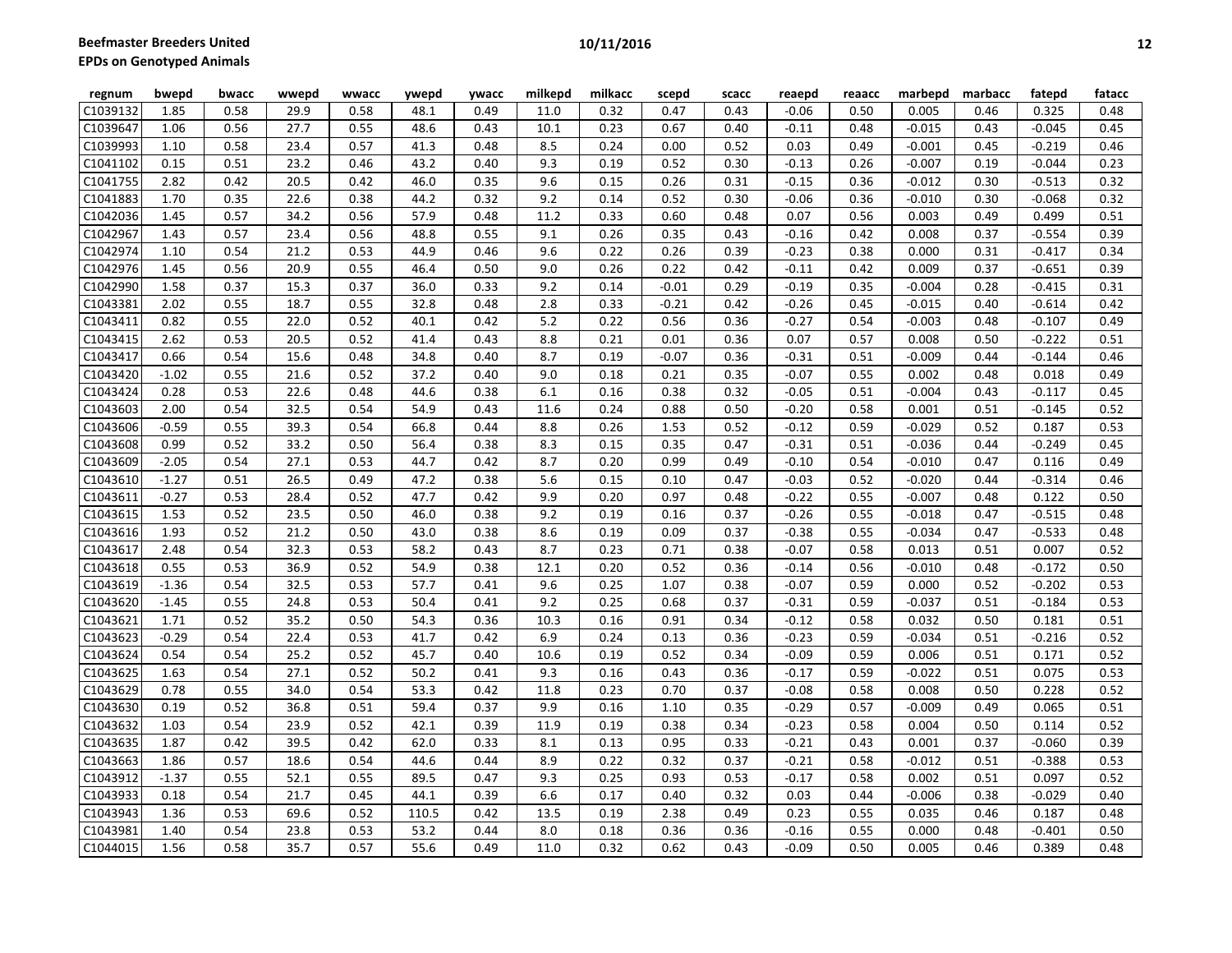| Beefmaster Breeders United |         |       |       |       |       |       |         | 10/11/2016 |       |       |         |        |          |         |          | 13     |  |
|----------------------------|---------|-------|-------|-------|-------|-------|---------|------------|-------|-------|---------|--------|----------|---------|----------|--------|--|
| PDs on Genotyped Animals   |         |       |       |       |       |       |         |            |       |       |         |        |          |         |          |        |  |
| regnum                     | bwepd   | bwacc | wwepd | wwacc | ywepd | ywacc | milkepd | milkacc    | scepd | scacc | reaepd  | reaacc | marbepd  | marbacc | fatepd   | fatacc |  |
| C1044701                   | $-1.92$ | 0.41  | 28.1  | 0.41  | 53.0  | 0.37  | 7.9     | 0.20       | 0.70  | 0.31  | $-0.02$ | 0.38   | $-0.009$ | 0.31    | $-0.194$ | 0.33   |  |
| C1044809                   | 2.43    | 0.55  | 33.1  | 0.52  | 56.0  | 0.43  | 8.2     | 0.22       | 0.67  | 0.38  | $-0.14$ | 0.47   | $-0.003$ | 0.42    | 0.313    | 0.44   |  |
| C1044811                   | $-0.79$ | 0.54  | 16.7  | 0.50  | 31.9  | 0.39  | 9.0     | 0.16       | 0.14  | 0.34  | $-0.08$ | 0.54   | $-0.007$ | 0.47    | 0.049    | 0.49   |  |
| C1044812                   | 1.25    | 0.53  | 27.1  | 0.49  | 47.2  | 0.38  | 6.9     | 0.14       | 0.55  | 0.32  | $-0.07$ | 0.53   | $-0.014$ | 0.45    | 0.407    | 0.47   |  |
| C1045046                   | 0.65    | 0.42  | 38.0  | 0.42  | 60.2  | 0.34  | 9.4     | 0.13       | 1.04  | 0.35  | $-0.17$ | 0.42   | 0.003    | 0.36    | 0.119    | 0.38   |  |
| C1045155                   | 2.89    | 0.52  | 55.3  | 0.51  | 88.1  | 0.42  | 12.3    | 0.18       | 1.35  | 0.35  | 0.02    | 0.56   | 0.004    | 0.47    | $-0.024$ | 0.49   |  |
| C1045327                   | $-0.24$ | 0.51  | 36.9  | 0.50  | 63.7  | 0.49  | 7.2     | 0.18       | 0.90  | 0.45  | 0.07    | 0.54   | 0.013    | 0.45    | 0.007    | 0.47   |  |
| C1045627                   | 2.42    | 0.57  | 28.1  | 0.55  | 52.4  | 0.46  | 6.5     | 0.29       | 0.46  | 0.40  | 0.00    | 0.59   | $-0.001$ | 0.52    | $-0.385$ | 0.53   |  |
| C1045835                   | 0.36    | 0.54  | 35.4  | 0.53  | 63.5  | 0.42  | 7.8     | 0.20       | 0.67  | 0.35  | 0.09    | 0.59   | $-0.003$ | 0.51    | $-0.166$ | 0.53   |  |
| C1045854                   | $-0.83$ | 0.55  | 17.3  | 0.53  | 36.9  | 0.42  | 14.8    | 0.26       | 0.30  | 0.36  | 0.25    | 0.58   | 0.002    | 0.50    | $-0.469$ | 0.51   |  |
| C1046094                   | 1.53    | 0.52  | 45.4  | 0.54  | 76.9  | 0.52  | 10.8    | 0.20       | 0.58  | 0.52  | $-0.13$ | 0.57   | $-0.006$ | 0.47    | 0.155    | 0.50   |  |
| C1047171                   | 1.80    | 0.51  | 31.4  | 0.47  | 54.0  | 0.38  | 5.1     | 0.14       | 0.81  | 0.31  | 0.11    | 0.53   | $-0.009$ | 0.45    | 0.196    | 0.47   |  |
| C1047172                   | 1.45    | 0.56  | 28.7  | 0.53  | 57.5  | 0.43  | 8.2     | 0.23       | 0.51  | 0.37  | $-0.30$ | 0.58   | $-0.021$ | 0.50    | $-0.326$ | 0.52   |  |
| C1047173                   | 1.37    | 0.53  | 17.2  | 0.49  | 43.9  | 0.37  | 7.2     | 0.14       | 0.15  | 0.30  | $-0.05$ | 0.39   | $-0.010$ | 0.33    | $-0.731$ | 0.35   |  |
| C1047175                   | 0.94    | 0.52  | 28.8  | 0.45  | 59.9  | 0.41  | 7.9     | 0.20       | 0.63  | 0.35  | $-0.16$ | 0.43   | $-0.019$ | 0.38    | $-0.589$ | 0.40   |  |
| C1047176                   | 1.47    | 0.53  | 34.1  | 0.45  | 61.8  | 0.38  | 9.2     | 0.14       | 0.78  | 0.31  | $-0.35$ | 0.44   | $-0.011$ | 0.39    | $-0.020$ | 0.40   |  |
| C1047178                   | 1.26    | 0.56  | 29.7  | 0.53  | 58.0  | 0.43  | 8.5     | 0.23       | 0.54  | 0.37  | $-0.13$ | 0.58   | $-0.009$ | 0.50    | $-0.330$ | 0.52   |  |

C1047181| 1.62 | 0.55 | 27.2 | 0.46 | 56.0 | 0.42 | 8.6 | 0.24 | 0.42 | 0.36 | -0.12 | 0.44 | -0.014 | 0.40 | -0.315 | 0.41 C1047182| 1.14 | 0.56 | 28.6 | 0.53 | 56.4 | 0.43 | 8.4 | 0.23 | 0.44 | 0.37 | -0.23 | 0.58 | -0.019 | 0.50 | -0.355 | 0.52 C1047824| 0.07 | 0.44 | 30.1 | 0.45 | 53.6 | 0.43 | 3.8 | 0.28 | 0.32 | 0.38 | -0.22 | 0.42 | -0.012 | 0.37 | -0.385 | 0.39 C1048541| 1.68 | 0.52 | 18.7 | 0.49 | 39.5 | 0.38 | 3.6 | 0.18 | -0.09 | 0.33 | -0.16 | 0.52 | -0.004 | 0.43 | -0.595 | 0.45 C1048748| 1.89 | 0.56 | 24.4 | 0.55 | 51.3 | 0.46 | 7.9 | 0.30 | 0.39 | 0.41 | -0.17 | 0.58 | -0.008 | 0.51 | -0.571 | 0.52 C1048786| 1.66 | 0.57 | 22.8 | 0.54 | 49.0 | 0.44 | 7.4 | 0.22 | 0.40 | 0.37 | 0.05 | 0.59 | 0.002 | 0.52 | -0.239 | 0.54 C1048791| 1.78 | 0.57 | 24.5 | 0.54 | 50.1 | 0.44 | 8.1 | 0.22 | 0.52 | 0.37 | 0.00 | 0.59 |-0.004 | 0.52 | -0.312 | 0.54 C1048793| 1.88 | 0.57 | 25.5 | 0.54 | 51.9 | 0.44 | 9.1 | 0.22 | 0.52 | 0.37 | -0.08 | 0.59 |-0.013 | 0.52 | -0.327 | 0.54 C1048794| 1.90 | 0.57 | 25.3 | 0.54 | 53.2 | 0.44 | 8.8 | 0.22 | 0.53 | 0.37 | 0.01 | 0.59 |-0.012 | 0.52 |-0.341 | 0.54 C1048798| 0.79 | 0.54 | 25.5 | 0.43 | 51.4 | 0.37 | 6.6 | 0.14 | 0.60 | 0.30 | -0.05 | 0.42 | -0.001 | 0.36 | -0.595 | 0.38 C1048983| 0.67 | 0.51 | 32.4 | 0.50 | 61.6 | 0.40 | 10.5 | 0.18 | 0.63 | 0.35 | -0.12 | 0.54 | 0.005 | 0.47 | -0.652 | 0.48 C1049022| 0.94 | 0.40 | 26.0 | 0.39 | 48.1 | 0.36 | 10.2 | 0.12 | 0.53 | 0.32 | -0.15 | 0.26 | -0.008 | 0.19 | -0.052 | 0.22 C1049180| 1.56 | 0.33 | 19.75 | 0.34 | 42.35 | 0.33 | 9.87 | 0.15 | 0.17 | 0.31 | -0.14 | 0.31 | 0.00 | 0.25 | -0.47 | 0.27 C1049181| 2.32 | 0.46 | 23.65 | 0.47 | 46.81 | 0.45 | 13.98 | 0.29 | 0.64 | 0.40 | -0.20 | 0.42 | -0.01 | 0.38 | -0.52 | 0.39 C1049726| 0.83 | 0.36 | 16.00 | 0.36 | 35.26 | 0.32 | 8.68 | 0.19 | -0.07 | 0.29 | -0.14 | 0.32 | 0.00 | 0.26 | -0.43 | 0.28 C1049727| 1.92 | 0.34 | 17.71 | 0.36 | 35.17 | 0.31 | 11.74 | 0.15 | -0.08 | 0.28 | -0.17 | 0.31 | -0.01 | 0.25 | -0.40 | 0.27 C1049760| 1.42 | 0.32 | 27.77 | 0.41 | 50.18 | 0.29 | 11.53 | 0.11 | 0.38 | 0.25 | -0.06 | 0.42 | 0.00 | 0.22 | -0.07 | 0.35 C1049763| 0.34 | 0.40 | 18.20 | 0.48 | 38.52 | 0.39 | 6.47 | 0.19 | 0.03 | 0.33 | -0.13 | 0.49 | -0.01 | 0.34 | -0.53 | 0.44 C1049928| 2.53 | 0.56 | 13.14 | 0.53 | 34.29 | 0.46 | 3.26 | 0.29 | -0.14 | 0.40 | -0.04 | 0.48 | 0.00 | 0.43 | -0.41 | 0.45 C1049929| 2.46 | 0.56 | 12.09 | 0.55 | 32.54 | 0.46 | 3.89 | 0.29 | -0.14 | 0.40 | -0.12 | 0.60 | -0.02 | 0.53 | -0.57 | 0.55 C1049930| 2.47 | 0.56 | 16.25 | 0.55 | 35.89 | 0.46 | 3.26 | 0.29 | -0.02 | 0.40 | -0.04 | 0.60 | -0.01 | 0.53 | -0.55 | 0.55 C1049932| 1.49 | 0.57 | 22.25 | 0.56 | 45.80 | 0.44 | 10.63 | 0.26 | 0.34 | 0.37 | -0.04 | 0.60 | -0.02 | 0.53 | -0.55 | 0.54 C1049934| 1.14 | 0.57 | 31.41 | 0.56 | 59.19 | 0.44 | 11.90 | 0.24 | 0.63 | 0.37 | -0.13 | 0.60 | -0.01 | 0.54 | -0.02 | 0.55 C1049935| 2.87 | 0.56 | 27.97 | 0.54 | 51.78 | 0.45 | 3.73 | 0.28 | 0.25 | 0.40 | -0.02 | 0.60 | -0.02 | 0.53 | -0.55 | 0.54 C1049936| 1.24 | 0.57 | 29.64 | 0.56 | 56.27 | 0.44 | 11.16 | 0.24 | 0.53 | 0.37 | -0.23 | 0.61 | -0.01 | 0.54 | 0.13 | 0.55 C1049937| 2.87 | 0.56 | 29.73 | 0.54 | 54.49 | 0.45 | 4.24 | 0.28 | 0.33 | 0.40 | -0.03 | 0.60 | -0.01 | 0.53 | -0.37 | 0.54

| ٠ | I  |
|---|----|
|   | ۰. |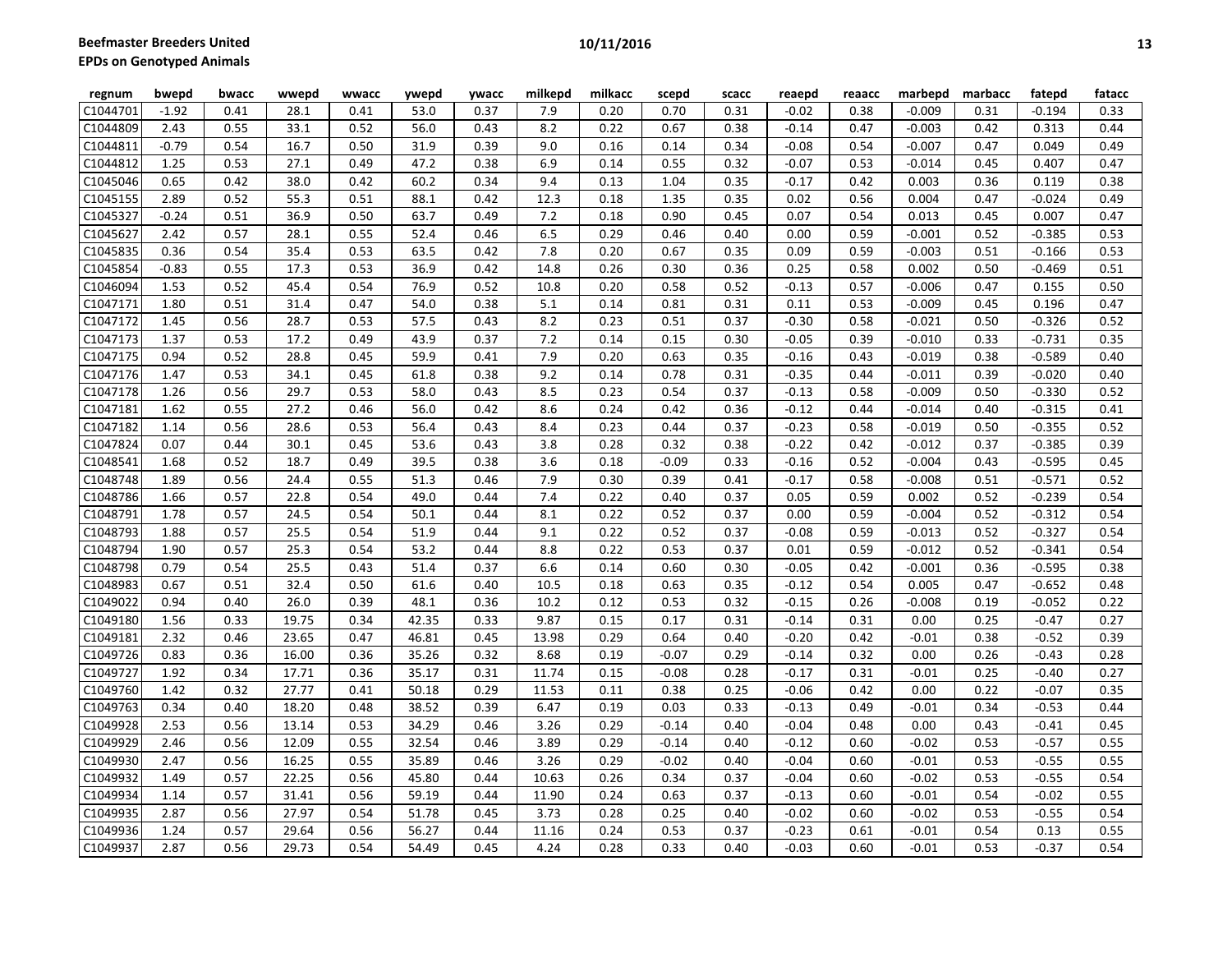| regnum                | bwepd   | bwacc | wwepd | wwacc | ywepd | <b>ywacc</b> | milkepd | milkacc | scepd   | scacc | reaepd  | reaacc | marbepd | marbacc | fatepd  | fatacc |
|-----------------------|---------|-------|-------|-------|-------|--------------|---------|---------|---------|-------|---------|--------|---------|---------|---------|--------|
| C1049938              | 3.04    | 0.56  | 16.35 | 0.55  | 37.69 | 0.46         | 3.09    | 0.29    | $-0.10$ | 0.40  | 0.07    | 0.60   | 0.00    | 0.53    | $-0.34$ | 0.55   |
| C1049939              | 1.99    | 0.56  | 15.93 | 0.55  | 34.29 | 0.46         | 2.55    | 0.30    | $-0.06$ | 0.41  | 0.00    | 0.59   | 0.00    | 0.52    | $-0.46$ | 0.53   |
| C1050719              | $-0.09$ | 0.54  | 29.53 | 0.51  | 54.21 | 0.35         | 12.78   | 0.18    | 0.59    | 0.28  | 0.19    | 0.56   | 0.00    | 0.47    | 0.13    | 0.49   |
| C1051165              | 1.18    | 0.47  | 29.20 | 0.48  | 51.57 | 0.47         | 2.50    | 0.32    | 0.30    | 0.42  | $-0.23$ | 0.44   | $-0.01$ | 0.40    | $-0.69$ | 0.41   |
| C1051623              | 1.57    | 0.47  | 20.90 | 0.48  | 40.42 | 0.46         | 3.77    | 0.30    | 0.14    | 0.40  | 0.08    | 0.46   | 0.00    | 0.42    | $-0.47$ | 0.43   |
| C1052270              | $-1.32$ | 0.55  | 42.58 | 0.55  | 73.01 | 0.46         | 6.67    | 0.25    | 1.44    | 0.52  | $-0.17$ | 0.59   | $-0.03$ | 0.52    | $-0.39$ | 0.53   |
| C1052271              | $-1.71$ | 0.53  | 42.84 | 0.51  | 67.77 | 0.38         | 7.36    | 0.14    | 1.36    | 0.35  | $-0.08$ | 0.58   | 0.01    | 0.50    | $-0.16$ | 0.52   |
| C1052272              | 2.70    | 0.53  | 31.40 | 0.51  | 55.87 | 0.40         | 7.61    | 0.19    | 0.44    | 0.48  | $-0.31$ | 0.55   | $-0.03$ | 0.47    | $-0.14$ | 0.49   |
| C1052273              | 1.19    | 0.54  | 41.03 | 0.53  | 59.27 | 0.40         | 10.18   | 0.17    | 0.88    | 0.48  | 0.01    | 0.58   | $-0.01$ | 0.51    | $-0.29$ | 0.52   |
| C1052359              | $-0.89$ | 0.54  | 36.57 | 0.54  | 58.03 | 0.42         | 9.80    | 0.19    | 0.98    | 0.49  | 0.19    | 0.56   | 0.00    | 0.48    | 1.11    | 0.50   |
| C1052362              | 1.52    | 0.54  | 41.79 | 0.53  | 60.54 | 0.40         | 8.46    | 0.17    | 0.59    | 0.48  | 0.02    | 0.58   | $-0.01$ | 0.51    | $-0.36$ | 0.52   |
| C1052363              | $-0.37$ | 0.54  | 24.60 | 0.52  | 38.77 | 0.39         | 7.38    | 0.17    | 0.03    | 0.47  | 0.01    | 0.57   | $-0.01$ | 0.49    | $-0.28$ | 0.51   |
| C1052364              | $-0.57$ | 0.51  | 43.07 | 0.50  | 69.21 | 0.38         | 9.42    | 0.17    | 1.12    | 0.48  | $-0.21$ | 0.58   | $-0.03$ | 0.49    | $-0.17$ | 0.51   |
| C1052365              | $-0.83$ | 0.52  | 32.68 | 0.53  | 57.67 | 0.42         | 8.57    | 0.25    | 0.90    | 0.50  | $-0.11$ | 0.57   | $-0.02$ | 0.49    | $-0.04$ | 0.51   |
| C1052366              | $-1.67$ | 0.54  | 28.27 | 0.53  | 50.05 | 0.43         | 8.54    | 0.25    | 0.61    | 0.50  | $-0.14$ | 0.59   | $-0.02$ | 0.51    | $-0.09$ | 0.53   |
| C1052367              | 1.04    | 0.53  | 43.48 | 0.51  | 62.18 | 0.39         | 10.96   | 0.15    | 0.71    | 0.48  | 0.07    | 0.57   | 0.00    | 0.49    | $-0.25$ | 0.51   |
| C1052368              | $-0.45$ | 0.51  | 42.97 | 0.50  | 66.89 | 0.38         | 7.95    | 0.14    | 1.21    | 0.49  | $-0.19$ | 0.56   | $-0.01$ | 0.48    | $-0.21$ | 0.50   |
| C1052369              | $-0.30$ | 0.54  | 41.44 | 0.53  | 69.54 | 0.44         | 7.91    | 0.22    | 1.19    | 0.49  | $-0.36$ | 0.59   | $-0.04$ | 0.52    | 0.15    | 0.53   |
| C1052370              | $-1.02$ | 0.50  | 28.00 | 0.51  | 53.16 | 0.38         | 10.63   | 0.19    | 0.98    | 0.47  | $-0.30$ | 0.57   | $-0.02$ | 0.49    | $-0.35$ | 0.51   |
| C1052371              | $-2.31$ | 0.52  | 20.43 | 0.51  | 38.93 | 0.38         | 5.69    | 0.17    | 0.42    | 0.48  | $-0.06$ | 0.57   | 0.00    | 0.49    | $-0.85$ | 0.50   |
| C1052372              | $-0.93$ | 0.50  | 29.15 | 0.50  | 53.59 | 0.37         | 9.89    | 0.19    | 1.07    | 0.45  | $-0.29$ | 0.57   | $-0.02$ | 0.49    | $-0.61$ | 0.50   |
| C1052373              | $-0.87$ | 0.52  | 16.62 | 0.50  | 36.10 | 0.38         | 7.94    | 0.16    | $-0.14$ | 0.45  | $-0.21$ | 0.57   | $-0.03$ | 0.48    | $-0.38$ | 0.50   |
| C1052375              | 0.69    | 0.52  | 47.94 | 0.51  | 71.20 | 0.38         | 9.32    | 0.14    | 1.42    | 0.49  | $-0.34$ | 0.55   | $-0.02$ | 0.47    | 0.11    | 0.48   |
| C1052376              | 3.71    | 0.52  | 47.81 | 0.51  | 69.76 | 0.38         | 10.63   | 0.14    | 1.37    | 0.49  | $-0.24$ | 0.57   | 0.01    | 0.49    | 0.20    | 0.51   |
| C1052377              | $-1.33$ | 0.55  | 31.28 | 0.54  | 54.15 | 0.42         | 10.60   | 0.25    | 1.10    | 0.51  | $-0.35$ | 0.59   | $-0.03$ | 0.51    | $-0.31$ | 0.53   |
| C1052378              | $-1.53$ | 0.54  | 36.64 | 0.53  | 63.18 | 0.42         | 10.77   | 0.25    | 1.03    | 0.50  | $-0.24$ | 0.45   | $-0.03$ | 0.39    | $-0.11$ | 0.41   |
| C1052379              | $-0.92$ | 0.55  | 38.43 | 0.54  | 67.30 | 0.44         | 8.39    | 0.26    | 1.19    | 0.52  | $-0.02$ | 0.59   | $-0.02$ | 0.52    | 0.04    | 0.53   |
| C1052380              | $-1.85$ | 0.55  | 30.95 | 0.54  | 55.71 | 0.44         | 8.64    | 0.25    | 0.98    | 0.52  | $-0.25$ | 0.59   | $-0.03$ | 0.52    | $-0.34$ | 0.53   |
| C1052381              | $-0.04$ | 0.53  | 41.61 | 0.52  | 61.29 | 0.38         | 11.09   | 0.16    | 1.04    | 0.35  | $-0.03$ | 0.57   | $-0.02$ | 0.49    | $-0.28$ | 0.51   |
| $\overline{C1}052382$ | $-0.58$ | 0.53  | 39.98 | 0.53  | 58.28 | 0.40         | 10.86   | 0.17    | 0.69    | 0.49  | $-0.08$ | 0.58   | $-0.01$ | 0.51    | 0.01    | 0.52   |
| C1052383              | 2.47    | 0.52  | 50.11 | 0.51  | 76.20 | 0.38         | 10.05   | 0.14    | 1.55    | 0.49  | $-0.17$ | 0.57   | 0.00    | 0.49    | 0.11    | 0.50   |
| C1052384              | $-1.15$ | 0.53  | 35.63 | 0.53  | 52.87 | 0.39         | 9.89    | 0.19    | 0.51    | 0.49  | 0.07    | 0.58   | 0.00    | 0.50    | $-0.07$ | 0.52   |
| C1052385              | 1.35    | 0.51  | 33.79 | 0.50  | 50.37 | 0.38         | 12.24   | 0.16    | 0.35    | 0.48  | 0.07    | 0.55   | $-0.01$ | 0.47    | $-0.38$ | 0.49   |
| C1052386              | 1.77    | 0.53  | 38.15 | 0.53  | 56.90 | 0.39         | 12.45   | 0.20    | 0.15    | 0.50  | 0.05    | 0.55   | 0.00    | 0.47    | 0.07    | 0.49   |
| C1052997              | 2.68    | 0.53  | 21.22 | 0.50  | 39.15 | 0.39         | 9.52    | 0.16    | 0.16    | 0.33  | 0.10    | 0.55   | $-0.01$ | 0.47    | $-0.50$ | 0.48   |
| C1052998              | 0.36    | 0.55  | 18.22 | 0.52  | 39.81 | 0.39         | 8.26    | 0.18    | 0.31    | 0.31  | $-0.11$ | 0.57   | $-0.01$ | 0.49    | $-0.85$ | 0.50   |
| C1052999              | 0.65    | 0.54  | 20.33 | 0.51  | 42.96 | 0.38         | 8.00    | 0.18    | 0.38    | 0.31  | $-0.18$ | 0.43   | $-0.02$ | 0.37    | $-0.82$ | 0.39   |
| C1053000              | 1.13    | 0.54  | 20.11 | 0.45  | 42.59 | 0.37         | 9.48    | 0.18    | 0.24    | 0.30  | $-0.15$ | 0.43   | $-0.02$ | 0.37    | $-0.88$ | 0.39   |
| C1053001              | 0.86    | 0.55  | 20.47 | 0.52  | 42.91 | 0.39         | 9.06    | 0.18    | 0.37    | 0.31  | $-0.33$ | 0.57   | $-0.02$ | 0.49    | $-0.71$ | 0.50   |
| C1053002              | 0.54    | 0.55  | 18.82 | 0.52  | 41.96 | 0.39         | 8.18    | 0.18    | 0.28    | 0.31  | $-0.16$ | 0.57   | $-0.02$ | 0.49    | $-0.83$ | 0.50   |
| C1053003              | 2.32    | 0.53  | 17.05 | 0.50  | 34.36 | 0.40         | 9.09    | 0.16    | 0.03    | 0.33  | 0.23    | 0.55   | $-0.01$ | 0.46    | $-0.52$ | 0.48   |
| C1053004              | 2.16    | 0.53  | 18.78 | 0.50  | 36.89 | 0.40         | 8.92    | 0.17    | 0.22    | 0.33  | $-0.12$ | 0.55   | $-0.01$ | 0.46    | $-0.55$ | 0.48   |
| C1053005              | 2.06    | 0.53  | 18.03 | 0.50  | 35.92 | 0.39         | 9.56    | 0.16    | 0.04    | 0.33  | $-0.11$ | 0.55   | $-0.01$ | 0.46    | $-0.55$ | 0.48   |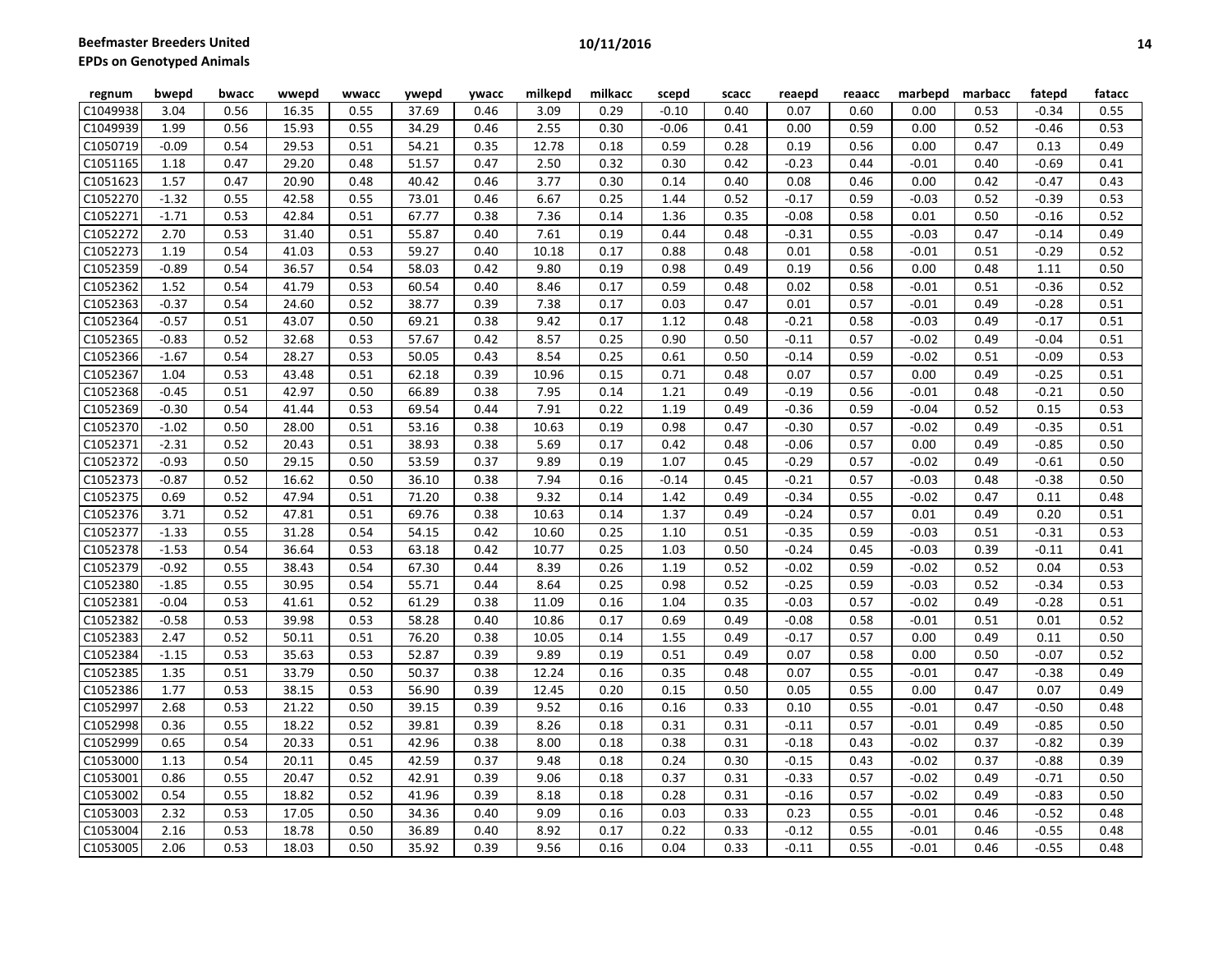| regnum   | bwepd   | bwacc | wwepd | wwacc | ywepd | ywacc | milkepd | milkacc | scepd   | scacc | reaepd  | reaacc | marbepd | marbacc | fatepd  | fatacc |
|----------|---------|-------|-------|-------|-------|-------|---------|---------|---------|-------|---------|--------|---------|---------|---------|--------|
| C1053006 | 1.68    | 0.52  | 15.18 | 0.49  | 31.61 | 0.39  | 8.89    | 0.16    | 0.00    | 0.33  | $-0.02$ | 0.40   | $-0.01$ | 0.34    | $-0.48$ | 0.36   |
| C1053007 | 2.21    | 0.52  | 15.18 | 0.49  | 32.19 | 0.39  | 8.30    | 0.17    | 0.05    | 0.33  | $-0.07$ | 0.50   | $-0.01$ | 0.42    | $-0.49$ | 0.44   |
| C1053008 | 2.20    | 0.52  | 19.84 | 0.49  | 37.25 | 0.39  | 9.98    | 0.16    | 0.25    | 0.33  | 0.00    | 0.50   | $-0.01$ | 0.42    | $-0.47$ | 0.44   |
| C1053291 | $-0.75$ | 0.53  | 31.71 | 0.53  | 57.85 | 0.39  | 11.74   | 0.19    | 1.03    | 0.49  | 0.07    | 0.58   | $-0.02$ | 0.50    | 0.14    | 0.51   |
| C1053295 | $-0.45$ | 0.53  | 37.50 | 0.52  | 63.36 | 0.39  | 14.02   | 0.18    | 0.81    | 0.49  | $-0.22$ | 0.58   | $-0.01$ | 0.50    | 0.10    | 0.51   |
| C1053647 | $-0.38$ | 0.53  | 27.81 | 0.51  | 40.89 | 0.37  | 7.89    | 0.17    | 0.36    | 0.35  | $-0.02$ | 0.44   | $-0.01$ | 0.39    | $-0.27$ | 0.41   |
| C1053806 | 1.10    | 0.48  | 18.81 | 0.49  | 46.09 | 0.47  | 8.95    | 0.23    | 0.16    | 0.41  | $-0.17$ | 0.47   | $-0.02$ | 0.42    | $-0.13$ | 0.44   |
| C1054057 | $-0.17$ | 0.52  | 42.10 | 0.51  | 62.17 | 0.38  | 9.90    | 0.16    | 0.96    | 0.36  | $-0.01$ | 0.45   | $-0.01$ | 0.39    | $-0.07$ | 0.41   |
| C1056472 | 0.65    | 0.52  | 26.33 | 0.49  | 53.20 | 0.46  | 8.84    | 0.32    | 0.41    | 0.42  | $-0.12$ | 0.45   | 0.00    | 0.40    | $-0.60$ | 0.42   |
| C1059917 | 2.34    | 0.53  | 24.42 | 0.49  | 45.54 | 0.40  | 4.75    | 0.18    | 0.70    | 0.34  | $-0.27$ | 0.55   | $-0.02$ | 0.47    | $-0.16$ | 0.49   |
| M10411   | $-1.12$ | 0.44  | 33.43 | 0.45  | 58.20 | 0.38  | 9.41    | 0.20    | 0.89    | 0.35  | $-0.13$ | 0.38   | $-0.02$ | 0.33    | $-0.16$ | 0.35   |
| C1049210 | 0.80    | 0.30  | 23.45 | 0.30  | 43.04 | 0.28  | 8.02    | 0.11    | 0.31    | 0.25  | $-0.16$ | 0.28   | $-0.01$ | 0.22    | $-0.33$ | 0.24   |
| C1049213 | 0.61    | 0.27  | 13.19 | 0.28  | 35.74 | 0.27  | 8.19    | 0.09    | $-0.16$ | 0.25  | $-0.13$ | 0.27   | 0.00    | 0.21    | $-0.53$ | 0.23   |
| C1049923 | 0.36    | 0.57  | 20.08 | 0.54  | 37.56 | 0.43  | 8.20    | 0.20    | 0.10    | 0.38  | 0.00    | 0.48   | $-0.01$ | 0.44    | $-0.16$ | 0.45   |
| C1051751 | 0.90    | 0.53  | 21.93 | 0.46  | 43.83 | 0.42  | 6.51    | 0.21    | 0.07    | 0.36  | $-0.03$ | 0.42   | 0.00    | 0.37    | $-0.54$ | 0.39   |
| C1051752 | 1.37    | 0.46  | 20.95 | 0.46  | 38.55 | 0.44  | 10.62   | 0.30    | 0.33    | 0.40  | $-0.28$ | 0.43   | $-0.01$ | 0.39    | $-0.37$ | 0.40   |
| C1051753 | 1.20    | 0.55  | 14.64 | 0.54  | 29.96 | 0.48  | 8.34    | 0.33    | 0.00    | 0.42  | $-0.29$ | 0.46   | $-0.01$ | 0.41    | $-0.69$ | 0.43   |
| C1051754 | 1.63    | 0.54  | 24.57 | 0.53  | 49.27 | 0.46  | 3.12    | 0.26    | 0.26    | 0.40  | $-0.04$ | 0.46   | 0.00    | 0.41    | $-0.44$ | 0.43   |
| C1051755 | 2.39    | 0.54  | 34.82 | 0.53  | 62.52 | 0.48  | 9.89    | 0.32    | 0.76    | 0.41  | $-0.30$ | 0.44   | $-0.01$ | 0.40    | $-0.39$ | 0.42   |
| C1051756 | 0.52    | 0.51  | 19.38 | 0.45  | 34.97 | 0.38  | 9.28    | 0.21    | 0.28    | 0.32  | $-0.25$ | 0.37   | $-0.01$ | 0.31    | $-0.58$ | 0.33   |
| C1051757 | 0.55    | 0.50  | 19.98 | 0.44  | 40.01 | 0.37  | 8.13    | 0.17    | 0.26    | 0.31  | $-0.19$ | 0.35   | $-0.01$ | 0.29    | $-0.69$ | 0.31   |
| C1051758 | $-0.30$ | 0.51  | 19.46 | 0.46  | 37.90 | 0.38  | 6.62    | 0.19    | 0.26    | 0.31  | $-0.04$ | 0.35   | 0.00    | 0.29    | $-0.43$ | 0.32   |
| C1051759 | $-1.64$ | 0.49  | 15.57 | 0.44  | 30.16 | 0.35  | 5.26    | 0.15    | 0.25    | 0.29  | $-0.03$ | 0.34   | $-0.01$ | 0.28    | $-0.54$ | 0.31   |
| C1051760 | 0.80    | 0.53  | 19.96 | 0.50  | 45.47 | 0.43  | 11.97   | 0.22    | 0.15    | 0.36  | 0.10    | 0.44   | 0.00    | 0.39    | $-0.61$ | 0.41   |
| C1052221 | 1.48    | 0.42  | 17.47 | 0.42  | 36.17 | 0.36  | 8.54    | 0.11    | $-0.31$ | 0.32  | $-0.24$ | 0.39   | 0.00    | 0.33    | $-0.30$ | 0.35   |
| C1052222 | 0.83    | 0.41  | 14.79 | 0.41  | 30.81 | 0.36  | 8.65    | 0.11    | $-0.25$ | 0.32  | $-0.23$ | 0.39   | $-0.01$ | 0.34    | $-0.29$ | 0.35   |
| C1053638 | $-0.34$ | 0.53  | 51.23 | 0.51  | 76.77 | 0.37  | 6.80    | 0.14    | 1.55    | 0.35  | $-0.11$ | 0.56   | 0.00    | 0.49    | 0.09    | 0.50   |
| C1053639 | $-2.47$ | 0.55  | 42.65 | 0.54  | 65.96 | 0.44  | 11.78   | 0.26    | 1.45    | 0.40  | $-0.10$ | 0.56   | $-0.03$ | 0.49    | $-0.32$ | 0.51   |
| C1053642 | $-0.86$ | 0.56  | 37.75 | 0.55  | 61.89 | 0.44  | 10.89   | 0.26    | 1.05    | 0.50  | $-0.21$ | 0.57   | $-0.02$ | 0.50    | $-0.40$ | 0.52   |
| C1053643 | 2.55    | 0.55  | 38.43 | 0.54  | 59.72 | 0.40  | 9.45    | 0.19    | 1.04    | 0.50  | $-0.07$ | 0.58   | 0.00    | 0.51    | 0.00    | 0.52   |
| C1053644 | 2.28    | 0.55  | 37.08 | 0.54  | 59.40 | 0.41  | 9.38    | 0.19    | 0.87    | 0.50  | $-0.10$ | 0.58   | 0.00    | 0.51    | 0.04    | 0.52   |
| C1053645 | 2.45    | 0.54  | 41.35 | 0.53  | 67.52 | 0.41  | 6.38    | 0.17    | 1.17    | 0.49  | $-0.13$ | 0.57   | $-0.01$ | 0.49    | $-0.18$ | 0.51   |
| C1053997 | 0.43    | 0.51  | 26.01 | 0.49  | 47.84 | 0.42  | 8.06    | 0.22    | 0.21    | 0.36  | $-0.04$ | 0.42   | $-0.01$ | 0.38    | $-0.40$ | 0.39   |
| C1053998 | $-0.55$ | 0.51  | 16.23 | 0.50  | 36.24 | 0.44  | 9.54    | 0.26    | $-0.01$ | 0.38  | 0.07    | 0.43   | $-0.01$ | 0.39    | $-0.76$ | 0.41   |
| C1053999 | 1.44    | 0.53  | 30.46 | 0.52  | 54.24 | 0.46  | 14.30   | 0.31    | 0.61    | 0.40  | $-0.26$ | 0.53   | $-0.02$ | 0.47    | $-0.61$ | 0.48   |
| C1054001 | 0.78    | 0.55  | 12.09 | 0.55  | 28.10 | 0.49  | 3.09    | 0.34    | $-0.18$ | 0.43  | $-0.05$ | 0.55   | $-0.01$ | 0.49    | $-0.53$ | 0.50   |
| C1054828 | 0.22    | 0.56  | 7.54  | 0.53  | 17.13 | 0.45  | 6.08    | 0.29    | $-0.11$ | 0.40  | $-0.18$ | 0.55   | $-0.01$ | 0.49    | $-0.55$ | 0.50   |
| C1054829 | 0.04    | 0.55  | 15.05 | 0.52  | 31.09 | 0.42  | 7.16    | 0.19    | 0.04    | 0.37  | $-0.22$ | 0.55   | $-0.01$ | 0.48    | $-0.09$ | 0.49   |
| C1054836 | $-0.73$ | 0.55  | 18.95 | 0.52  | 34.15 | 0.38  | 8.38    | 0.15    | 0.44    | 0.33  | $-0.22$ | 0.58   | 0.00    | 0.50    | 0.12    | 0.52   |
| C1054837 | $-0.68$ | 0.55  | 13.43 | 0.52  | 27.41 | 0.38  | 7.98    | 0.14    | 0.19    | 0.33  | $-0.21$ | 0.58   | $-0.02$ | 0.50    | $-0.02$ | 0.52   |
| C1054838 | $-0.35$ | 0.55  | 19.32 | 0.52  | 33.68 | 0.38  | 8.50    | 0.14    | 0.35    | 0.33  | $-0.20$ | 0.58   | $-0.01$ | 0.50    | 0.05    | 0.52   |
| C1054839 | 0.99    | 0.54  | 36.21 | 0.51  | 59.43 | 0.39  | 7.28    | 0.14    | 0.79    | 0.32  | $-0.13$ | 0.57   | 0.00    | 0.49    | 0.42    | 0.50   |

C1054840| 0.72 | 0.54 | 23.85 | 0.51 | 43.70 | 0.39 | 7.56 | 0.14 | 0.36 | 0.32 | -0.02 | 0.57 | -0.01 | 0.49 | 0.25 | 0.50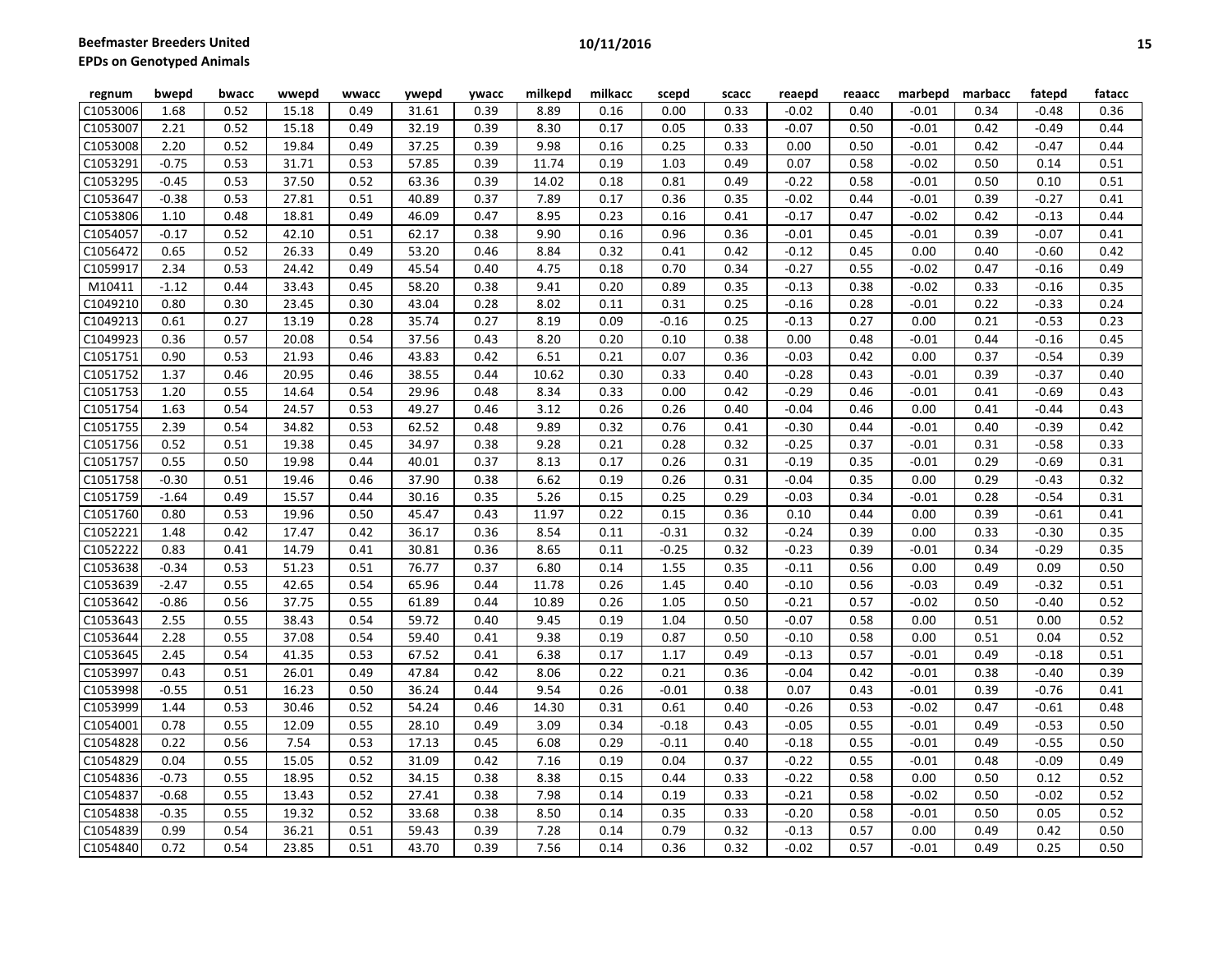| regnum   | bwepd   | bwacc | wwepd | wwacc | ywepd | <b>ywacc</b> | milkepd | milkacc | scepd   | scacc | reaepd  | reaacc | marbepd | marbacc | fatepd  | fatacc |
|----------|---------|-------|-------|-------|-------|--------------|---------|---------|---------|-------|---------|--------|---------|---------|---------|--------|
| C1054942 | 2.44    | 0.55  | 18.66 | 0.54  | 35.25 | 0.48         | 9.01    | 0.33    | $-0.05$ | 0.42  | $-0.30$ | 0.46   | $-0.02$ | 0.41    | $-0.61$ | 0.43   |
| C1055664 | 2.38    | 0.51  | 34.53 | 0.50  | 57.47 | 0.38         | 10.28   | 0.20    | 0.72    | 0.47  | $-0.45$ | 0.55   | $-0.01$ | 0.47    | 0.03    | 0.49   |
| C1055665 | 0.98    | 0.50  | 31.67 | 0.42  | 46.68 | 0.34         | 12.35   | 0.17    | 0.39    | 0.31  | $-0.04$ | 0.39   | 0.00    | 0.34    | $-0.25$ | 0.36   |
| C1055666 | 2.31    | 0.51  | 45.25 | 0.49  | 67.87 | 0.36         | 8.49    | 0.13    | 1.42    | 0.46  | $-0.14$ | 0.56   | 0.00    | 0.48    | 0.26    | 0.50   |
| C1055668 | 1.84    | 0.49  | 36.62 | 0.47  | 56.52 | 0.35         | 8.26    | 0.15    | 0.81    | 0.34  | $-0.17$ | 0.40   | 0.01    | 0.35    | $-0.06$ | 0.37   |
| C1055669 | $-0.46$ | 0.53  | 32.37 | 0.52  | 57.53 | 0.43         | 8.00    | 0.25    | 0.45    | 0.49  | 0.12    | 0.57   | $-0.01$ | 0.50    | $-0.10$ | 0.51   |
| C1055670 | $-1.34$ | 0.48  | 27.74 | 0.45  | 49.93 | 0.38         | 12.10   | 0.25    | 0.75    | 0.35  | $-0.12$ | 0.41   | $-0.02$ | 0.36    | $-0.08$ | 0.37   |
| C1055671 | 2.59    | 0.52  | 34.48 | 0.51  | 55.52 | 0.38         | 10.91   | 0.20    | 0.93    | 0.48  | $-0.21$ | 0.56   | 0.01    | 0.49    | $-0.24$ | 0.50   |
| C1055672 | 1.79    | 0.53  | 56.23 | 0.52  | 82.08 | 0.40         | 7.93    | 0.17    | 1.43    | 0.48  | $-0.18$ | 0.56   | 0.00    | 0.49    | $-0.01$ | 0.50   |
| C1055673 | 2.03    | 0.51  | 32.79 | 0.51  | 46.60 | 0.39         | 8.60    | 0.19    | 0.80    | 0.48  | $-0.10$ | 0.54   | 0.00    | 0.46    | $-0.04$ | 0.48   |
| C1055674 | 2.15    | 0.50  | 38.68 | 0.51  | 61.69 | 0.37         | 10.54   | 0.18    | 1.13    | 0.47  | $-0.24$ | 0.56   | 0.00    | 0.48    | 0.19    | 0.50   |
| C1055676 | $-0.41$ | 0.51  | 28.11 | 0.51  | 48.95 | 0.38         | 10.09   | 0.16    | 0.48    | 0.48  | $-0.22$ | 0.56   | 0.00    | 0.49    | $-0.10$ | 0.50   |
| C1055792 | $-0.76$ | 0.55  | 49.71 | 0.55  | 89.10 | 0.52         | 6.65    | 0.24    | 1.34    | 0.47  | $-0.16$ | 0.46   | 0.00    | 0.41    | $-0.29$ | 0.43   |
| C1055793 | $-0.59$ | 0.55  | 47.66 | 0.55  | 89.92 | 0.52         | 6.43    | 0.24    | 1.31    | 0.47  | $-0.18$ | 0.46   | 0.00    | 0.41    | $-0.30$ | 0.43   |
| C1055794 | $-0.81$ | 0.55  | 46.93 | 0.54  | 86.85 | 0.48         | 7.32    | 0.24    | 1.26    | 0.40  | $-0.19$ | 0.46   | $-0.01$ | 0.41    | $-0.21$ | 0.43   |
| C1055821 | 2.06    | 0.55  | 20.16 | 0.54  | 36.73 | 0.48         | 8.37    | 0.33    | $-0.01$ | 0.42  | $-0.24$ | 0.46   | $-0.01$ | 0.41    | $-0.61$ | 0.43   |
| C1055822 | 1.26    | 0.50  | 19.14 | 0.45  | 36.13 | 0.37         | 7.70    | 0.18    | 0.14    | 0.32  | $-0.08$ | 0.35   | 0.00    | 0.29    | $-0.70$ | 0.31   |
| C1055842 | 2.08    | 0.46  | 19.96 | 0.46  | 41.33 | 0.45         | 12.77   | 0.33    | 0.24    | 0.40  | $-0.38$ | 0.43   | $-0.01$ | 0.39    | $-0.38$ | 0.40   |
| C1056162 | 1.30    | 0.51  | 14.37 | 0.47  | 32.67 | 0.39         | 8.42    | 0.20    | $-0.04$ | 0.33  | $-0.21$ | 0.39   | $-0.01$ | 0.33    | $-0.55$ | 0.35   |
| C1056176 | 1.17    | 0.39  | 29.67 | 0.47  | 51.38 | 0.38         | 12.29   | 0.17    | 0.39    | 0.34  | 0.13    | 0.49   | 0.00    | 0.41    | 0.27    | 0.43   |
| C1056177 | 0.55    | 0.32  | 25.19 | 0.44  | 46.82 | 0.36         | 11.14   | 0.14    | 0.35    | 0.31  | $-0.15$ | 0.47   | $-0.01$ | 0.39    | $-0.05$ | 0.41   |
| C1056225 | 1.24    | 0.54  | 27.30 | 0.53  | 45.58 | 0.42         | 6.00    | 0.22    | 0.71    | 0.36  | $-0.39$ | 0.58   | $-0.02$ | 0.51    | $-0.14$ | 0.53   |
| C1056227 | 0.90    | 0.57  | 18.87 | 0.51  | 39.53 | 0.46         | 9.12    | 0.24    | 0.04    | 0.41  | 0.07    | 0.58   | 0.00    | 0.52    | $-0.24$ | 0.53   |
| C1056229 | 0.47    | 0.53  | 28.49 | 0.45  | 47.68 | 0.38         | 10.45   | 0.16    | 0.60    | 0.32  | $-0.10$ | 0.55   | $-0.01$ | 0.48    | 0.10    | 0.49   |
| C1056235 | 0.43    | 0.53  | 28.49 | 0.51  | 45.73 | 0.38         | 9.43    | 0.16    | 0.40    | 0.34  | $-0.08$ | 0.57   | 0.00    | 0.50    | 0.16    | 0.51   |
| C1056237 | 1.43    | 0.54  | 18.84 | 0.52  | 35.22 | 0.41         | 4.83    | 0.18    | 0.54    | 0.34  | $-0.27$ | 0.58   | $-0.02$ | 0.50    | $-0.34$ | 0.52   |
| C1056265 | 0.60    | 0.57  | 20.06 | 0.51  | 38.86 | 0.46         | 9.02    | 0.24    | 0.00    | 0.41  | $-0.06$ | 0.58   | $-0.01$ | 0.52    | $-0.39$ | 0.53   |
| C1056469 | 1.16    | 0.56  | 28.75 | 0.56  | 50.25 | 0.49         | 11.01   | 0.34    | 0.63    | 0.42  | $-0.23$ | 0.47   | $-0.01$ | 0.43    | $-0.44$ | 0.44   |
| C1056910 | 1.43    | 0.46  | 30.03 | 0.47  | 44.24 | 0.44         | 10.02   | 0.29    | 0.48    | 0.40  | $-0.04$ | 0.44   | $-0.01$ | 0.40    | 0.03    | 0.41   |
| C1057911 | 1.37    | 0.34  | 18.60 | 0.35  | 38.78 | 0.32         | 9.62    | 0.13    | 0.02    | 0.28  | $-0.09$ | 0.31   | 0.00    | 0.24    | $-0.60$ | 0.27   |
| C1057913 | 0.84    | 0.33  | 23.85 | 0.35  | 46.99 | 0.33         | 9.18    | 0.13    | 0.21    | 0.29  | $-0.14$ | 0.30   | 0.00    | 0.24    | $-0.39$ | 0.27   |
| C1058217 | $-0.62$ | 0.41  | 9.65  | 0.41  | 26.47 | 0.36         | 9.77    | 0.17    | $-0.15$ | 0.31  | $-0.08$ | 0.39   | $-0.01$ | 0.33    | $-0.76$ | 0.35   |
| C1058724 | 0.69    | 0.54  | 21.11 | 0.49  | 44.62 | 0.47         | 7.85    | 0.21    | 0.05    | 0.37  | $-0.14$ | 0.36   | 0.00    | 0.30    | $-0.40$ | 0.33   |
| C1058725 | 1.08    | 0.47  | 26.33 | 0.38  | 53.42 | 0.37         | 7.15    | 0.14    | 0.45    | 0.30  | $-0.06$ | 0.32   | 0.00    | 0.26    | $-0.29$ | 0.29   |
| C1060287 | 0.25    | 0.57  | 19.34 | 0.51  | 37.24 | 0.46         | 8.91    | 0.23    | 0.33    | 0.40  | $-0.04$ | 0.49   | 0.00    | 0.45    | $-0.22$ | 0.46   |
| C1060296 | $-0.28$ | 0.54  | 35.88 | 0.49  | 58.61 | 0.40         | 7.17    | 0.17    | 0.77    | 0.34  | $-0.19$ | 0.52   | 0.00    | 0.45    | $-0.01$ | 0.47   |
| M10415   | $-0.62$ | 0.40  | 34.76 | 0.40  | 59.26 | 0.31         | 8.11    | 0.12    | 0.91    | 0.31  | $-0.13$ | 0.35   | $-0.01$ | 0.29    | $-0.27$ | 0.31   |
| M10416   | $-0.45$ | 0.46  | 28.82 | 0.44  | 49.78 | 0.33         | 8.58    | 0.09    | 0.72    | 0.38  | 0.00    | 0.48   | 0.00    | 0.39    | 0.19    | 0.41   |
| M10417   | $-0.20$ | 0.44  | 27.24 | 0.43  | 49.87 | 0.33         | 9.31    | 0.11    | 0.71    | 0.39  | $-0.14$ | 0.46   | $-0.01$ | 0.37    | 0.11    | 0.39   |
| M10418   | 3.22    | 0.46  | 27.72 | 0.44  | 50.71 | 0.34         | 8.62    | 0.14    | 0.53    | 0.30  | $-0.17$ | 0.33   | $-0.01$ | 0.27    | 0.01    | 0.29   |
| P186374  | 1.25    | 0.43  | 27.44 | 0.44  | 49.44 | 0.41         | 7.29    | 0.19    | 0.39    | 0.35  | $-0.04$ | 0.43   | 0.00    | 0.38    | $-0.15$ | 0.40   |
| P186377  | 1.28    | 0.50  | 18.77 | 0.41  | 36.32 | 0.38         | 3.71    | 0.19    | 0.02    | 0.32  | $-0.05$ | 0.39   | 0.00    | 0.33    | $-0.67$ | 0.35   |
| P187031  | $-0.98$ | 0.26  | 9.12  | 0.43  | 25.37 | 0.30         | 7.08    | 0.09    | 0.00    | 0.25  | $-0.04$ | 0.52   | 0.00    | 0.43    | $-0.21$ | 0.45   |